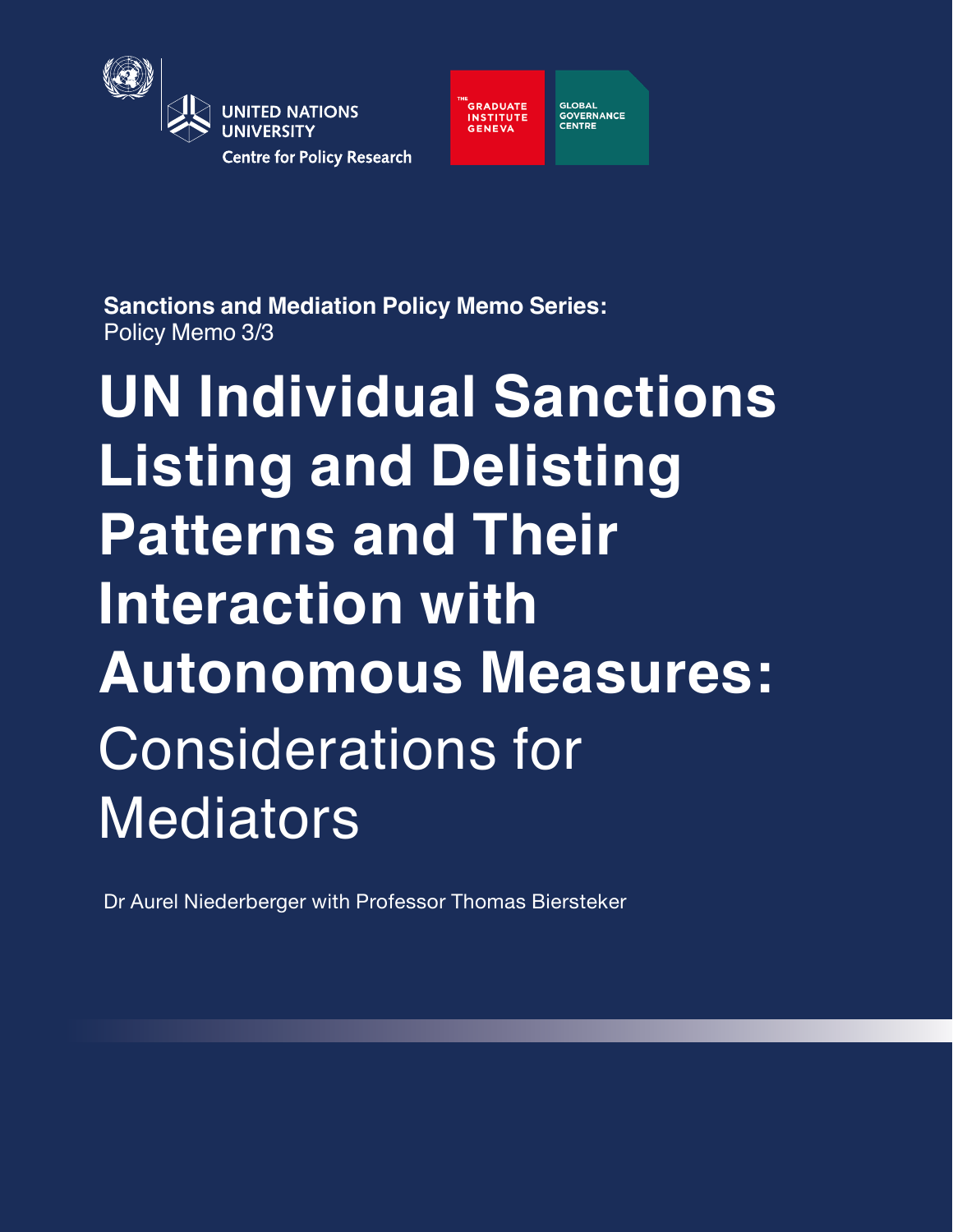



**Dr Aurel Niederberger Professor Thomas Biersteker**

*Dr Aurel Niederberger is a Postdoctoral Researcher at the Global Governance Center of the Graduate Institute of International and Development Studies Geneva. Professor Thomas Biersteker is the Gasteyger Professor Honoraire at the Graduate Institute, Geneva. This research was completed in December 2021.* 

The authors would like to thank the Government of Switzerland for financially supporting this Policy Memo Series as part of the larger Swiss-supported project, UN Sanctions and Mediation: Moving from Evidence to Practice (2018 – 2021). All opinions expressed in the policy memo are those of the authors alone. The authors would like to thank Adam Day and David Lanz for their extremely helpful and constructive comments on an earlier draft of this report.

This paper forms part of the Sanctions and Mediation 2.0 – Moving from Evidence to Impact project, supported by the Swiss Federal Department of Foreign Affairs.



Schweizerische Eidgenossenschaft Confédération suisse Confederazione Svizzera Confederaziun svizra

**Federal Department of Foreign Affairs FDFA** 

ISBN: 978-92-808-6551-6 © United Nations University, 2022.

All content (text, visualizations, graphics), except where otherwise specified or attributed, is published under a Creative Commons Attribution- Noncommercial-Share Alike IGO license (CC BY-NC-SA 3.0 IGO). Using, re-posting and citing this content is allowed without prior permission.

Citation: Aurel Niederberger and Thomas Biersteker, *UN Individual Sanctions Listing and Delisting Patterns and Their Interaction with Autonomous Measures: Considerations for Mediators* (New York: United Nations University, 2022).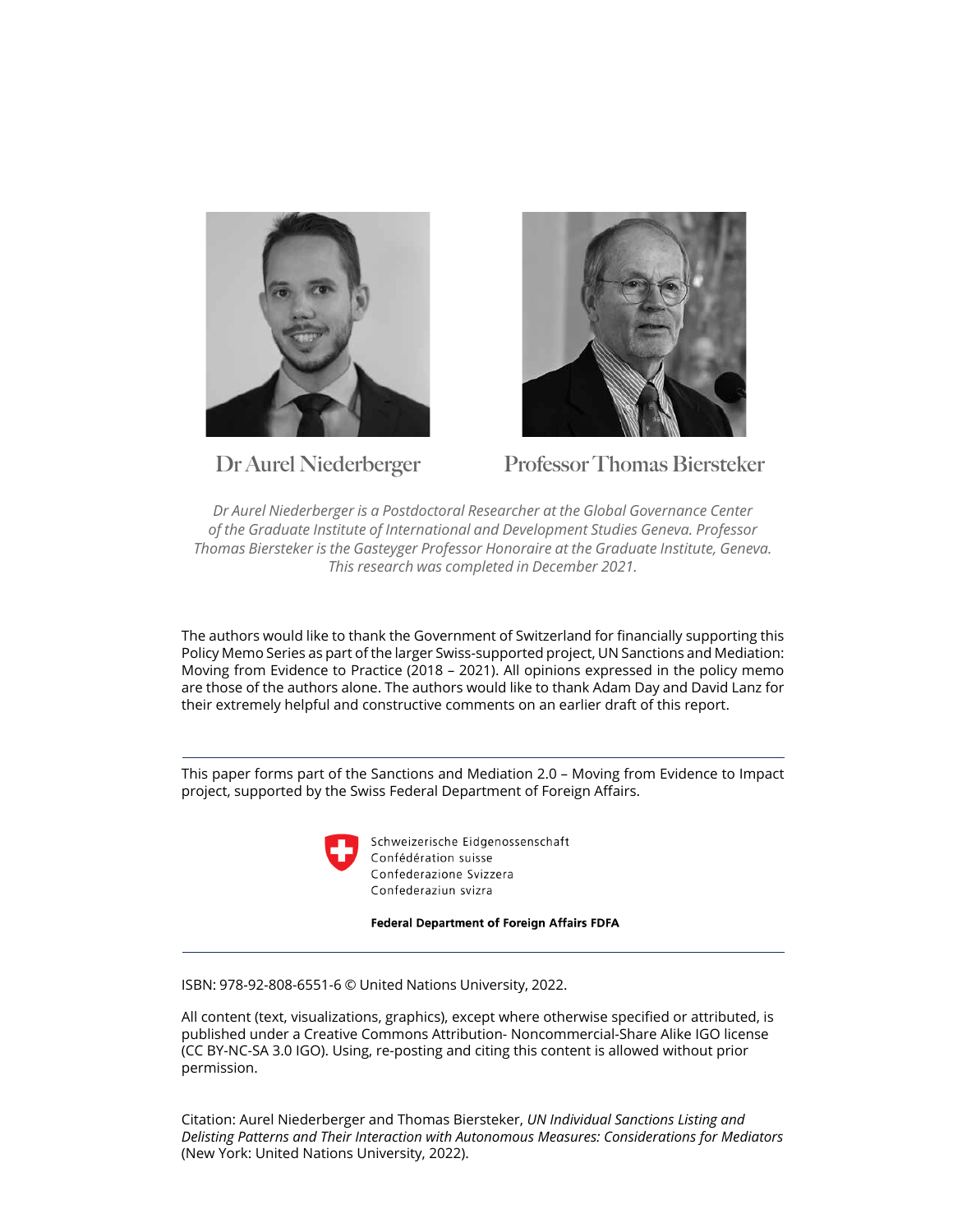# **CONTENTS**

| 6                    | <b>Executive Summary</b>                                                                                                                             |
|----------------------|------------------------------------------------------------------------------------------------------------------------------------------------------|
| 8                    | <b>Introduction</b>                                                                                                                                  |
| 9                    | Data, Methods, and Scope                                                                                                                             |
| 10                   | <b>UN Listings and Delistings,</b><br>National (non-)Implementation,<br>and Autonomous Sanctions.                                                    |
| 10<br>10<br>11<br>12 | Scope of UN Sanctions Designations<br>Listing Processes at the UN<br>Designation Criteria<br>Delisting Processes and Patterns at the UN              |
| 15<br>15<br>16       | Member State Implementation<br>National/EU Implementation of UN Listings<br><b>Implementation of Delistings</b>                                      |
| 17<br>17<br>19       | Additional Autonomous Sanctions<br><b>Autonomous Thematic Sanctions</b><br><b>Parallel Uses of UN Sanctions</b><br>and Autonomous Thematic Sanctions |
| 19                   | <b>Transparency Challenges of Autonomous</b><br><b>Thematic Sanctions</b>                                                                            |
| 23                   | <b>Blurring Boundaries Between UN Sanctions</b><br>and Autonomous Sanctions                                                                          |
| 24                   | <b>UN Sanctions Regimes</b>                                                                                                                          |
| 25                   | Central African Republic                                                                                                                             |
| 27                   | Democratic People's Republic of Korea                                                                                                                |
| 30                   | Democratic Republic of the Congo                                                                                                                     |
| 32                   | Guinea-Bissau                                                                                                                                        |
| 34                   | Iran                                                                                                                                                 |
| 37                   | Iraq                                                                                                                                                 |
| 39                   | Islamic State of Iraq and the Levant,<br>Al-Qaeda, and Affiliates                                                                                    |
|                      |                                                                                                                                                      |
| 42                   | Libya                                                                                                                                                |
| 45                   | Mali                                                                                                                                                 |
| 47                   | Somalia                                                                                                                                              |
| 50                   | South Sudan                                                                                                                                          |
| 52                   | Sudan                                                                                                                                                |
| 54                   | Taliban                                                                                                                                              |
| 57                   | Yemen                                                                                                                                                |
| 59                   | <b>Conclusion</b>                                                                                                                                    |
| 60                   | <b>Considerations for Mediators</b>                                                                                                                  |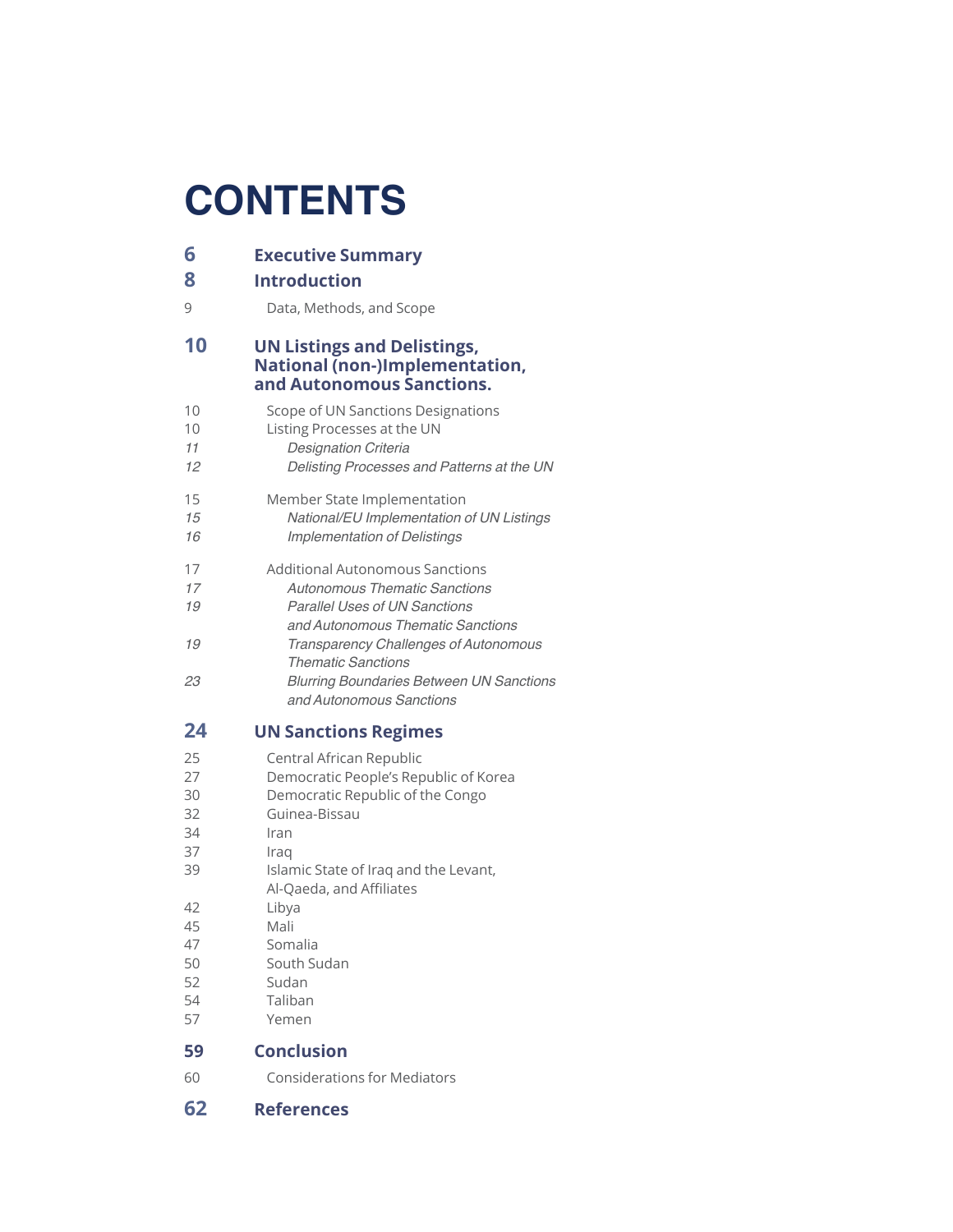# **TABLES**

- **10 [Table 1. Scope of UN individual](#page-8-0)  [and entity designations](#page-8-0)**
- **13 [Table 2. Delistings by UN sanctions](#page-11-0)  [regime](#page-11-0)**
- **18 [Table 3. Overview of autonomous](#page-16-0)  [thematic sanctions](#page-16-0)**
- **20 [Table 4. Nationalities of targets under](#page-18-0)  [autonomous human rights sanctions](#page-18-0)**
- **22 [Table 5. Nationalities of targets under](#page-20-0)  [further autonomous US sanctions](#page-20-0)**

# **FIGURES**

- **14 [Figure 1: New listings and delistings per](#page-12-0)  [year \(all regimes\)](#page-12-0)**
- **25 [Figure 2: New listings and delistings per](#page-23-0)  [year: Central African Republic](#page-23-0)**
- **27 [Figure 3: New listings and delistings per](#page-25-0)  [year: Democratic People's Republic of](#page-25-0)  [Korea](#page-25-0)**
- **30 [Figure 4: New listings and delistings per](#page-28-0)  [year: Democratic Republic of the Congo](#page-28-0)**
- **32 [Figure 5: New listings and delistings per](#page-30-0)  [year: Guinea-Bissau](#page-30-0)**
- **34 [Figure 6: New listings and delistings per](#page-32-0)  [year: Iran](#page-32-0)**
- **37 [Figure 7: New listings and delistings per](#page-35-0)  [year: Iraq](#page-35-0)**
- **39 [Figure 8: New listings and delistings](#page-37-0)  [per year: Islamic State of Iraq and the](#page-37-0)  [Levant, Al-Qaeda, and Affiliates](#page-37-0)**
- **42 [Figure 9: New listings and delistings per](#page-40-0)  [year: Libya](#page-40-0)**
- **45 [Figure 10: New listings and delistings](#page-43-0)  [per year: Mali](#page-43-0)**
- **47 [Figure 11: New listings and delistings](#page-45-0)  [per year: Somalia](#page-45-0)**
- **50 [Figure 12: New listings and delistings](#page-48-0)  [per year: South Sudan](#page-48-0)**
- **52 [Figure 13: New listings and delistings](#page-50-0)  [per year: Sudan](#page-50-0)**
- **54 [Figure 14: New listings and delistings](#page-52-0)  [per year: Taliban](#page-52-0)**
- **57 [Figure 15: New listings and delistings](#page-55-0)  [per year: Yemen](#page-55-0)**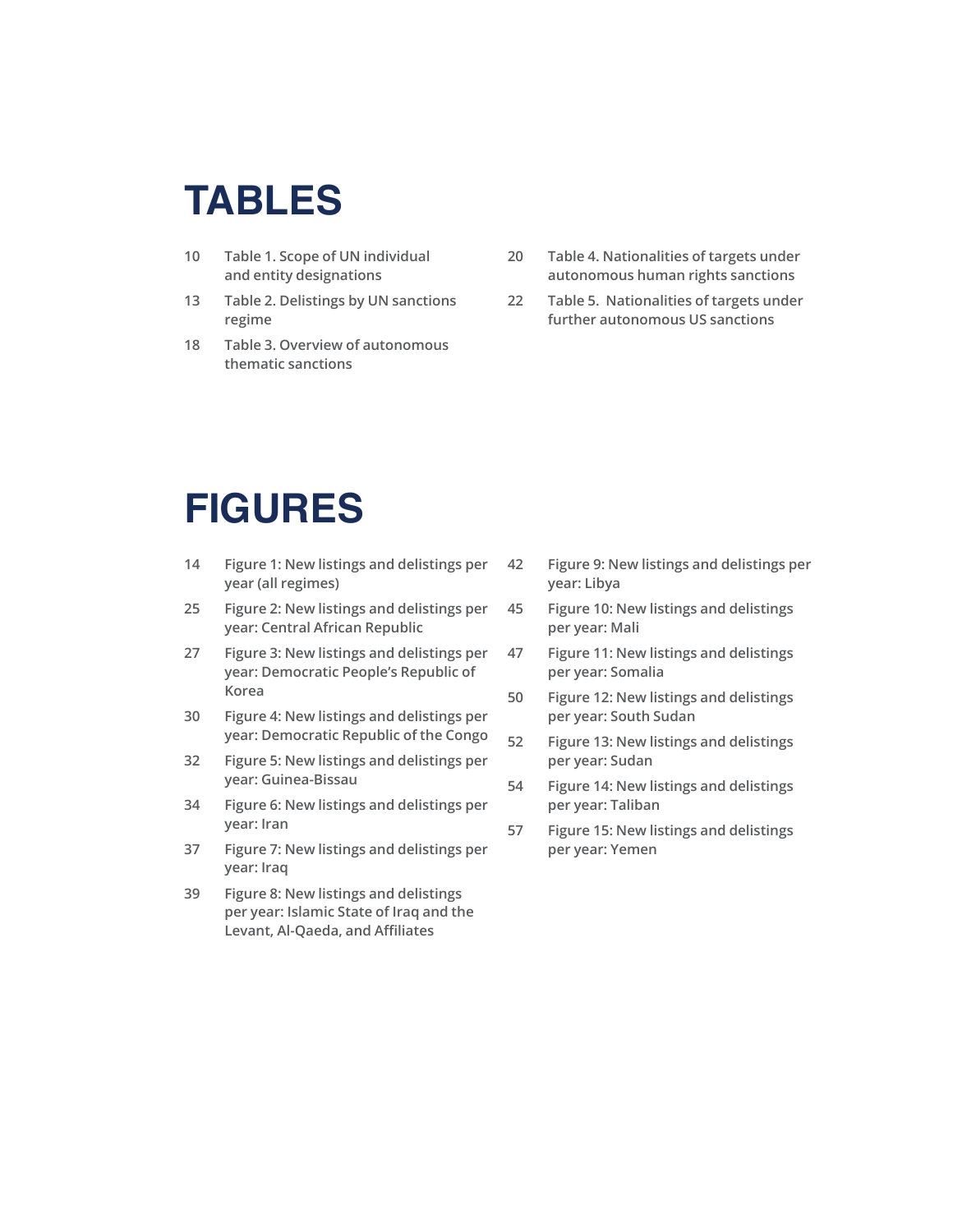# <span id="page-4-0"></span>**EXECUTIVE SUMMARY**

Sanctions listings and delistings can alter the conditions under which negotiations take place. They can serve as warnings and incentives, stigmatize (or rehabilitate) stakeholders in negotiation processes, inhibit (or facilitate) logistics such as travel, and attempt to stabilize peace settlements. Despite the many ways in which sanctions listings and delistings can affect mediation processes, relatively little is known about the general listing and delisting patterns employed by the UN Security Council or their interactions with autonomous measures. However, an understanding of the listing and delisting of individuals is crucial to the strategic application of sanctions, and particularly their potential use by mediators.

Listing and delisting dynamics have become more complex in recent years: other authorities (countries and regional organizations) increasingly apply sanctions to contexts where UN sanctions also apply. The report therefore **places UN sanctions in context with parallel sanctions imposed by other authorities**, namely "autonomous" sanctions by Australia, Canada, the UK, the US, and the EU. These autonomous sanctions regimes are often applied to the same countries and for the same purposes as UN sanctions. Countries or regional organizations might:

- **•** target additional persons or entities in the same geographic or political context;
- **•** impose additional measures on the same persons/entities;
- **•** or continue to target persons/entities after their delisting by the UN.

To a person/entity under sanctions, the precise authority behind sanctions may be a secondary concern, meaning that local stakeholders to peace processes are concerned with the overall constellation of sanctions, rather than with UN sanctions only.

## **This report therefore aims to inform UN and other mediators, providing them with a better understanding of the broader listing and delisting dynamics of the UN and interrelations with autonomous sanctions by other authorities.**

The report:

- **•** Explains listing and delisting procedures at the UN and interactions with different types of autonomous sanctions regimes by the US, EU, UK, Australia, and Canada.
- **•** Maps out listing constellations across all fifteen current UN sanctions regimes: how many persons/entities are listed by the UN. How many by other authorities (US, EU, UK, Australia, Canada)? When do those listings happen?
- **•** Analyses listing and delisting dynamics by the UN and other authorities on a case-by-case basis for all current UN sanctions regimes.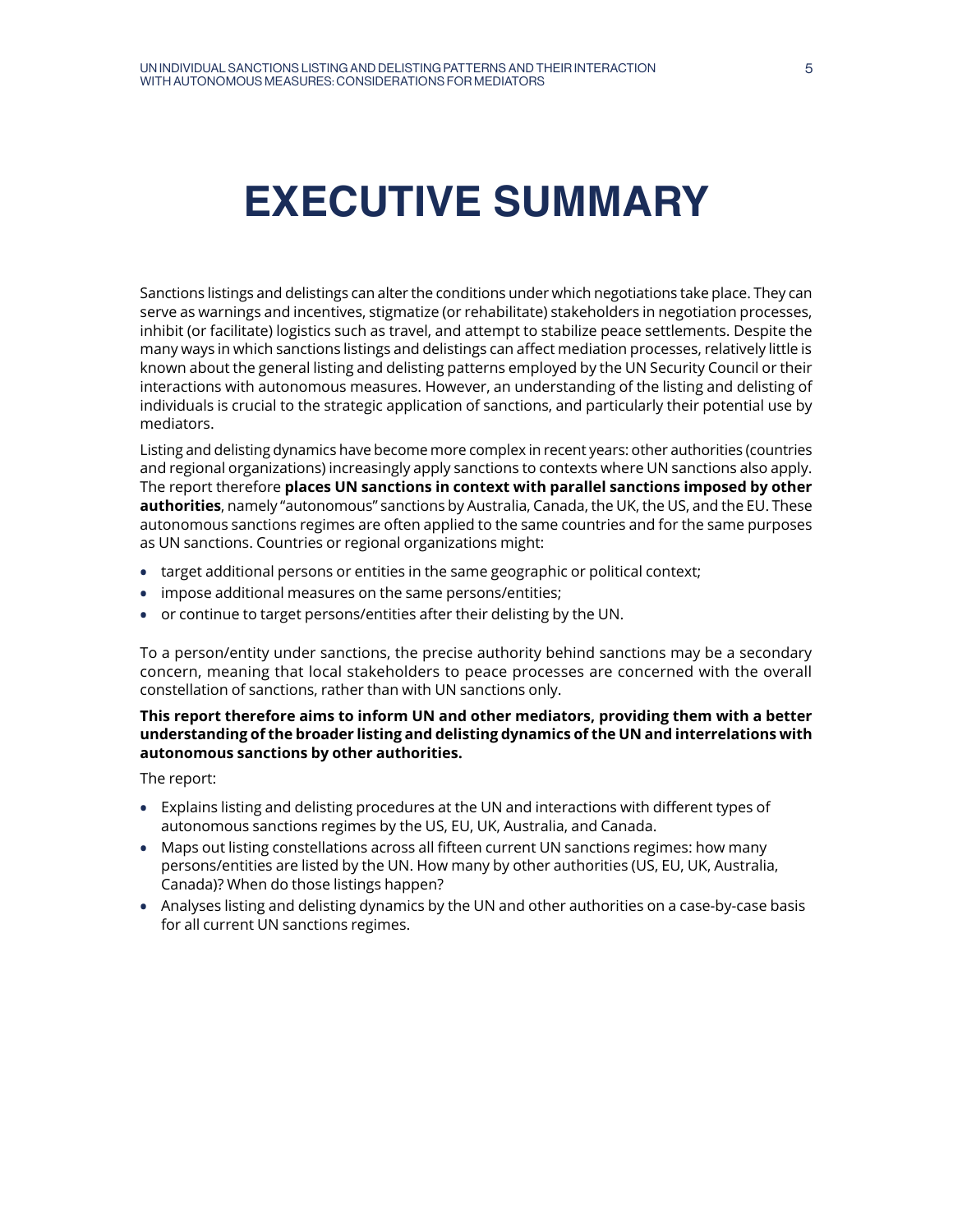In so doing, the report provides **data previously unavailable** or difficult to access and of potential interest to practitioners and analysts, including:

- **•** UN listings and delistings by sanctions regime by year, including average durations from listing to delisting (and furthermore including an overview of sanctioned members of the 2021 Taliban Government).
- **•** Overlap of UN regimes with autonomous thematic and country-based regimes of Australia, Canada, the EU, the UK, and the US.
- **•** Summary statistics of nationalities of targets on major autonomous thematic sanctions regimes as an indicator (with caveats) of the applications of those regimes.

The report concludes with a set of **considerations for mediators** who may contemplate delistings as a tool in mediation processes:

- **1.** Which sanctions are relevant to a given negotiation space? (UN and non-UN)
- **2.** At the UN: What are the designating State's motivations for the original listings? What might be the benefits and costs of a potential delisting?
- **3.** At the UN: What are the pathways to delisting?
- **4.** Concerning autonomous sanctions, what are the motivations for listing and the pathways for delisting?
- **5.** Do exemptions provide a viable alternative to formal delisting?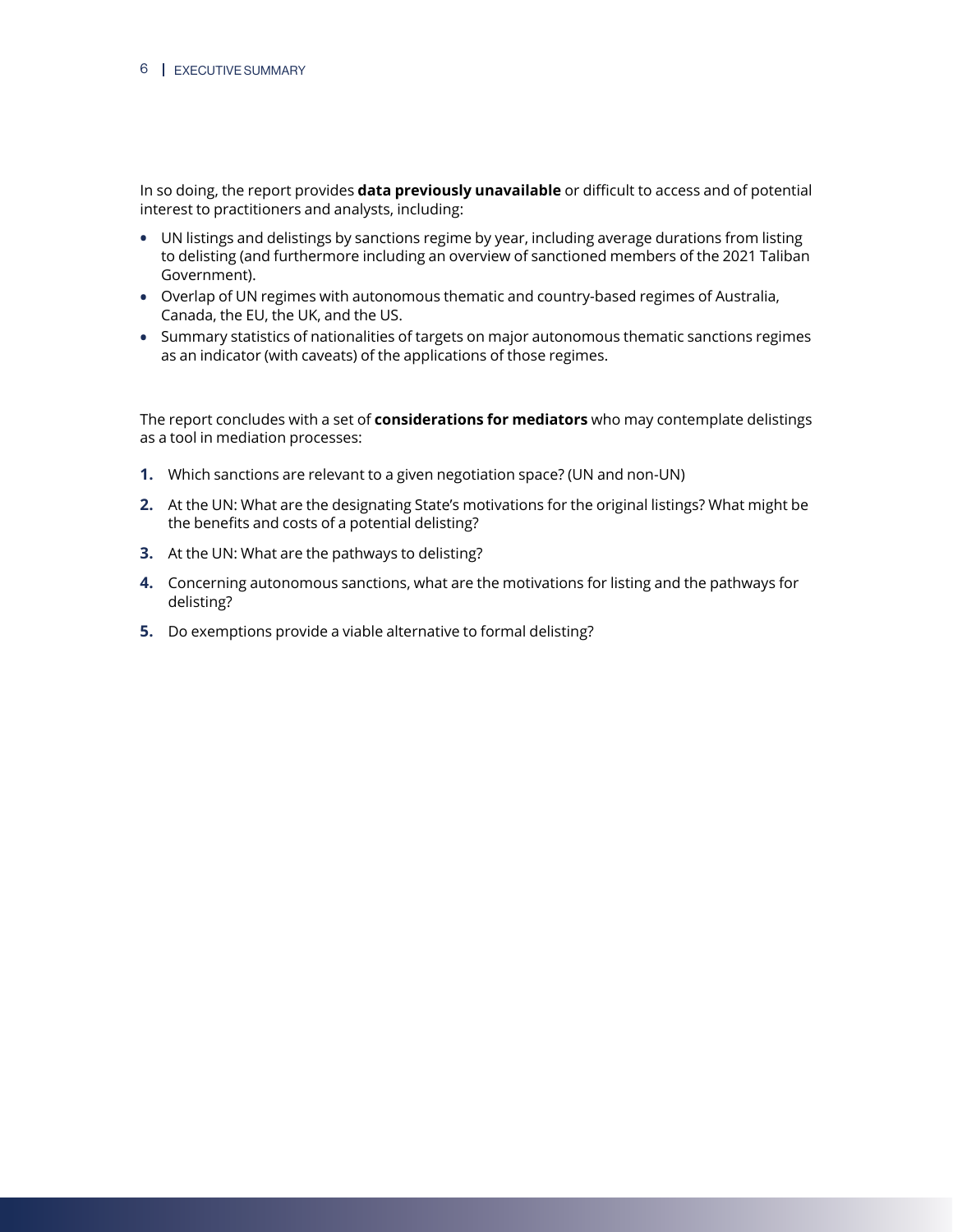# **INTRODUCTION**

<span id="page-6-0"></span>Most of the literature on sanctions is concerned with the design, application, implementation, and consequences of sanctions, rather than their adjustment or relaxation. Several recent publications explore how sanctions end<sup>1</sup> or ways that sanctions relief has occurred,<sup>2</sup> but they do not focus on how delistings could be employed to facilitate negotiations and mediation efforts. Recent research by the Sanctions and Mediation Project has identified examples in which individuals changed their behaviour when they faced the prospect of potential delisting or were formally delisted by sanctioning authorities.3

**"A promise to ease measures can convince otherwise reluctant parties to participate in talks, sign agreements, and abide by them. The desire of an individual to regain a status as a legitimate or (inter)nationally recognized member of a community is an important precondition."4**

The UN and US efforts to bring members and close associates of the Taliban "back in from the cold" provides an illustration. Gulbuddin Hekmatyar, a prominent leader of the Mujahideen and former Prime Minister of Afghanistan, was designated by the UN for an asset freeze, travel ban, and arms embargo due to his close association with the Taliban in the early 2000s. Seeking a path towards domestic political rehabilitation and an end to international (and national) isolation, Hekmatyar signed an agreement with the Ghani Government in September 2016 and returned to Kabul as a "reconciled" individual. The Government of Afghanistan had offered to advocate on his behalf for the lifting of sanctions, if he reconciled with them according to the terms set out by the Government for normalization of relations. UN sanctions against Hekmatyar were subsequently lifted in February 2017.

There may be other instances when a delisting could facilitate mediation goals, since sanctions listings and delistings can alter the conditions under which negotiations take place. In addition to serving as threats and incentives in negotiation processes, listings and delistings can interact with negotiations in additional ways. The designation of terrorist is particularly delicate because many States refuse to negotiate with designated terrorists. At a simpler level, sanctions can have logistical impacts on negotiations: for instance, it may be necessary to obtain an exemption to a travel ban in order for a designated person to be able to travel to the negotiation venue. Should a settlement be reached, the continued presence of sanctions can inhibit "peace spoilers'' from gaining influence, but they can also create additional financial or economic challenges for a post-conflict government.

Despite the ways in which sanctions listings and delistings can facilitate political settlements, relatively little is known about the general listing and delisting patterns employed by the UN Security Council. Even less is known about their relationship with simultaneous listings by other actors (such as the US, EU, or UK) and how this might further complicate mediation efforts. As individual sanctions have increasingly become the predominant form of new sanctions measures in recent years, an understanding of the listing and delisting of individuals is crucial to the strategic application of sanctions, and particularly their potential use by mediators.

This study draws on a newly created dataset, combining information on the listing and delisting of individuals by the UN, as well as listings by the EU, the US, and other autonomous sanctions regimes. It highlights their interrelationships and overlaps, and it explores potential consequences of these overlaps for mediators operating in different conflict settings. When mediators engage with listed individuals or groups and deem that delistings would facilitate the process, they will need to know where to take their request for an exemption or potential delisting. It will also be important for them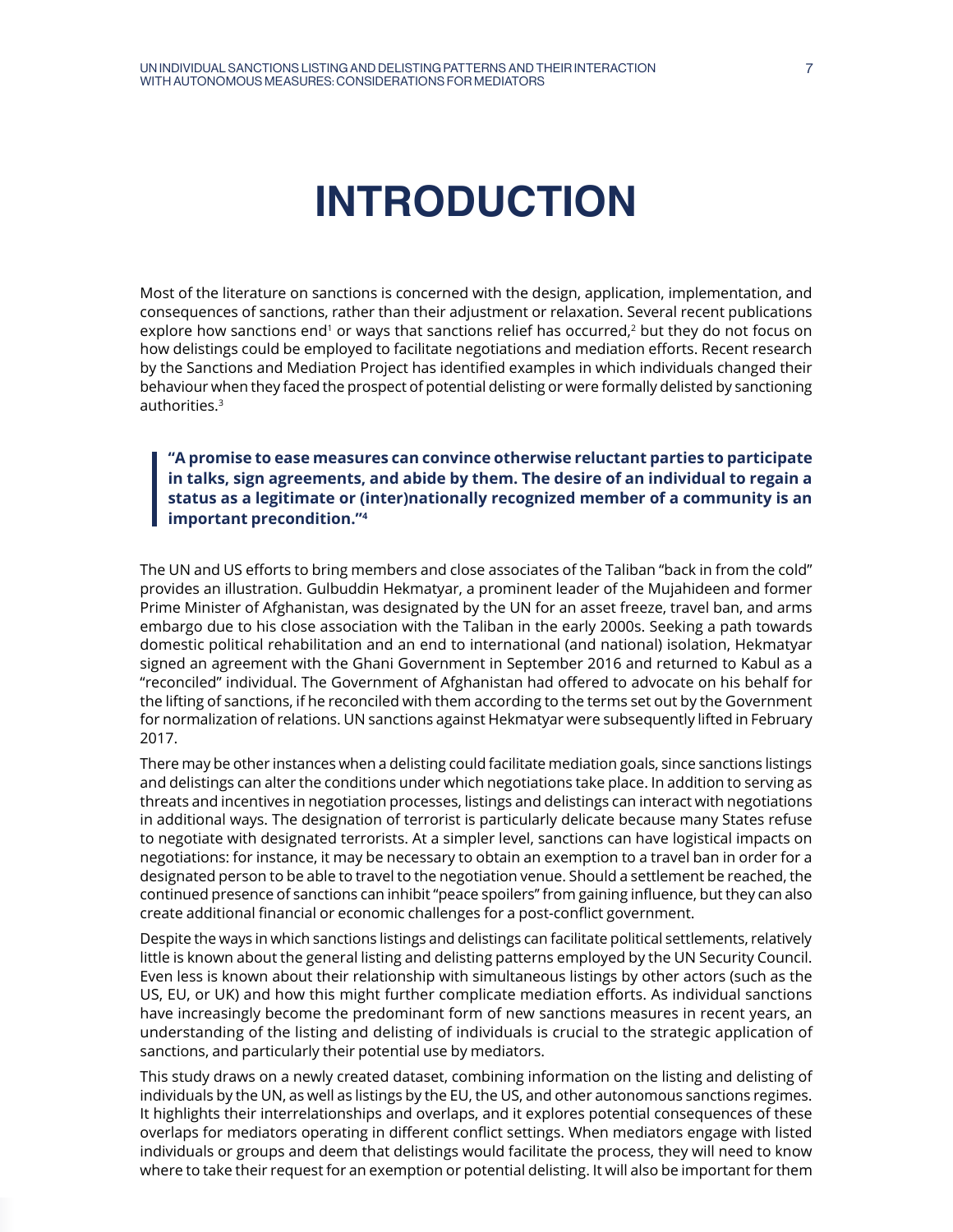<span id="page-7-0"></span>to know which other sanctioning authorities may be involved in imposing restrictions in a particular case, since the potential benefits of sanctions relief will not be realized unless delistings occur by all of them.

While this study focuses on UN sanctions, it places them in context with sanctions imposed by other authorities, thus incorporating the additional targets from the growing number of autonomous (Australia, Canada, UK, and US) and regional (EU)5 sanctions. These autonomous sanctions regimes are often applied to the same countries and for the same purposes as UN sanctions. They might target additional persons or entities (i.e., in addition to targets listed under the UN regime), impose additional measures on the same persons/entities, or continue to target persons/entities after their delisting by the UN. To a person/entity under sanctions, the precise authority behind sanctions may be a secondary concern, meaning that local stakeholders to peace processes are concerned with the overall constellation of sanctions, rather than with UN sanctions only. Mediators need to understand this wider context of restrictive measures. They have to know the overall "sanctions landscape" and be ready to engage with sanctions authorities beyond the UN.

This report aims to inform UN and other mediators, providing them with analysis of the broader delisting dynamics of the UN and other authorities (Australia, Canada, EU, UK, and US).

The report:

- **•** Explains listing and delisting procedures at the UN and interactions with different types of autonomous sanctions regimes by the US, EU, UK, Australia, and Canada.
- **•** Maps out listing constellations across all fifteen current UN sanctions regimes: how many persons/entities are listed by the UN, how many by other authorities (US, EU, UK, Australia, Canada)? When do those listings happen?
- **•** Analyses listing and delisting dynamics by the UN and other authorities on a case-by-case basis.
- **•** Concludes with considerations for mediators.

## Data, Methods, and Scope

The analysis covers the 15 ongoing UN sanctions regimes and those US, EU, Australia, Canada, and UK sanctions regimes with an overlapping scope. It draws on a database of all current Australia, Canada, EU, UK, UN, and US listings, as well as delistings by the UN. Listing data is based on the consolidated sanctions lists issued by the respective authorities. The data in this report is based on the sanctions lists as of 9 December 2021.

Unfortunately, there is a significant amount of missing data in many consolidated lists. This not only relates to identification data that may not be known to authorities, but also to information that is known to authorities but for some reason has not been transferred onto the lists, such as listing dates or the specific sanctions regime under which a target is listed. For instance, the consolidated list of the US (referred to as the "Specially Designated Nationals" or SDN list) does not indicate the relevant sanctions regime for several hundred entries. This information had to be reconstructed by using the search tool on the website of the Office of Foreign Assets Control (OFAC).<sup>6</sup>

Once targets are delisted, they are removed from the consolidated lists, making it harder to generate data on delistings than on initial listings. The UN delistings data used in this report has been generated on the basis of press releases by the UN and with the help of a web scraper and a text-extraction Python 3 tool built for this purpose. Given these methods of reconstructing missing data, a small margin of error may apply to some of the figures included in this report.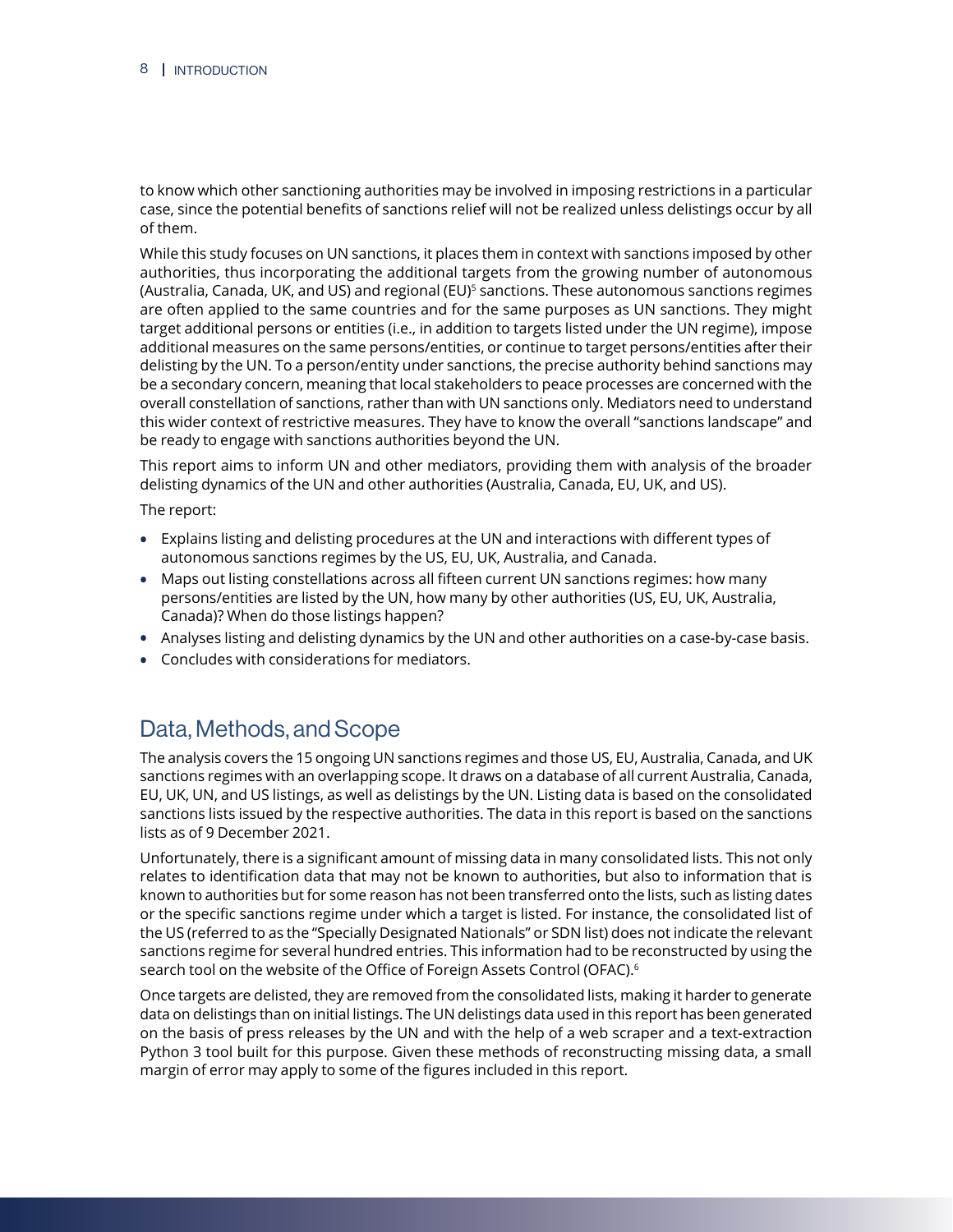# <span id="page-8-0"></span>UN LISTINGS AND DELISTINGS, NATIONAL (NON-)IMPLEMENTATION, AND AUTONOMOUS SANCTIONS.

This section explains the processes behind UN listings and delistings, and how some major countries and the EU implement them. It also describes the blurring boundaries between UN and autonomous designations, given some current designation practices. Knowing these procedures and practices is important to understand the dynamics of listings and delistings and how delistings can be used in mediation processes. This section also provides insights on data availability and certain transparency issues that can be relevant for practitioners and scholars.

## Scope of UN Sanctions Designations

The UN has designated a total of 1486 individuals or corporate entities since its first individual sanction on Osama bin Laden in 2000. Of that number, 516 have been delisted, leaving a total of 970 active designations as of December 2021. Most of the targets are individuals (714), but there are also 256 entities (firms, government departments, non-State armed groups) on the list.

| Current UN targets                                                                              | 970  |
|-------------------------------------------------------------------------------------------------|------|
| Individuals                                                                                     | 714  |
| <b>Entities</b>                                                                                 | 256  |
| Delistings                                                                                      | 516  |
| Total number of targets (incl. delisted) since the advent of individual designations<br>in 2000 | 1486 |

## Table 1. Scope of UN individual and entity designations

# Listing Processes at the UN

There are two listing procedures for UN sanctions regimes. These two procedures can sometimes be found within the same regimes.

**Sanctions Committee designations:** Most commonly, designations are made by the Sanctions Committee, which is typically formed following a Security Council decision to create a new sanctions regime via a Chapter VII (Action with Respect to Threats to the Peace, Breaches of the Peace, and Acts of Aggression) resolution. This is the most common case for sanctions applying to situations of armed conflict, as well as in the case of the Islamic State of Iraq and the Levant (ISIL)/Al-Qaeda and the Taliban regimes. When the Security Council establishes a new sanctions regime through a Chapter VII resolution, it typically also establishes a Sanctions Committee. In most cases, the Chapter VII resolution then creates a sanctions regime without designated targets, instead delegating designations decisions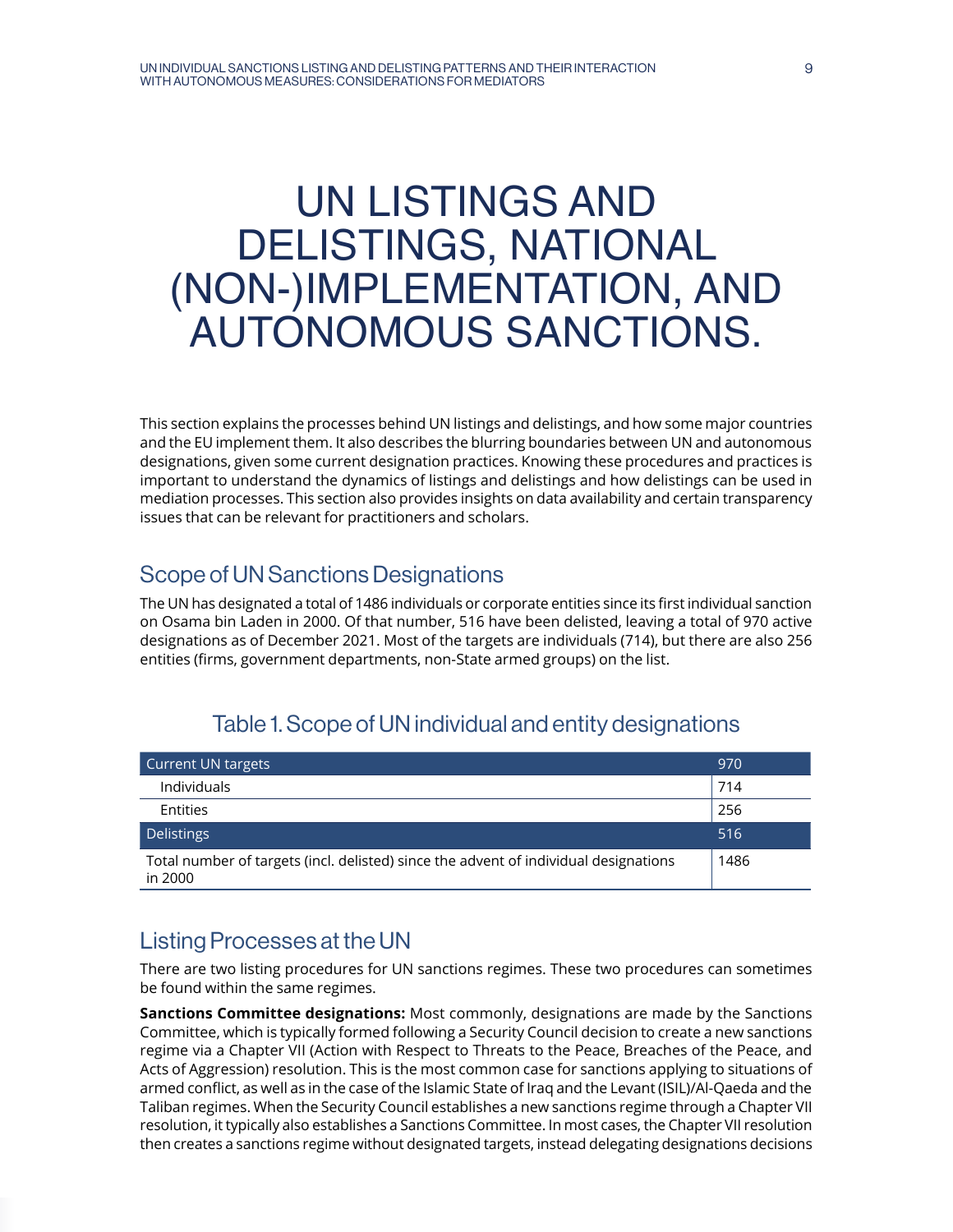<span id="page-9-0"></span>to the Sanctions Committee – hence, the time delay between the passage of the initial Chapter VII resolution and the first designations in most regimes. Panels of Experts are also typically created along with Sanctions Committees, and in many cases the Committee awaits the Panel's first report and recommendations before designating the first targets.

**Security Council designations:** Sometimes, the Security Council designates targets directly in Chapter VII resolutions, typically as appendixes to those resolutions that impose or renew a sanctions regime. This procedure is found in the two non-proliferation regimes – Iran and the Democratic People's Republic of Korea (DPRK), which are also the two regimes with the highest political salience and sensitivity. In both the Iran and the DPRK regimes, the Security Council has responded to new advances in the nuclear and weapons programmes of these States with Chapter VII resolutions that tightened sanctions measures and designated additional targets.

Given the significance of Chapter VII resolutions in international law, there may be a particular symbolism to designations made right in the texts of the resolutions rather than in separate decisions by the Sanctions Committee. Such a measure signals immediate concern of the Security Council not only with the conflict at large but with specific actors in it. This symbolism may be increased by the ceremonial character that the passing of a Chapter VII resolution has. In contrast, decisions by the Sanctions Committee may appear to have a more administrative character. That said, voting modalities are actually even stricter in the Committees than in the Council, since Committees decide unanimously, thus de facto equipping every State with a veto right. At the Security Council, a nineout-of-15 majority and the absence of a "No"-vote by any of the five permanent members is required to pass a resolution.

## **DESIGNATION CRITERIA**

Different UN sanctions regimes feature slightly different ways of spelling out designation criteria. The division again runs between the more politicized and high-profile regimes (Iran, DPRK, but also Taliban and ISIL/Al-Qaeda) and the generally less politicized regimes relating to situations of internal armed conflict. It must be stressed, however, that designation criteria are not formulated in a way that would bind either the Security Council or the respective Committee to sanction anyone who meets the necessary minimum criteria. The typical formulation in Security Council resolutions is that the Council "decides that States shall [implement measure X] concerning individuals or targets designated by the Security Council or Sanctions Committee for [designation criteria]."

In **sanctions regimes relating to internal armed conflict** where designations are, in practice, always made by the Sanctions Committee, Security Council resolutions provide growing sets of listing criteria, and there is a high similarity of these listing criteria across sanctions pertaining to internal armed conflict. Over time, these listing criteria have become more numerous, beginning with the indiscriminate killing of civilians and the commitment of serious human rights violations (sometimes linked to a particular massacre) and later also including child recruitment and sexual and gender-based violence as specific listing criteria. In some instances, the listing criteria outnumber the designees, and regimes do not necessarily include designations under each of the criteria. The listing criteria thus provide a catalogue for the Sanctions Committees on the basis of which they can designate individuals. These growing sets of listing criteria also allow the Security Council to signal norms with higher precision, and they reflect general developments that have taken place over the last one or two decades within the Council, including the growing importance of both the Women, Peace and Security and Youth, Peace and Security agendas.

Other regimes – i.e., the two **non-proliferation regimes, the Taliban regime, and the ISIL/Al-Qaeda regime** – do not have equally long catalogues of designation criteria, their much longer target lists notwithstanding. For the DPRK and Iran, the designation criteria are primarily for involvement in the countries' nuclear and ballistic missiles programmes, whereas the ISIL/Al-Qaeda regime can potentially target anyone associated with and providing material support to these two groups or their affiliates.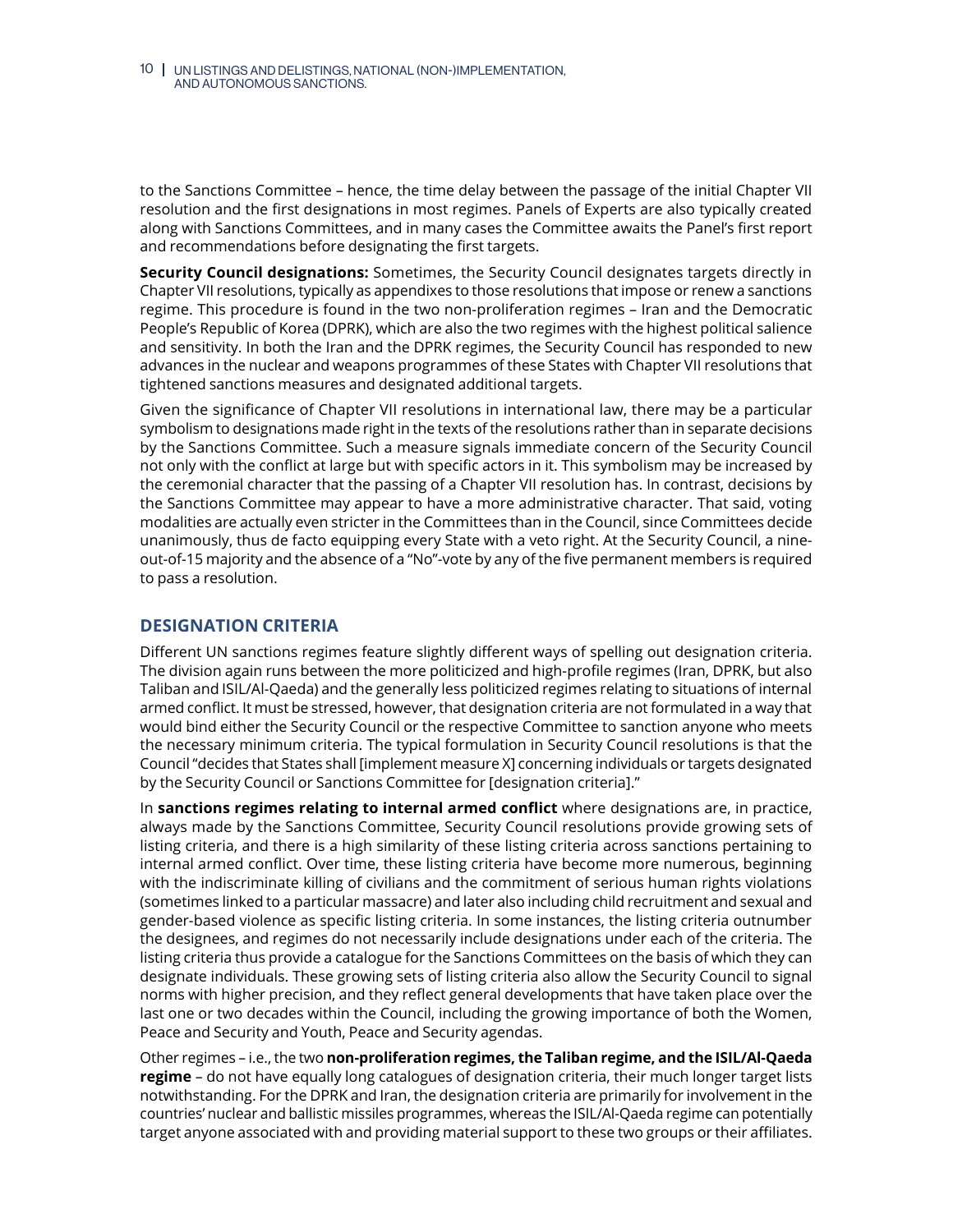<span id="page-10-0"></span>Over time, the focus of designations within a regime can shift. A particularly striking example is the Libya regime, which initially, in 2011, targeted Muamar Qadhafi, his family, and key supporters, and in 2018 added five migrant smugglers to the list. The migrant smugglers were targeted without there being a dedicated designation criterion to this effect. That said, their targeting is consistent with past Council practices targeting the sources of conflict finance.

Narrative summaries of listing reasons are published for each target on the Security Council Affairs Division website.7

## **DELISTING PROCESSES AND PATTERNS AT THE UN**

If mediators, negotiators, or actors supporting a particular peace process wish to initiate or support delisting procedures, they require either a State to forward the request to the respective Sanctions Committee or for the sanctioned individual or entity to petition for delisting themselves. For both paths, State support is crucial since delisting requests are only granted by consensus decision of the Committee, with the exception of the ISIL/Al-Qaeda Sanctions Committee.

**Member States** can submit delisting requests to the respective Sanctions Committee at any time. The request will then be voted on by the Sanctions Committee, where it requires a consensus decision. These procedures are spelled out in the work guidelines of the Sanctions Committees. Regarding the content of delisting requests, the guideline of the Somalia Sanctions Committee specifies:

**"Delisting requests should explain why the designation does not or no longer meets the Listing Criteria particularly through countering the reasons for listing as stated in the narrative summary and the publicly releasable portion of the statement of case."8**

**Listed individuals or entities** who wish to petition for delisting may either do so through their State of residence or nationality, which can then make a delisting request to the Sanctions Committee. Or they can resort to one out of two possible direct means, depending on the regime under which they are listed. All regimes except the ISIL/Al-Qaeda regime have access to a focal point in the Secretariat to manage the distribution and circulation of information for delisting requests. Delisting requires that a State places a delisting request on the Sanctions Committee's agenda, followed by a *unanimous confirmative* vote by the Sanctions Committee to grant the delisting request. Only the ISIL/Al-Qaeda regime has an Ombudsperson that can directly place a delisting request on the Committee's agenda, which can then only be overturned with a *unanimous* negative vote against the recommendation.

#### *Focal Point for Delisting (all regimes except ISIL/Al-Qaeda)*

In 2006, Security Council Resolution 1730 established a focal point for delisting and spelled out the required procedure. Listed individuals and entities can petition for delisting through the focal point. The focal point first forwards the request for delisting to the government(s) that proposed the initial designation and the government(s) of citizenship and/or residence, giving them the possibility to follow up by providing information relevant to the petition. These governments can either recommend to the Sanctions Committee to delist the petitioner, express their opposition to the request, or leave the request unanswered. If any government recommends delisting, the item will be placed on the Committee's agenda. If no government responds within three months, the entire Committee is informed of the request, giving any Member State the possibility to place it on the Committee's agenda if they so wish. Once on the agenda, the item is voted on under the Committee's rules of unanimous decision-making, which means it is accepted only if no Member State objects to it. If no Member State on the Committee recommends delisting within one month, the request is deemed rejected. In short, requests are rejected if no member of the Committee places the request on the agenda within the defined time period, or if none vote against it. As such, obstacles to delistings via the focal point are significant.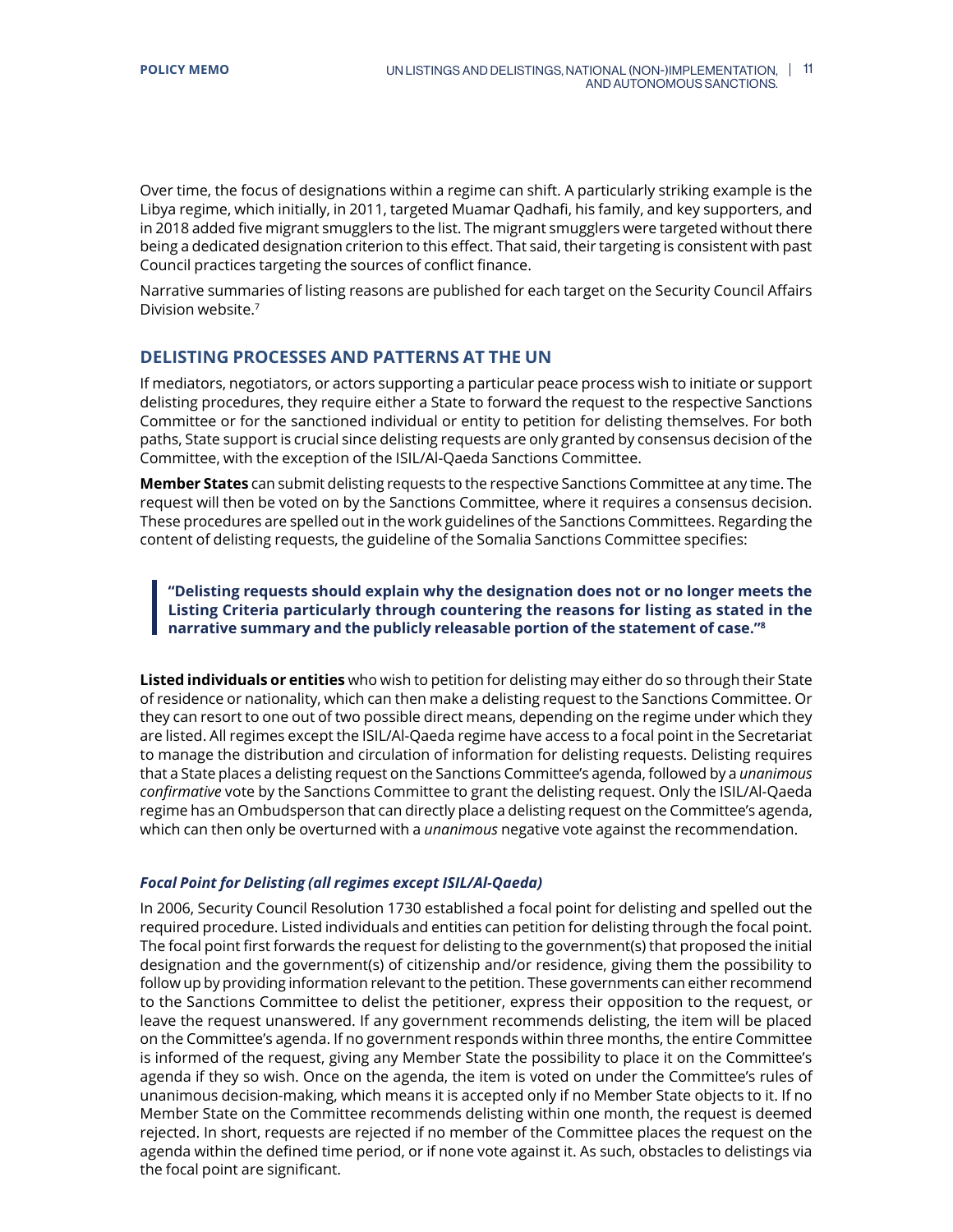<span id="page-11-0"></span>12 UN LISTINGS AND DELISTINGS, NATIONAL (NON-)IMPLEMENTATION, AND AUTONOMOUS SANCTIONS.

#### *Ombudsperson (ISIL/Al-Qaeda regime)*

The office of the Ombudsperson was created through Security Council Resolution 1904 (2009) as an "independent and impartial" institution to review requests for delisting. Currently, the mandate of this institution only extends to individuals designated under the ISIL/Al-Qaeda regime (established through Security Council Resolutions 1267 in 1999 and 1989 in 2009). Similar to the focal point for delisting, the Ombudsperson can be appealed to directly by targeted individuals and entities. After reviewing the petition and potentially meeting with the petitioner, the Ombudsperson makes a recommendation on whether to propose delisting.

A further important difference from the procedure with the focal point is the fact that the Ombudsperson's recommendation to delist can only be overturned by a unanimous vote of the Committee (a reverse consensus procedure). The Office of the Ombudsperson has concluded 88 cases since it was created in 2009. Of these, 65 petitions have been recommended for delisting and 23 have been denied.9 To date, the recommendations of the Ombudsperson have never been rejected by a vote of the Council. The ISIL/Al-Qaeda regime has historically been the UN sanctions regime with the highest number of delisted targets, apart from the Iraq regime that is currently being scaled back. Despite the actions of the Ombudsperson's office, delistings at the UN level are not necessarily followed up on at the national level, as will be discussed in the following sections.<sup>10</sup>

| Regime                                       | Listings<br>(currently<br>active) | Listings<br>(total) | <b>Delistings</b> | Share of<br>delistings<br>to total<br>listings | Average time<br>from listing<br>to delisting in<br>months* |
|----------------------------------------------|-----------------------------------|---------------------|-------------------|------------------------------------------------|------------------------------------------------------------|
| Central African<br>Republic                  | 14                                | 16                  | $\overline{2}$    | 12.5%                                          | 38                                                         |
| Democratic<br>People's Republic<br>of Ko-rea | 155                               | 164                 | 9                 | 5.5%                                           | 6                                                          |
| Democratic<br>Republic of the<br>Congo       | 45                                | 46                  | $\mathbf{1}$      | 2.2%                                           | 13                                                         |
| Guinea-Bissau                                | 10                                | 11                  | 1                 | 9.1%                                           | 65                                                         |
| Iran                                         | 84                                | 121                 | 37                | 30.6%                                          | N/A                                                        |
| Iraq                                         | 94                                | 294                 | 200               | 68%                                            | 181                                                        |
| ISIL/Al-Qaeda                                | 350                               | 601                 | 251               | 41.8%                                          | 104                                                        |
| Libya                                        | 31                                | 34                  | 3                 | 8.8%                                           | 6                                                          |
| Mali                                         | 8                                 | 8                   | $\Omega$          | 0%                                             | None                                                       |
| Somalia                                      | 19                                | 21                  | $\overline{2}$    | 9.5%                                           | 41                                                         |
| South Sudan                                  | 8                                 | 8                   | 0                 | 0%                                             | None                                                       |
| Sudan                                        | 3                                 | $\overline{4}$      | $\mathbf{1}$      | 25%                                            | 179                                                        |
| Taliban                                      | 140                               | 186                 | 46                | 24.7%                                          | 100                                                        |
| Yemen                                        | 9                                 | 9                   | $\Omega$          | 0%                                             | None                                                       |
| <b>Total</b>                                 | 970                               | 1486                | 516               | 34.7%                                          | 132                                                        |

## Table 2. Delistings by UN sanctions regime

*\*Only calculated for delisted targets; active listings are not included in the average.*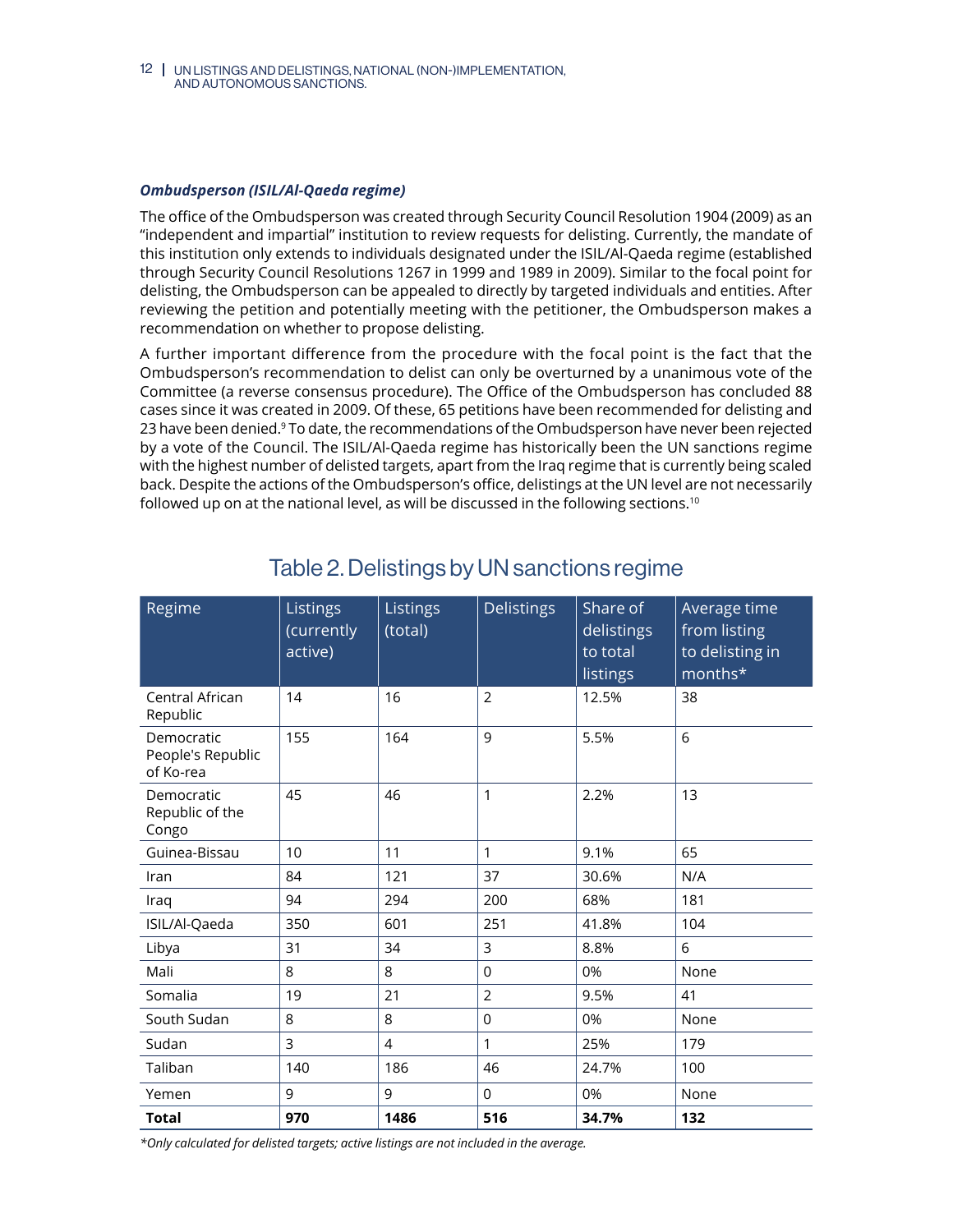#### <span id="page-12-0"></span>*Delisting Patterns*

Most delistings have been made since 2010 (see Figure 1). There are different drivers behind this observation. First, the creation of the Office of the Ombudsperson in December 2009 led to an increasing number of delistings, spiking in the first three years after the creation of the office, then falling to a lower but steady level.<sup>11</sup> It is noteworthy that the introduction of the focal point for delisting in 2006 across all panels did not have a similar effect on delisting numbers.



## Figure 1: New listings and delistings per year (all regimes)

Second, in an effort to advance negotiations with the Taliban, delistings were used to facilitate talks between 2009 and 2011. The splitting of the Al-Qaeda/Taliban sanctions regime into two separate sanctions programmes in 2011 facilitated the use of delistings to advance negotiations, further contributing to the increase in the general pattern of delistings. Talks began secretly in 2009, and between 2009 and 2011 there were a dozen different mediation efforts underway. The US and coalition forces attempted a differentiated strategy that included: more pressure on belligerent Taliban, rewards for relatively moderate Taliban, and various attempts at direct and indirect talks. In the UN regime, this strategy is reflected in an increase in both listings and delistings at this time.

Third, the most recent increase in delistings is due to the Iraq regime currently being considerably scaled back. This gradual relaxation has occurred by reducing the number of targets rather than the scope of the measures. As a consequence of the low listing numbers across all regimes since 2019 (caused at least partly by increased tensions within the Security Council) and the high delisting numbers over the same period, for the first time delistings have outnumbered listings for three years in a row (2019 through 2021).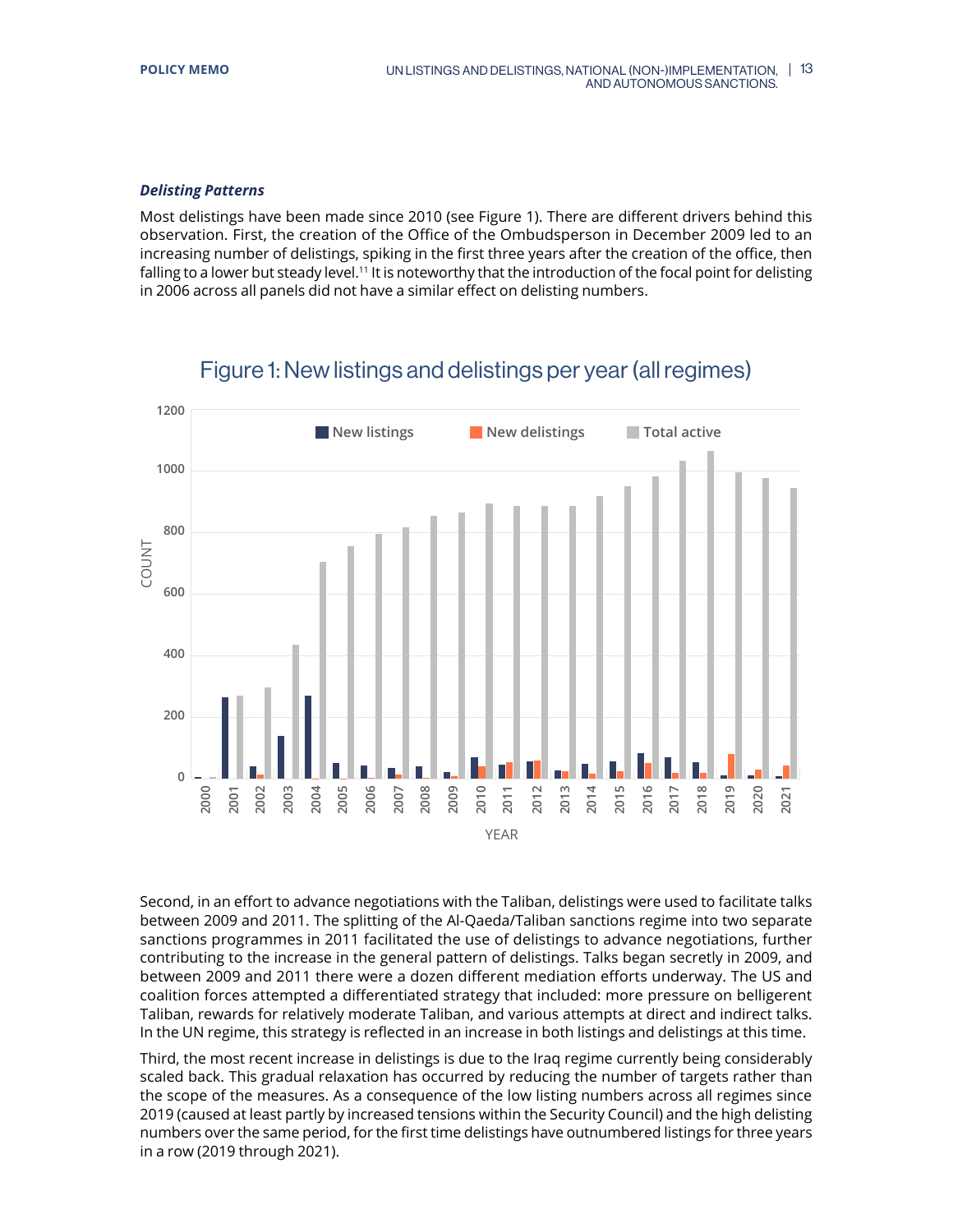<span id="page-13-0"></span>In sum, major waves of delisting by the UN have taken place since 2010 and for the following purposes:

- **•** to address due process concerns and "clean up" lists or improve the quality of the designations in a large list facing legitimacy challenges (ISIL/Al-Qaeda);
- **•** to facilitate negotiations (Taliban);
- **•** to wind down an entire sanctions regime (Iraq).

The overall pattern of delistings is thus strongly shaped by a small number of sanctions regimes and does not necessarily allow robust conclusions on the prospects for using delisting to facilitate negotiations in other contexts where UN sanctions regimes apply. In particular, the regimes related to situations of internal armed conflict have exhibited few delistings. That said, only the Mali, South Sudan, and Yemen regimes have been without any delistings thus far. Delistings have been used to facilitate negotiations in at least one instance, with the Taliban. Their general lack of success in that instance need not deter consideration of their potential use in other situations.

It is important to note that UN sanctions are embedded in other sanctions regimes and vary both in their implementation and their relationships with those other regimes. This increases considerably the complexity for mediators and negotiators, should they wish to employ delistings in support of negotiations. The following sections will therefore explain the implementation of UN sanctions (including listings and delistings) by Member States, and how States use autonomous sanctions in parallel.

## Member State Implementation

Member States are required to implement UN sanctions adopted under Chapter VII of the UN Charter, i.e., they must implement the restrictive measures defined by the Security Council, freezing the assets or blocking the travel of designated individuals and entities. However, how countries fulfil this obligation varies, particularly with regards to the implementation of the UN sanctions lists and their translation into domestic regulations. Countries can impose additional autonomous measures on UN targets and, in some cases, they continue to target *former* UN targets autonomously after their delisting by the Security Council.

## **NATIONAL/EU IMPLEMENTATION OF UN LISTINGS**

Countries implement UN listings in different ways, both regarding legal adoption and administrative implementation. In terms of handling the lists, most countries (an exception being Canada) "copy" UN designations into their own domestic lists. Often, countries have an equivalent sanctions regime and list in place. This is the preferred way of the EU, UK, and Australia. While some of these national lists implementing UN designations perfectly "mirror" the UN lists, others contain provisions for additional autonomous targets, resulting in lists that combine UN designations and autonomous designations. For instance, the EU's Iran and Libya regimes contain the UN's respective designations plus additional EU designations. Australia, likewise, has UN regimes, autonomous regimes, and mixed regimes (for DPRK, Iran, Libya, and Syria) in place.12

The US gives effect to UN sanctions and listings through Executive Orders (EOs) and Acts of Congress. In many cases, there is not a direct US-equivalent to a UN regime (as other countries would typically do it), but the sanctions measures and designations foreseen by the UN may be ensured across multiple US sanctions regimes, each of which may have a slightly different scope. For instance, numerous US regulations impose sanctions on Iran, some of which are aimed at the country, others at the region (including Syria as well), and still others at global nuclear proliferation. There is, thus, no single US sanctions regime on Iran that would implement all UN designations. Instead, multiples of these sanctions regimes give effect to UN designations, while all of them might also contain autonomous US designations.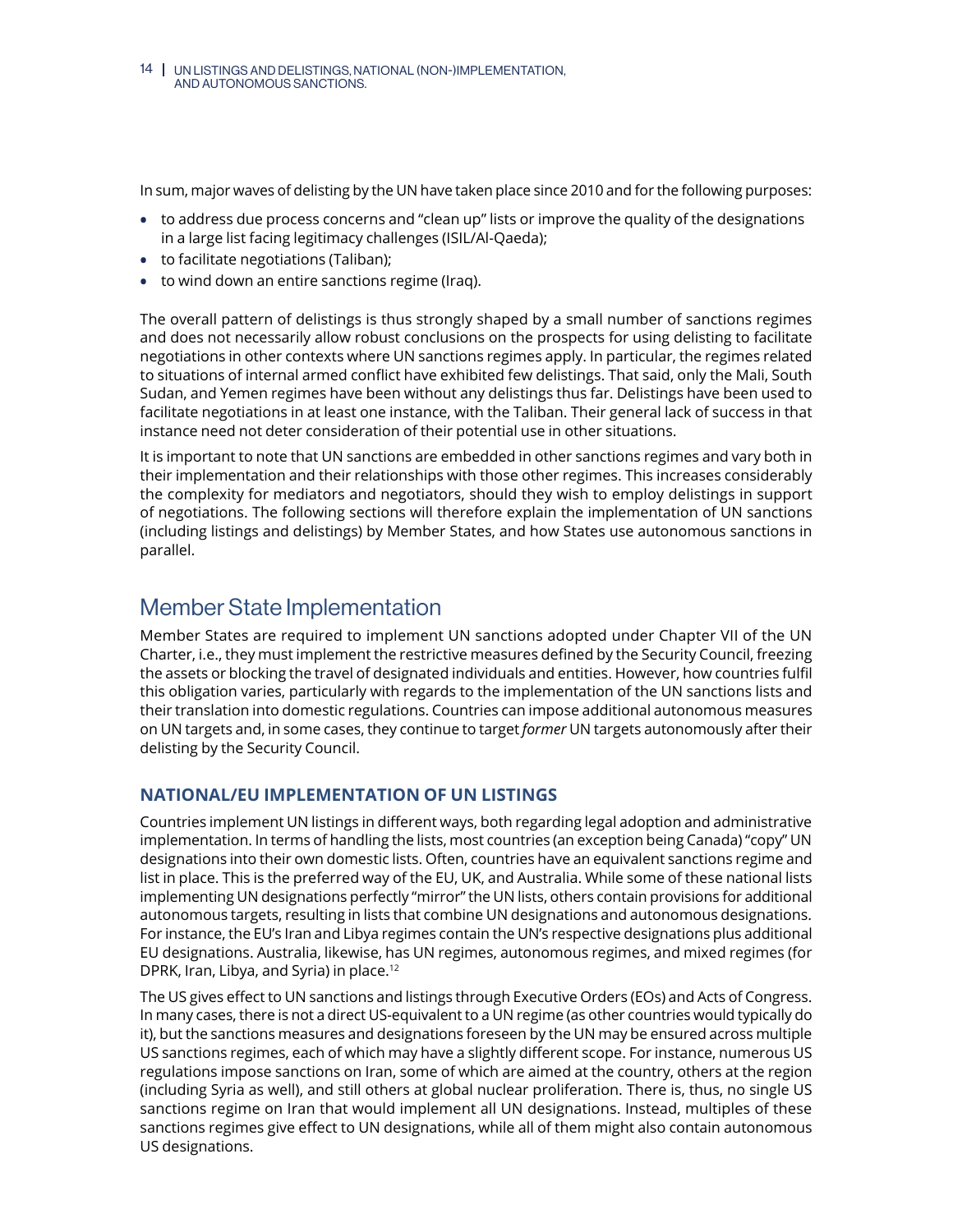<span id="page-14-0"></span>Canada, in turn, only features autonomous designations on its sanctions lists. As for UN designations, Canada has a legal clause in place that makes all UN sanctions lists domestically binding without need for implementation through Canada's own lists. As a consequence, UN *delistings* are thus effective immediately. That said, Canada has also "double-designated" a handful of UN targets: thus, a few UN targets feature on the thematic Canadian list under its *Justice for Victims of Corrupt Foreign Officials Regulations*. Interactions between UN regimes and such autonomous thematic regimes are discussed below (see, Autonomous Thematic Sanctions).

In addition to designating additional targets, countries also at times impose additional measures on UN-designated targets. For instance, the EU imposes travel bans and assets freezes on the individuals listed under the UN's Guinea-Bissau regime, while the UN only applies a travel ban. Principally, however, the combination of travel ban and assets freeze has become the standard practice of individual targeted sanctions at both the UN and most Western States. That said, sanctions measures in Security Council resolutions leave some leeway for different interpretations at the national level, such that some countries may be stricter than others in their implementation.<sup>13</sup> This is only to speak of implementation at the regulatory level: *enforcement*, of course, is a further issue and can vary significantly across countries.

## **IMPLEMENTATION OF DELISTINGS**

There is no ambiguity as to the obligation of countries to implement UN sanctions along with the issued target lists. However, the situation is not as clear with regard to the delisting of targets. Certainly, the Security Council communicates delistings in a less authoritative manner than listings, as the latter are explicitly made an international obligation through Chapter VII-based Security Council resolutions (with the targets themselves being identified either within those same resolutions or separately by the Sanctions Committee). In cases of delistings, however, there is no such Security Council resolution demanding Member States to delist any given targets (although there can be resolutions ending a sanctions regime in its entirety that would have this effect). After a delisting, the UN Secretariat uploads an updated version of the consolidated list (a file combining the target lists from all UN regimes) from which the delisted target has been removed. Additionally, a press statement publicly announces the delisting. Under the current practice, it appears that delistings are interpreted as a cessation of the obligation to sanction, not an obligation to end the sanctions. Whether the Security Council's decision to delist a target affects the right to continue – but now autonomous – sanctioning of that target is a legal question that is not part of this study (while most States hold that autonomous sanctions are legal under international law, some States like Russia have challenged this interpretation).

Importantly, delistings at the level of the UN are not always reflected at the level of Member States. In other words, **Member States (or regional organizations) sometimes continue to sanction individuals or entities after they have been delisted by the UN**. It is important for mediators to know that a person or entity delisted by the UN can still remain on autonomous lists of countries or regional organizations.

For instance, checking UN delistings against US listings for this analysis reveals that the US did not remove its autonomous sanctions on at least 103 delistings by the UN: this includes 94 out of 251 delistings under the ISIL/Al-Qaeda regime, meaning that a delisting by the Ombudsperson may have no practical consequences for delisted persons and entities that still remain subject to the powerful US sanctions. For the EU, the authors could only verify this for two individuals (both from the ISIL/ Al-Qaeda regime, one being Osama bin Laden who remains subject to an assets freeze by both the US and the EU). For the UK, the authors found none.

It is not surprising that most cases are to be found under the ISIL/Al-Qaeda regime, given the salience of the issue and the sheer number of targets. In all other regimes, a Security Council member that is unhappy with a proposed delisting can "veto" that delisting at the level of the Sanctions Committee. In the case of the ISIL/Al-Qaeda regime, however, a unanimous negative vote is needed in the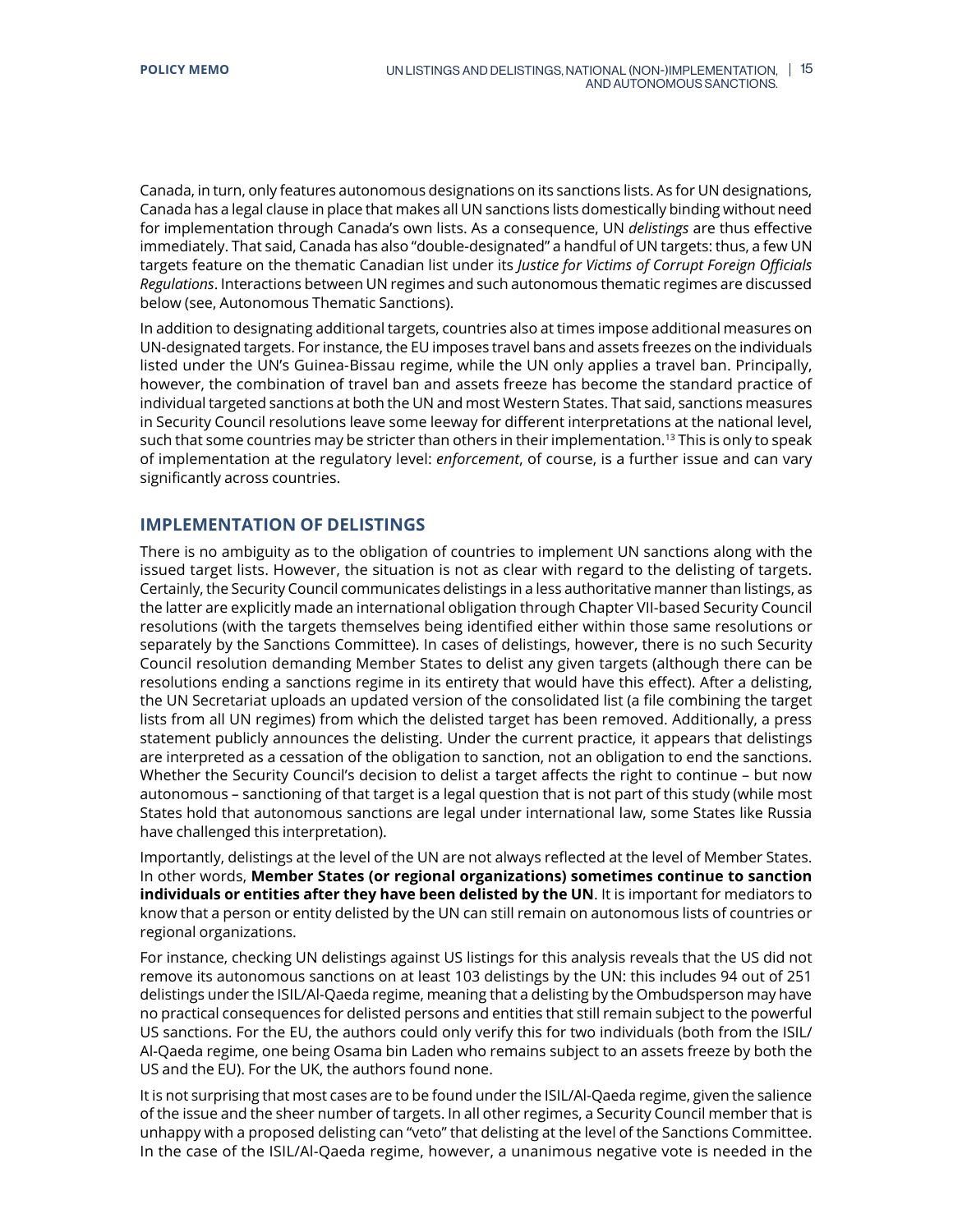<span id="page-15-0"></span>Sanctions Committee to overrule the recommendation of the Ombudsperson to delist a target. The above discrepancies between UN and national delistings might be produced in such cases where a country does not agree with the delisting of a target by the Sanctions Committee and thus continues to sanction the target autonomously. Further investigation of the respective cases is necessary, however, before drawing definite conclusions.

# Additional Autonomous Sanctions

The simultaneous presence of autonomous and UN sanctions in a political or geographic context can add significantly to the complexity of the situation faced by mediators and negotiators.

Sometimes, autonomous sanctions are imposed precisely in those contexts where UN sanctions cannot be imposed, such as when no agreement on sanctions could be found at the Security Council, for example relating to Syria, Myanmar, and Belarus. In other settings, autonomous sanctions are directed against permanent members of the Security Council, such as the sanctions against Russia by the EU, UK, and US, or the human rights sanctions targeted at certain Chinese officials. As permanent members hold veto power, they are not subject to any UN sanctions.

However, *autonomous sanctions can overlap with UN sanctions in the sense that they target additional individuals or entities within the same political and/or geographic context to which UN sanctions already apply*. For instance, even if the Security Council agrees on imposing sanctions in response to a given political crisis, there may be disagreements as to the number and selection of specific targets. Where specific designations are blocked at the Security Council or Sanctions Committee level, countries may unilaterally decide to add those designations to their autonomous sanctions lists. For instance, the UN has designated 45 targets under its DRC sanctions regime, but the US, UK, and EU all have designated 56 targets under their respective DRC regimes, an additional 11 targets.

In most cases, the number of additional autonomous targets in country-based regimes is easy to discern by comparing the length of country-based UN lists with the respective national equivalents. This straightforward discernability of additional targets makes it relatively easy for practitioners and analysts to understand a given country's (or the EU's) sanctions approach with regards to the targeted country.

Much harder to discern, however, is the overlap between UN sanctions designations and those emanating from autonomous *thematic* sanctions. It can be difficult for observers to identify all the geographic and political contexts to which a thematic sanctions regime applies – or, conversely, to know whether any autonomous thematic sanctions apply to persons within a given context (in addition to UN sanctions). This can be challenging for mediators who would need to know the full universe of sanctions that apply to persons relevant to a given negotiation process. Autonomous thematic sanctions and their transparency challenges are discussed in the following section.

## **AUTONOMOUS THEMATIC SANCTIONS**

The US, the EU, the UK, and Canada have introduced thematic sanctions regimes in addition to their country-based restrictive measures. The US list of Specially Designated Nationals dates back to the "war on drugs" in the 1980s when the US began listing and freezing the assets of narcotics traffickers and drug kingpins. It also has lists of suspected terrorists, transnational criminal organizations, and more recently has begun applying sanctions for cyberattacks, corruption, and human rights violations (Magnitsky and Global Magnitsky) on individuals regardless of their location in the world. These sanctions regimes are thematic, because they are global in reach and not territorially focused like country-based sanctions regimes.

The EU has five thematic sanctions regimes in place: for human rights violations, chemical weapons use, two for counter-terrorism, and cyber sanctions. Since it left the EU, the UK has introduced new thematic sanctions regimes and is currently considering others. Australia amended its Autonomous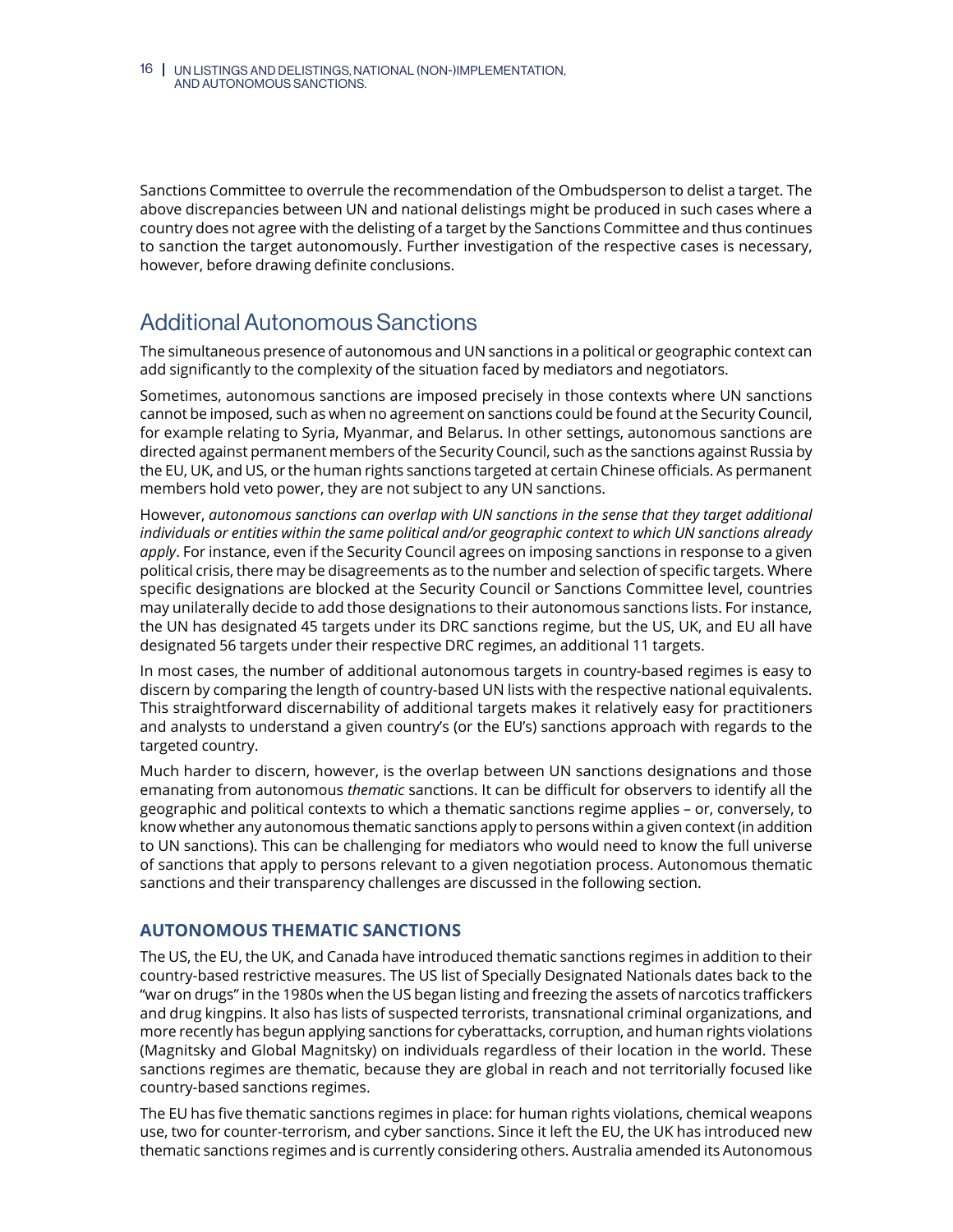<span id="page-16-0"></span>Sanctions Act (2011) on 24 November 2021 in order to enable the imposition of autonomous thematic regimes, specifically with the intent of creating a Magnitsky-style regime.14 The most widespread type of thematic regime are international human rights regimes, also referred to as "Magnitsky-style" sanctions after the US prototype.

The introduction and expansion of thematic sanctions regimes is important for negotiators that are interested in using delisting because they further complicate the environment in which delistings might be employed. Table 3 provides an overview of autonomous thematic sanctions regimes currently in place across different jurisdictions.

## Table 3. Overview of autonomous thematic sanctions

| Jurisdiction     | <b>Thematic Regimes</b>                                                                                                                                                                                                                                                                                                                               |
|------------------|-------------------------------------------------------------------------------------------------------------------------------------------------------------------------------------------------------------------------------------------------------------------------------------------------------------------------------------------------------|
| <b>Australia</b> | [Legislation enabling autonomous thematic sanctions passed<br>in November 2021.]                                                                                                                                                                                                                                                                      |
| Canada           | Justice for Victims of Corrupt Foreign Officials Regulations<br>$\bullet$                                                                                                                                                                                                                                                                             |
| EU               | Chemical Weapons<br>$\bullet$<br>Cyberattacks<br>Global Human Rights<br>Terrorism<br>Restrictive measures with respect to ISIL and Al-Qaeda<br>Specific measures to combat terrorism.<br>×.                                                                                                                                                           |
| <b>UK</b>        | <b>Chemical Weapons</b><br>$\bullet$<br>Domestic Counter-terrorism<br>$\bullet$<br>Cyber<br>Global Anti-corruption<br>Global Human Rights<br>$\bullet$<br>International Counter-terrorism                                                                                                                                                             |
| US <sup>15</sup> | Counter Narcotics Trafficking (Foreign Narcotics Kingpin Designation Act)<br>$\bullet$<br>Counter-terrorism<br>$\bullet$<br>Cyber<br>Foreign Terrorist Organizations (under the Immigration and Nationality<br>Act).<br>Global Magnitsky (Human Rights)<br>$\bullet$<br>Non-proliferation<br>$\bullet$<br><b>Transnational Criminal Organizations</b> |

*Sanctions regimes may be mixed, i.e., contain autonomous and UN designations.*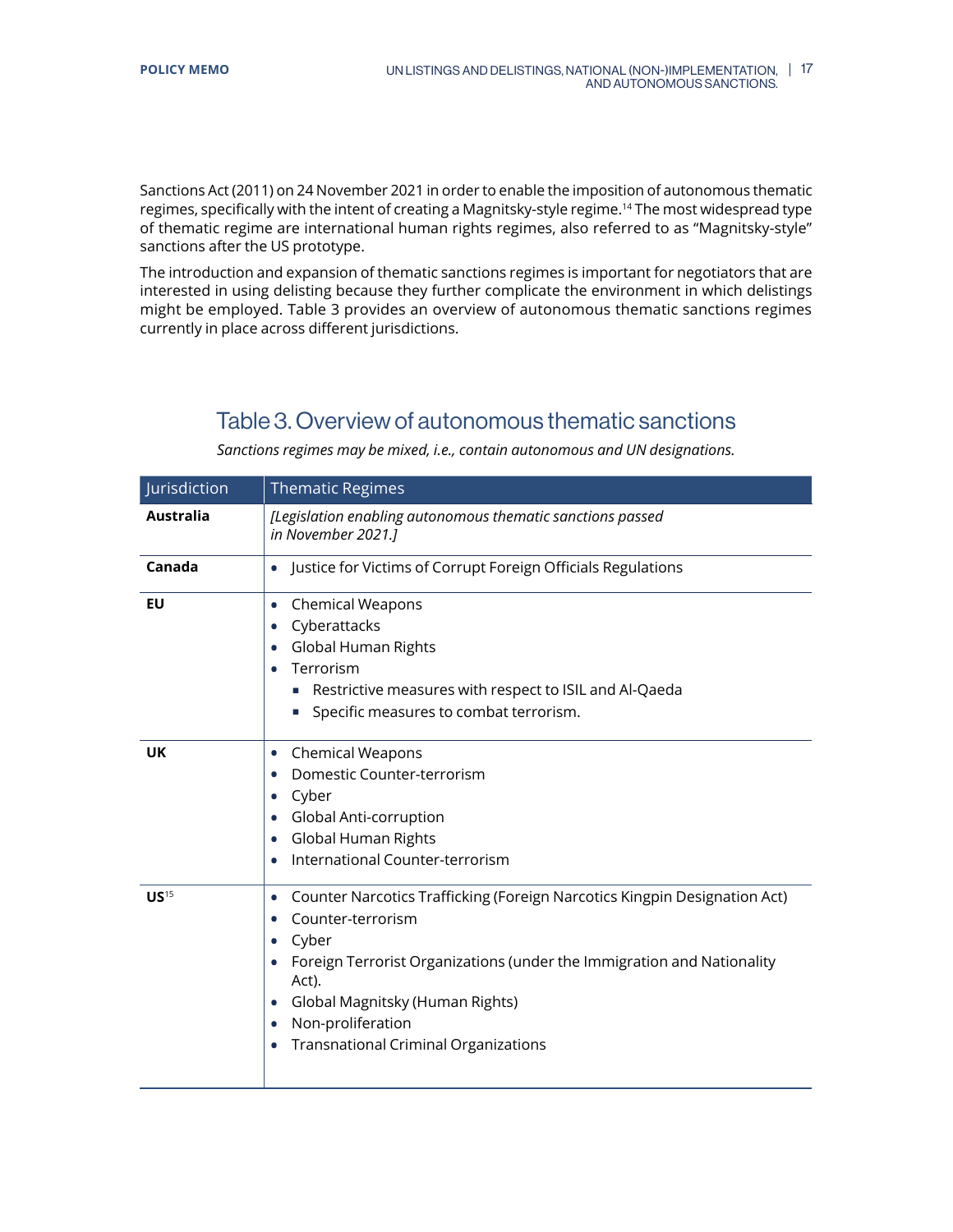## <span id="page-17-0"></span>**PARALLEL USES OF UN SANCTIONS AND AUTONOMOUS THEMATIC SANCTIONS**

Autonomous thematic regimes can create additional difficulties for mediators and other practitioners as well as for scholars and analysts. These regimes can interact with UN regimes in different ways, thus complicating the overall constellation of sanctions applicable to a given context. For instance, it is possible that an individual is designated for their criminal activities, like narcotics trafficking, rather than their participation in a non-State armed group engaged in a conflict. It can therefore be difficult to discern where to look when approaching sanctioning authorities for potential delistings. Scanning the country-based sanctions regimes may therefore be insufficient in some cases.

Some countries may implement UN designations through thematic regimes. This is practiced by the US. For example, the US does not have a dedicated Afghanistan or Taliban sanctions regime but covers those designations mainly through its counter-terrorism regimes and, in several instances, the Foreign Narcotics Kingpin Designation Act. Furthermore, some of the targets under the UN's Somalia regime are designated under US counter-terrorism regimes (instead of, or in addition to, being listed under the US Somalia sanctions regime). Sometimes, these actors have been targeted by the US first and by the UN later.

Such scenarios can render delistings more complicated: when a Member State adds a UN target under an autonomous thematic list, it may consider this an autonomous designation (or double autonomous and UN-designation) and may be less likely to implement a delisting of that target by the UN.

Countries can also use thematic regimes to designate additional autonomous targets in contexts where UN sanctions also apply. For instance, the large US non-proliferation regime contains numerous targets in Iran and the DPRK that are not listed by the UN. Although Member States and regional organizations can also introduce additional autonomous targets through country-based regimes, thematic regimes can create specific transparency challenges as the following section will demonstrate.

## **TRANSPARENCY CHALLENGES OF AUTONOMOUS THEMATIC SANCTIONS**

Autonomous thematic regimes – in particular large ones – can pose transparency challenges. It is difficult to identify a country's application of sanctions to different national contexts when targets are subsumed under large, globally applicable thematic regimes. The data contained on each of the targets in consolidated sanctions lists may not allow one to determine to which political and geographic contexts these targets relate. Most lists try to record the targets' citizenship and country of residence, but this data is often missing and, where it exists, is of limited value given the global nature of the phenomena that are addressed with these sanctions.

For instance, the US currently has 389 targets on its Global Magnitsky list, 164 of whom are individuals. Mapping out the citizenship of targets might offer some insights: for instance, observers of international politics might attempt to conclude that some of the 18 Saudi Arabian citizens under the Global Magnitsky regime relate to the murder of Jamal Khashoggi.<sup>16</sup> However, there are serious caveats to this type of inference. First of all, there are at least 37 nationalities among the targets, often not clearly related to any easily identifiable political conflict. Furthermore, the transnational nature of this regime and of its targets cautions us not to jump to conclusions based on citizenship, in particular where targets are not government officials. Lastly, the consolidated list does not indicate citizenship information for some targets: according to the data for this analysis, the US consolidated list records citizenship for 130 out of 164 targets under the Global Magnitsky regime. For the US counter-terrorism regime, this number stands at 384 out of 1014.

Finally, it is possible to retrieve further details from legal documents and press statements, yet this becomes an arduous task when the targets figure in the dozens or hundreds, as with the 389 entrieslong Global Magnitsky regime (combining persons and entities) or the US non-proliferation regime and its 401 targets. For negotiators, mediators, and analysts, it is therefore difficult to get a quick view of which US autonomous sanctions may apply to a given context and they may have to resort to screening individual names against the various US sanctions lists.<sup>17</sup>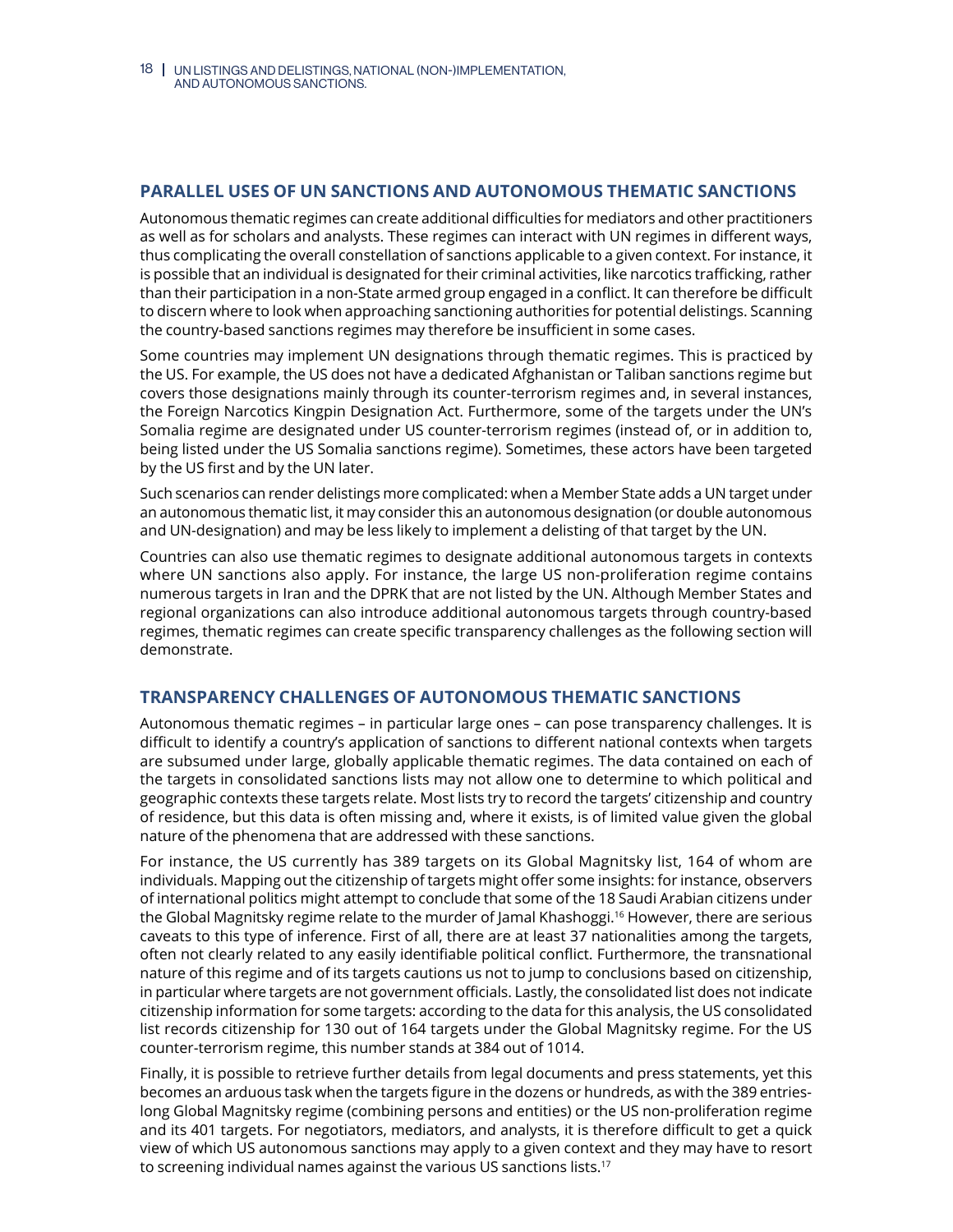<span id="page-18-0"></span>The situation is better for the EU's recent Global Human Rights sanctions list that only features targets since 2021. The small number of 14 targeted individuals is made up from citizens of countries that are clearly linked to recent political and diplomatic conflicts: China, DPRK, Libya, Russia, and South Sudan. What also makes the targeting strategies behind these designations easier to discern is the fact that the European regime has been focused on foreign *officials*; since officials tend to be citizens of the countries whose government they represent, it is easier for observers to draw conclusions on the political strategies behind sanctions just by mapping out the citizenships of targets. That said, the EU's Global Human Rights Sanctions regime does permit the designation of non-State persons and entities, as set out in Council Regulation 2020/1998.

Table 5 shows two further important autonomous thematic regimes of the US. The same caveats as above apply. The given data provide practitioners (including mediators) and analysts with some, albeit imperfect, indication as to which thematic sanctions regimes may interact with which country contexts. Note that Tables 4 and 5 only relate to individuals, since they summarize nationalities. All included sanctions regimes also target entities, however.

## Table 4. Nationalities of targets under autonomous human rights sanctions

| Autonomous human                        | Nationality and number                                                                                                                                                                                                                                                                                                                                                                                                                           |                                                                                                                                                              | Total number of                                                        |
|-----------------------------------------|--------------------------------------------------------------------------------------------------------------------------------------------------------------------------------------------------------------------------------------------------------------------------------------------------------------------------------------------------------------------------------------------------------------------------------------------------|--------------------------------------------------------------------------------------------------------------------------------------------------------------|------------------------------------------------------------------------|
| rights sanctions regime                 | of targets                                                                                                                                                                                                                                                                                                                                                                                                                                       |                                                                                                                                                              | nationalities and targets                                              |
| <b>US Global Magnitsky</b><br>sanctions | • [Not indicated]:<br>· Belgium:<br>• Bosnia and Herzegovina:<br>· Bulgaria:<br>· Burma:<br>· Cambodia:<br>$\cdot$ China:<br>$\cdot$ DRC*:<br>$\cdot$ Cuba:<br>· Dominican Republic:<br>· El Salvador:<br>· Eritrea:<br>· Guatemala:<br>· Haiti:<br>· India:<br>$\cdot$ Iraq:<br>· Kosovo:<br>• Kyrgyzstan:<br>· Latvia:<br>· Lebanon:<br>· Liberia:<br>$\cdot$ Libya*:<br>• Mexico:<br>• Morocco:<br>· Nicaragua:<br>· Pakistan:<br>• Paraguay: | 34<br>1<br>1<br>3<br>1<br>2<br>4<br>2<br>8<br>1<br>3<br>1<br>3<br>$\overline{2}$<br>1<br>8<br>4<br>1<br>2<br>4<br>1<br>4<br>$\overline{2}$<br>$\overline{2}$ | Min. 37 nationalities,<br>164 individual targets<br>out of 389 targets |

*Table showing nationality of targets (individuals only) as indicated in the respective authority's consolidated sanctions list.*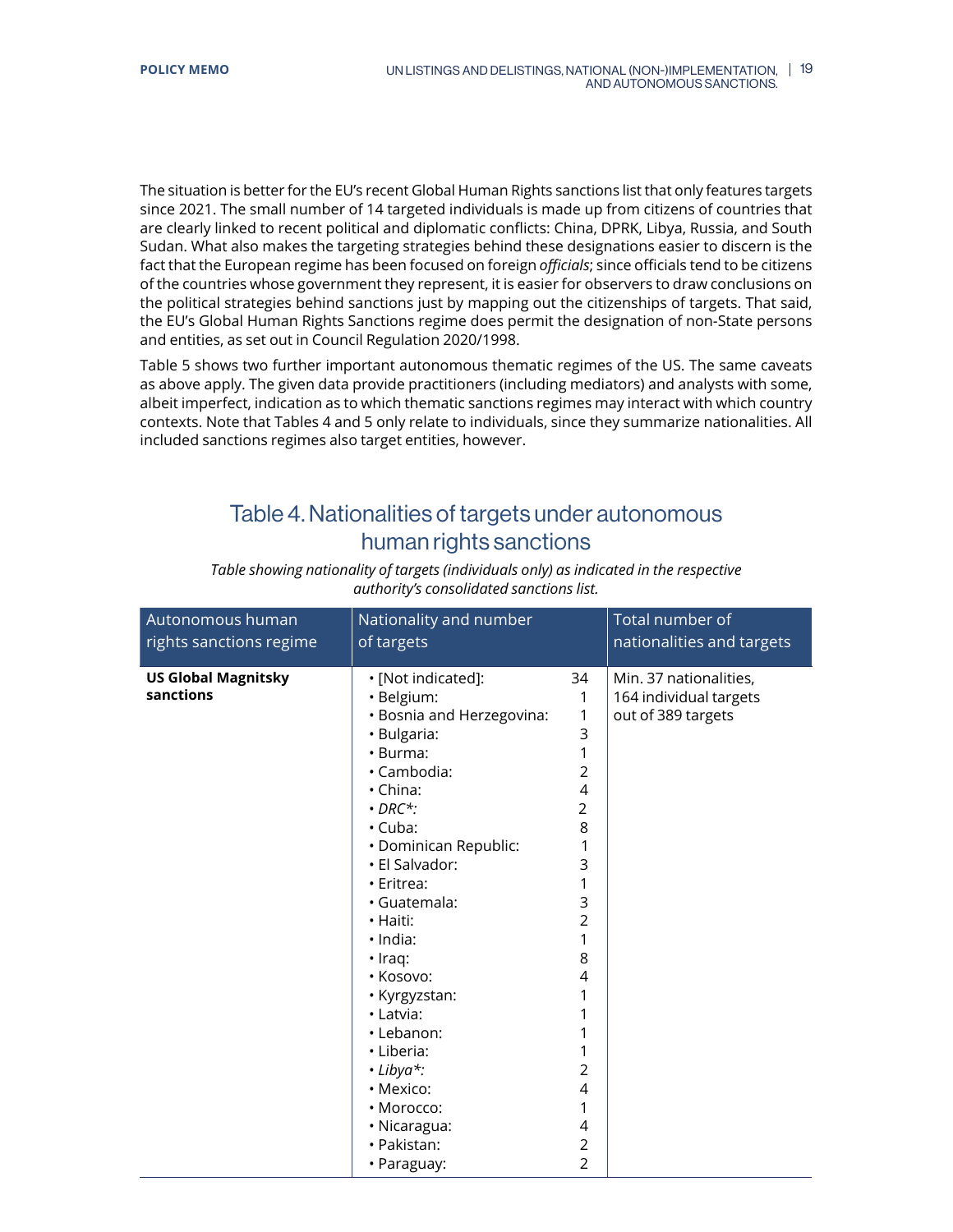| Autonomous human<br>rights sanctions regime                                                       | Nationality and number<br>of targets                                                                                                                                                                                                                                                                                                                               |                                                                                                                          | Total number of<br>nationalities and targets                          |
|---------------------------------------------------------------------------------------------------|--------------------------------------------------------------------------------------------------------------------------------------------------------------------------------------------------------------------------------------------------------------------------------------------------------------------------------------------------------------------|--------------------------------------------------------------------------------------------------------------------------|-----------------------------------------------------------------------|
| <b>US Global Magnitsky</b><br>sanctions                                                           | • Russian Federation:<br>· Saudi Arabia:<br>· Serbia:<br>· Slovakia:<br>· South Africa:<br>· South Sudan*:<br>· Sudan*:<br>· The Gambia:<br>· Uganda:<br>· Uzbekistan:<br>$\cdot$ Yemen*:                                                                                                                                                                          | 4<br>18<br>16<br>1<br>3<br>6<br>$\overline{2}$<br>1<br>12<br>1<br>$\overline{2}$                                         |                                                                       |
| <b>EU Global Human</b><br><b>Rights sanctions</b>                                                 | • China:<br>$\cdot$ DPRK*:<br>· Libya*:<br>• Russian Federation:<br>· South Sudan*:                                                                                                                                                                                                                                                                                | 4<br>$\overline{2}$<br>1<br>6<br>1                                                                                       | Min. 5 nationalities,<br>14 individual targets<br>out of 17 targets   |
| <b>Canadian Justice for Victims</b><br>of Foreign Corrupt Officials<br><b>Regulations</b>         | · Not indicated:                                                                                                                                                                                                                                                                                                                                                   | 70                                                                                                                       | 70 individuals<br>out of 70 targets                                   |
| <b>UK Global Human</b><br><b>Rights Sanctions</b><br>& Global Anti-Corruption<br><b>Sanctions</b> | · Belarus:<br>· China:<br>• Colombia:<br>· Colombia/Venezuela:<br>· Equatorial Guinea:<br>· Gambia:<br>· Guatemala:<br>• Honduras:<br>· India:<br>$\cdot$ Iraq:<br>· Morocco:<br>• Myanmar:<br>• Nicaragua:<br>· Pakistan:<br>• Russia:<br>· Saudi Arabia:<br>· South Africa:<br>· Sudan*:<br>· Ukraine:<br>· Unknown:<br>· Venezuela:<br>· Zimbabwe/South Africa: | 7<br>4<br>1<br>1<br>1<br>2<br>1<br>1<br>3<br>1<br>1<br>$\mathcal{P}$<br>1<br>1<br>37<br>19<br>1<br>1<br>3<br>7<br>3<br>1 | Min. 22 nationalities,<br>99 individual targets<br>out of 105 targets |

*\* Country has a UN sanctions regime in place.*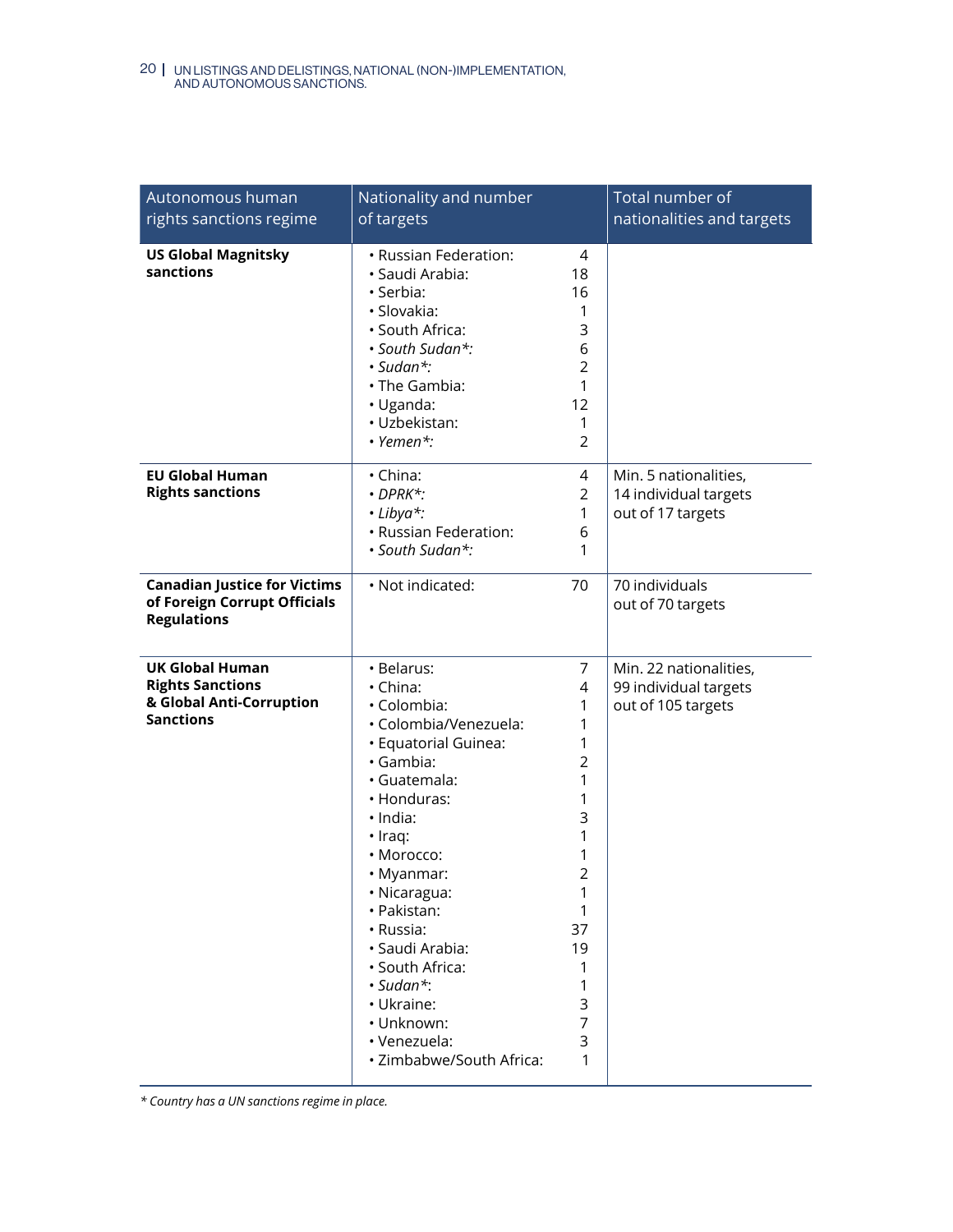# <span id="page-20-0"></span>Table 5. Nationalities of targets under further autonomous US sanctions (non-proliferation and counter-terrorism)

*Table showing nationality of targets (individuals only) as indicated in the respective authority's consolidated sanctions list.*

| <b>Targets by citizenship (further US thematic sanctions)</b>                                                                                                        |                                                                                                                                |                                                                                                                                                                                                                                                                                                                                                                                                                                                                                                                             |                                                                                                                                                                                                                           |
|----------------------------------------------------------------------------------------------------------------------------------------------------------------------|--------------------------------------------------------------------------------------------------------------------------------|-----------------------------------------------------------------------------------------------------------------------------------------------------------------------------------------------------------------------------------------------------------------------------------------------------------------------------------------------------------------------------------------------------------------------------------------------------------------------------------------------------------------------------|---------------------------------------------------------------------------------------------------------------------------------------------------------------------------------------------------------------------------|
| US: Non-proliferation<br>(162 individuals out of 401 targets)                                                                                                        |                                                                                                                                | US: Counter-terrorism<br>(1014 individuals out of 1505 targets)                                                                                                                                                                                                                                                                                                                                                                                                                                                             |                                                                                                                                                                                                                           |
| [Not indicated]:<br>DPRK*:<br>China:<br>Germany:<br>$Iran*$ :<br>Lebanon:<br>Pakistan:<br>Russia:<br>Switzerland:<br>Syria:<br>Taiwan:<br>Turkey:<br>United Kingdom: | 57<br>20<br>10<br>$\mathbf{1}$<br>48<br>$\overline{4}$<br>$\overline{2}$<br>6<br>$\mathbf{1}$<br>3<br>3<br>$\overline{4}$<br>3 | [Not indicated]:<br>Afghanistan*:<br>Algeria:<br>Australia:<br>Bahrain:<br>Belgium:<br>Bosnia and Herzegovina:<br>Brazil:<br>Canada:<br>Chad:<br>China:<br>Colombia:<br>Comoros:<br>Egypt:<br>Eritrea:<br>France:<br>Georgia:<br>Germany:<br>Guinea:<br>India:<br>Indonesia:<br>$Iran^*$ :<br>$Iraq^*$ :<br>Jordan:<br>Kenya:<br>Kosovo:<br>Kuwait:<br>Kyrgyzstan:<br>Lebanon:<br>Libya*:<br>Macedonia:<br>Malaysia:<br>Maldives:<br>Mali*:<br>Mauritania:<br>Morocco:<br>Mozambique:<br>New Zealand:<br>Niger:<br>Nigeria: | 384<br>23<br>12<br>4<br>6<br>3<br>3<br>1<br>5<br>$\mathbf{1}$<br>3<br>6<br>1<br>21<br>1<br>7<br>1<br>9<br>1<br>6<br>26<br>49<br>42<br>10<br>4<br>1<br>14<br>1<br>53<br>9<br>1<br>6<br>1<br>$\overline{7}$<br>3<br>11<br>1 |
|                                                                                                                                                                      |                                                                                                                                | Norway:                                                                                                                                                                                                                                                                                                                                                                                                                                                                                                                     |                                                                                                                                                                                                                           |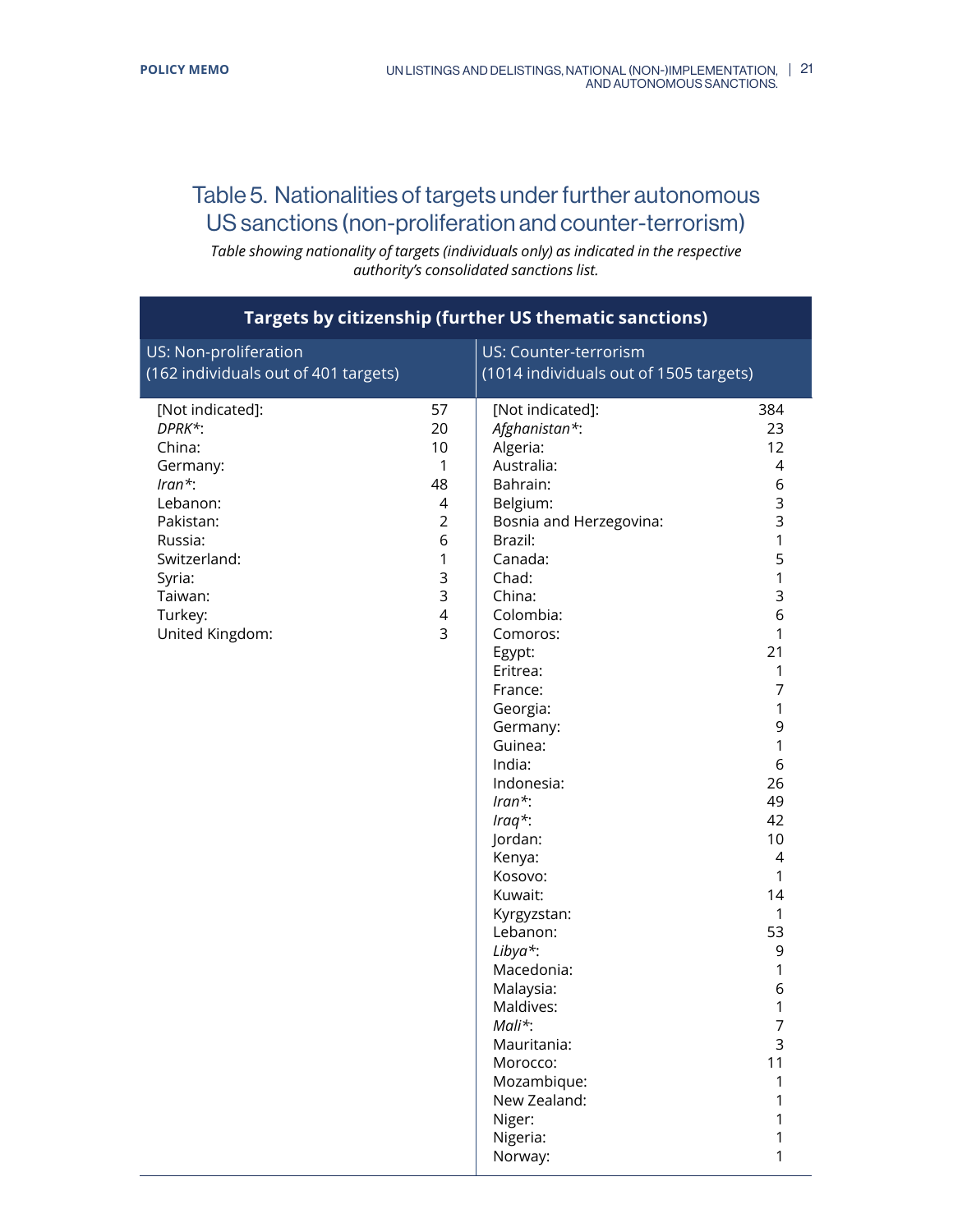<span id="page-21-0"></span>

| Targets by citizenship (further US thematic sanctions)        |                                                                                                                                                                                                                                                                                                                                                             |                                                                                                                                                                                         |
|---------------------------------------------------------------|-------------------------------------------------------------------------------------------------------------------------------------------------------------------------------------------------------------------------------------------------------------------------------------------------------------------------------------------------------------|-----------------------------------------------------------------------------------------------------------------------------------------------------------------------------------------|
| US: Non-proliferation<br>(162 individuals out of 401 targets) | US: Counter-terrorism<br>(1014 individuals out of 1505 targets)                                                                                                                                                                                                                                                                                             |                                                                                                                                                                                         |
|                                                               | Oman:<br>Pakistan:<br>Palestinian:<br>Philippines:<br>Qatar:<br>Russia:<br>Saudi Arabia:<br>Sierra Leone:<br>Somalia*:<br>South Africa:<br>Spain:<br>Sudan*:<br>Sweden:<br>Syria:<br>Tajikistan:<br>Tanzania:<br>The Gambia:<br>Trinidad and Tobago:<br>Tunisia:<br>Turkey:<br>Uganda:<br>United Kingdom:<br><b>United States:</b><br>Uzbekistan:<br>Yemen: | $\mathbf{1}$<br>55<br>12<br>16<br>11<br>11<br>38<br>1<br>10<br>1<br>5<br>5<br>1<br>15<br>$\overline{2}$<br>$\overline{2}$<br>1<br>$\overline{2}$<br>35<br>10<br>1<br>13<br>3<br>3<br>19 |
| Min. 13 nationalities, 162 individual targets                 | Min. 66 nationalities, 1014 individual targets                                                                                                                                                                                                                                                                                                              |                                                                                                                                                                                         |

*\*Country has a UN sanctions regime in place.*

## **BLURRING BOUNDARIES BETWEEN UN SANCTIONS AND AUTONOMOUS SANCTIONS**

To summarize, the boundaries between UN sanctions and autonomous sanctions often blur. Countries can *de facto* "double-designate" UN targets by imposing autonomous sanctions on them rather than only fulfilling their obligation to implement the UN designations; they can add autonomous sanctions to their national implementations of UN regimes or address the same contexts through additional regimes (particularly through thematic regimes). Countries can also impose stricter measures than foreseen by the UN. While UN sanctions define clear *minimum* standards for implementation, individual Member States are able to impose stricter measures. There are no explicit international obligations or guidelines as to when and whether countries have to implement UN delistings. The obligations resulting from UN delistings for countries are even more ambiguous where targets are "double-designated" or on mixed UN/autonomous lists.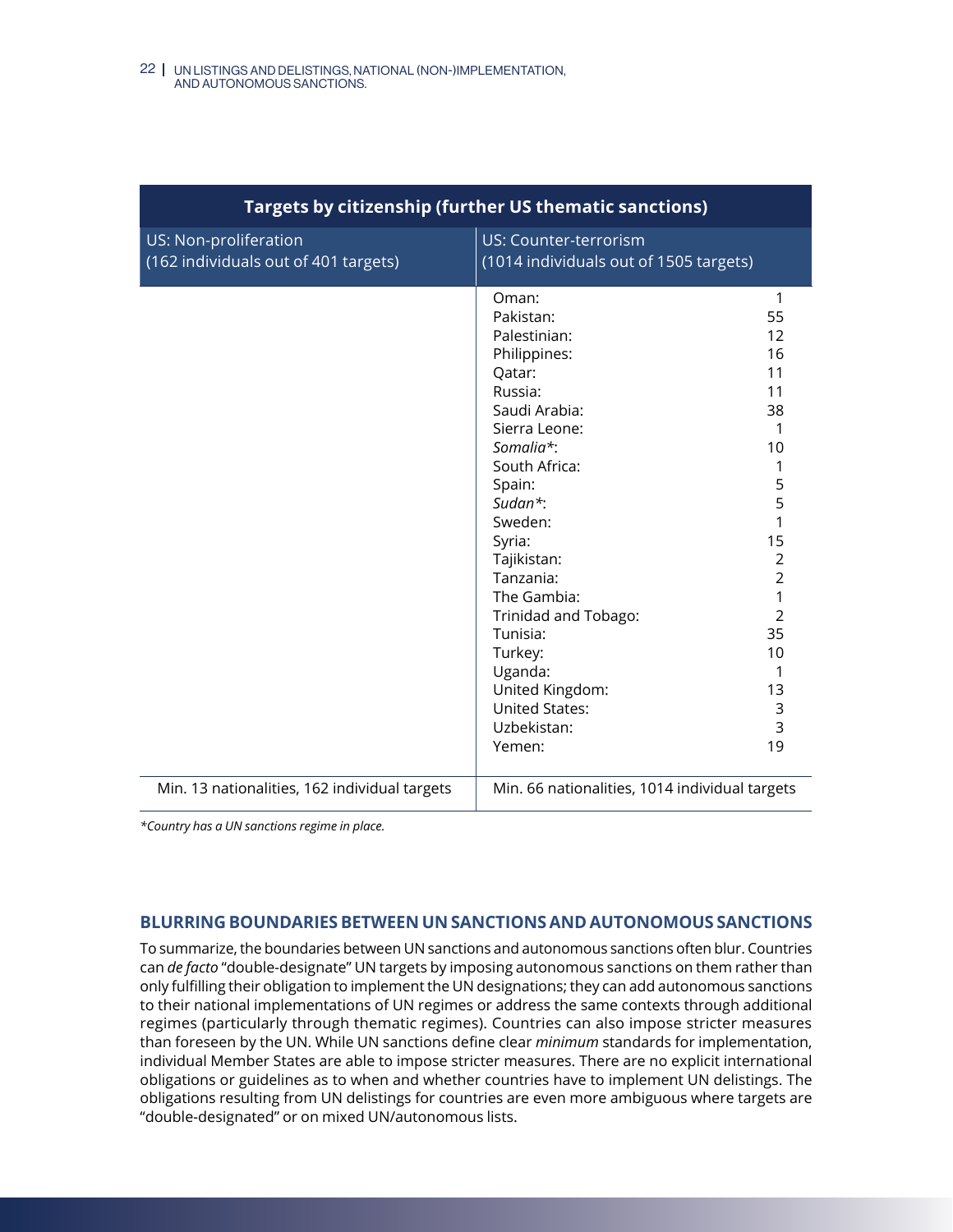# <span id="page-22-0"></span>UN SANCTIONS REGIMES

In the next section of the report, details of the designations in each of the UN's fifteen current sanctions regimes are considered, identifying the scope of the UN measures and illustrating how they are interrelated with other, autonomous, restrictive measures. This is intended as a case-bycase potential guide to mediators and negotiators interested in considering the use of delistings to facilitate their bargaining and negotiation efforts.

For each UN regime, additional autonomous measures (by Australia, Canada, the EU, the UK, or the US) are indicated. Additional autonomous measures are divided into country-based regimes and thematic regimes.

- **• Country-based sanctions regimes** are confined to a national context.
- **• Overlapping autonomous thematic regimes** are defined here as autonomous thematic regimes (including by the EU) that have at least one target in common with the respective UN regime. The authors choose this more restrictive definition because, in theory, some autonomous regimes, like Magnitsky-style human rights sanctions, could apply to almost all contexts to a smaller or larger extent. For mediators and negotiators, it can therefore still be important to go beyond the lists indicated here for each given case and consider any other autonomous thematic lists that may apply to other (non-UN) targets within the same country (see, Autonomous Thematic Regimes).

For country-based regimes, the number of *additional* designees (i.e., exceeding the number of UN designations) is indicated. This number is not given for overlapping autonomous thematic regimes because there is, with regards to the existing regimes, no straightforward way of determining how many targets on an autonomous thematic regime correspond to the same context as a UN countrybased or thematic regime (see, Transparency Challenges of Autonomous Thematic Sanctions).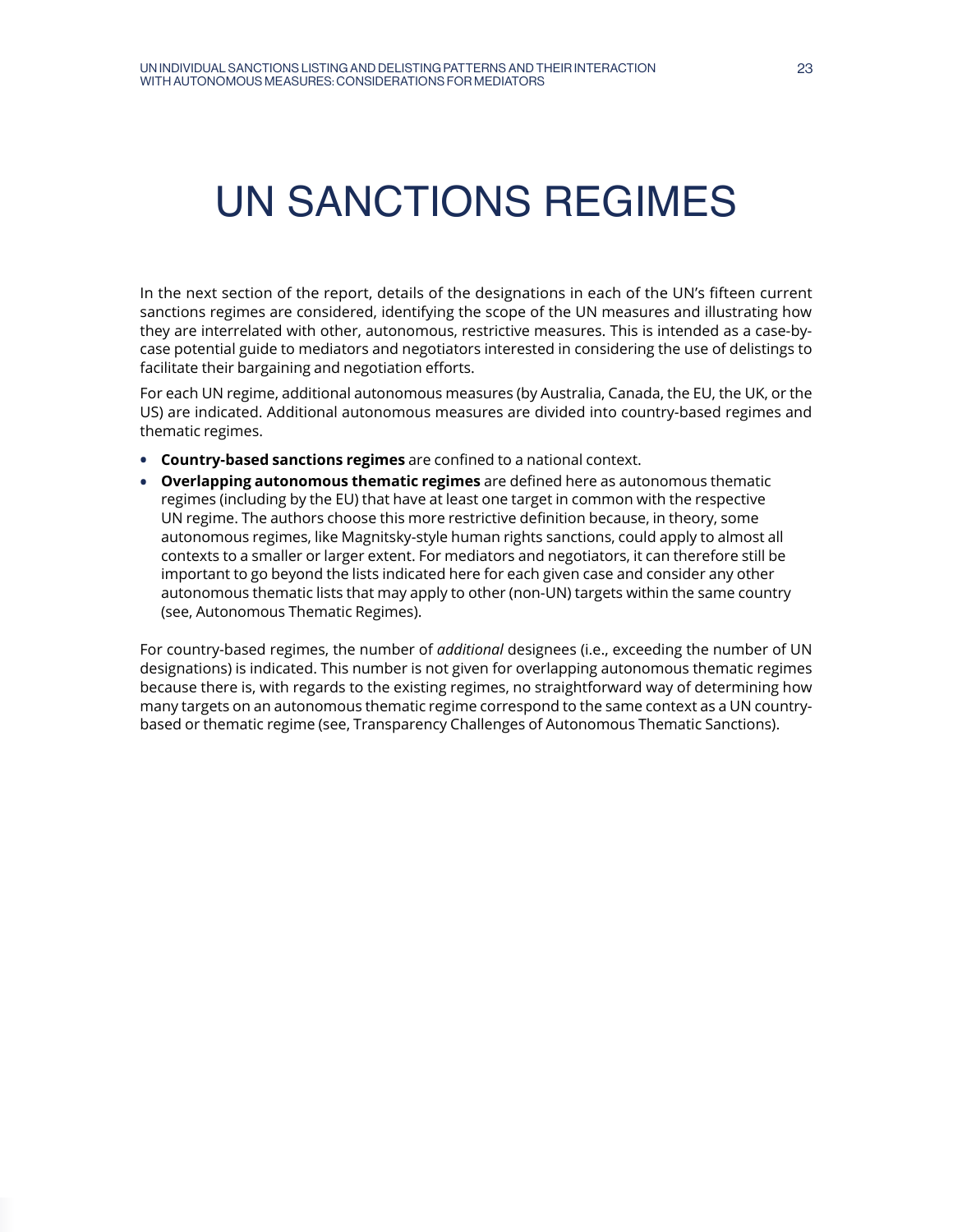# CENTRAL AFRICANREPUBLIC

<span id="page-23-0"></span>

| <b>Current targets</b>                      | 14 |
|---------------------------------------------|----|
| Individuals                                 | 13 |
| <b>Entities</b>                             |    |
| <b>Delistings</b>                           | 2  |
| Total number of targets<br>(incl. delisted) | 16 |

## **Additional autonomous designations through country-based**

**•** USA: +6

**Overlapping autonomous thematic regimes**

**•** USA: Counter-terrorism

## Figure 2: New listings and delistings per year: Central African Republic

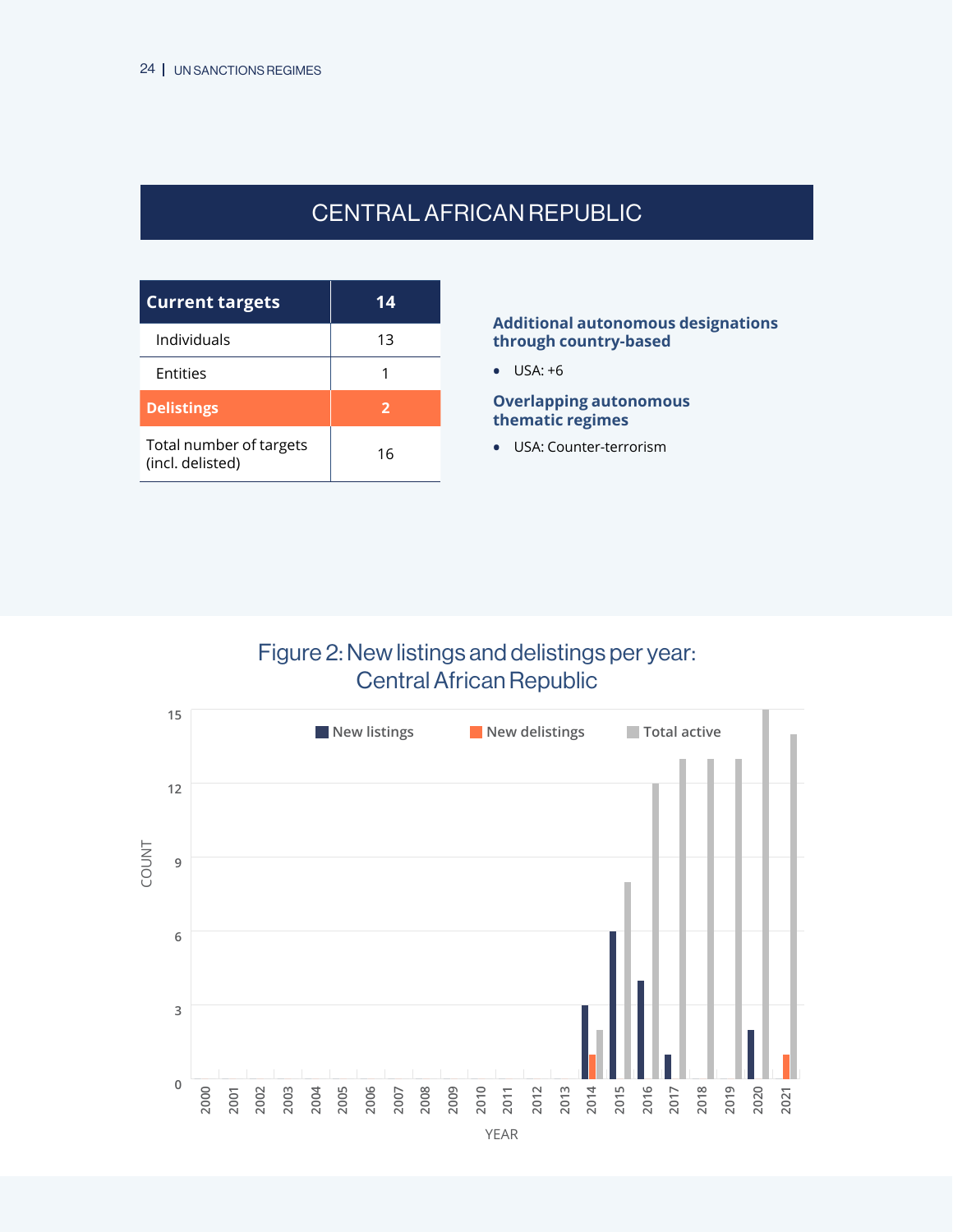The sanctions regime for the Central African Republic (CAR) was established with Security Council Resolution 2127 in 2013 in response to internal armed violence and human rights violations and in support of the peace process.<sup>18</sup>

## **DESIGNATION CRITERIA**

The CAR regime features 9 designation criteria, last updated in Security Council Resolution 2399 (2018), consisting of the typical criteria applied to armed conflict settings. Criteria include the undermining of peace, stability, and security in CAR; violation of the arms embargo; participation (planning, directing, or committing) in the violation of international human rights and humanitarian law; participation in acts of sexual and gender-based violence; recruitment of children; support of armed groups or criminal networks through the illicit exploitation or trade of natural resources; obstruction of humanitarian assistance; attacks against international security forces; support of a designated entity.

## **DESIGNATIONS**

With a total of 14 targets and another two that have meanwhile been delisted, the list has a typical size for a UN regime taken in response to armed conflict. Currently, the regime lists mostly individuals that have taken an active and leading role in violence and human rights violations. The only listed entity is the Lord's Resistance Army, a group originally emerging in Uganda before becoming involved in the conflict in CAR (a further entity has been delisted in 2021). Overall, this regime's target list has seen little change after the first years in 2014 to 2017 – another feature that is typical for the UN's armed conflict regimes.

## **DELISTINGS**

There have been two delistings under the CAR regime. In 2014, an individual was removed within the same year of his designation, having died shortly after the listing.<sup>19</sup> In 2021, a diamond trading company was delisted, six years after its original listing for trading with non-State armed forces.20

## **ADDITIONAL AUTONOMOUS DESIGNATIONS**

Among the countries included in this study, only the US lists additional individuals. With six additional listings, its list is almost 50 per cent larger than that of the UN. One designation was made under the US counter-terrorism regime, the target being the Ugandan Joseph Kony. Kony was designated a terrorist by the US in 2008 and in 2016 was designated under the UN's CAR sanctions regime for undermining "peace, stability, and security" in the CAR. Despite this listing, counter-terrorism regimes do not seem to be likely locations for future designations relating to CAR.

The additional designations by the US also include the entity *Bureau d'achat de diamant en Centrafrique*, which has been delisted in April 2021 by the UN but continues to be under US sanctions as of December 2021.

The other countries included in this report do not have additional designations and appear to accept the UN's lead with regards to sanctions in CAR. With human rights and anti-corruption regimes now found in a growing number of countries, however, frameworks are in place for potential additional designations through autonomous thematic regimes in the future.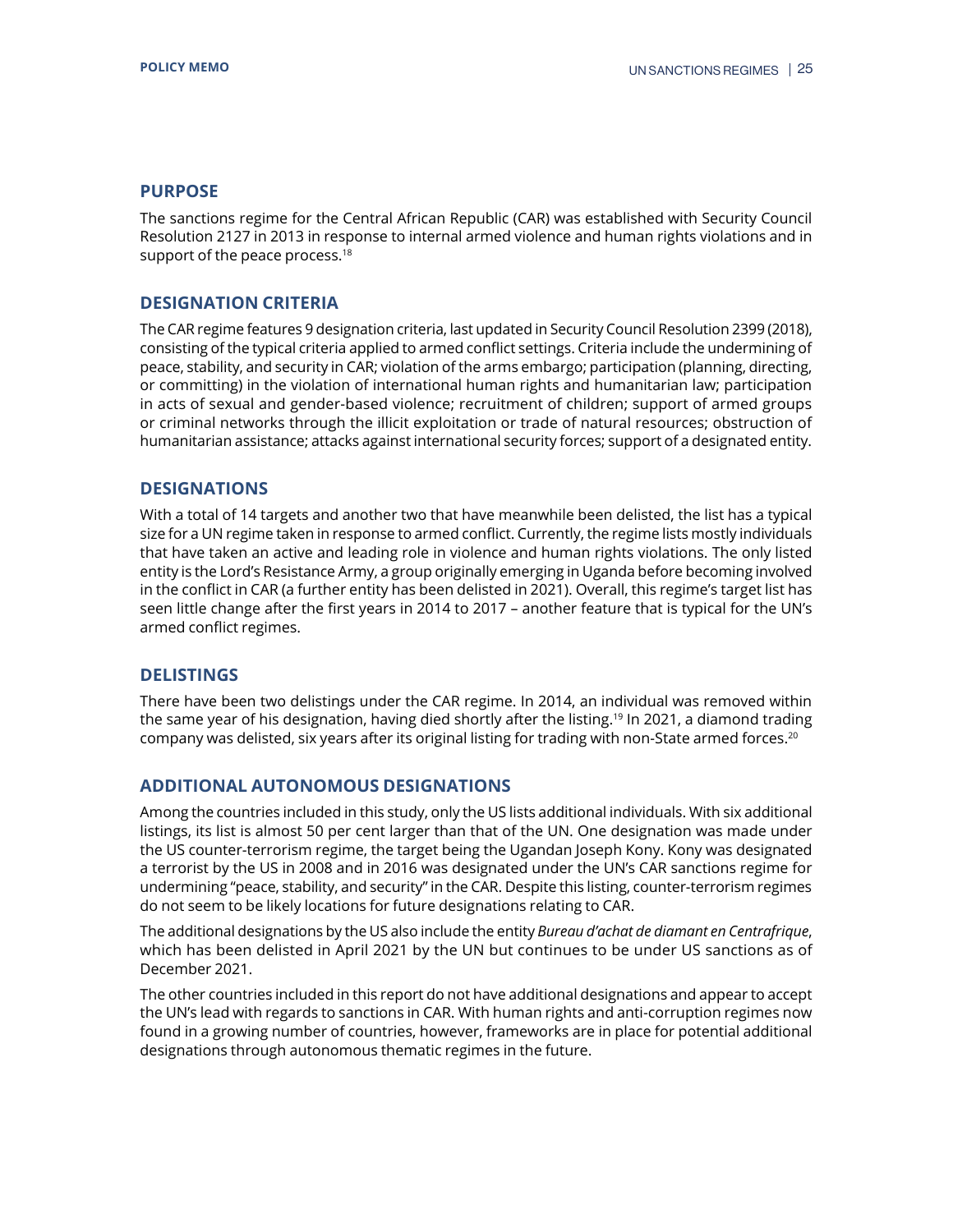# <span id="page-25-0"></span>DEMOCRATIC PEOPLE'S REPUBLIC OF KOREA

| <b>Current targets</b>                      | 155 |
|---------------------------------------------|-----|
| Individuals                                 | 80  |
| <b>Entities</b>                             | 75  |
| <b>Delistings</b>                           |     |
| Total number of targets<br>(incl. delisted) | 164 |

#### **Additional autonomous designations through country-based regimes**:

- **•** Australia: + 89
- **EU:**  $+69$
- **•** UK: + 103
- **•** USA: + ca. 20021

## **Overlapping autonomous thematic regimes**

**•** USA: Non-proliferation

## Figure 3: New listings and delistings per year: Democratic People's Republic of Korea

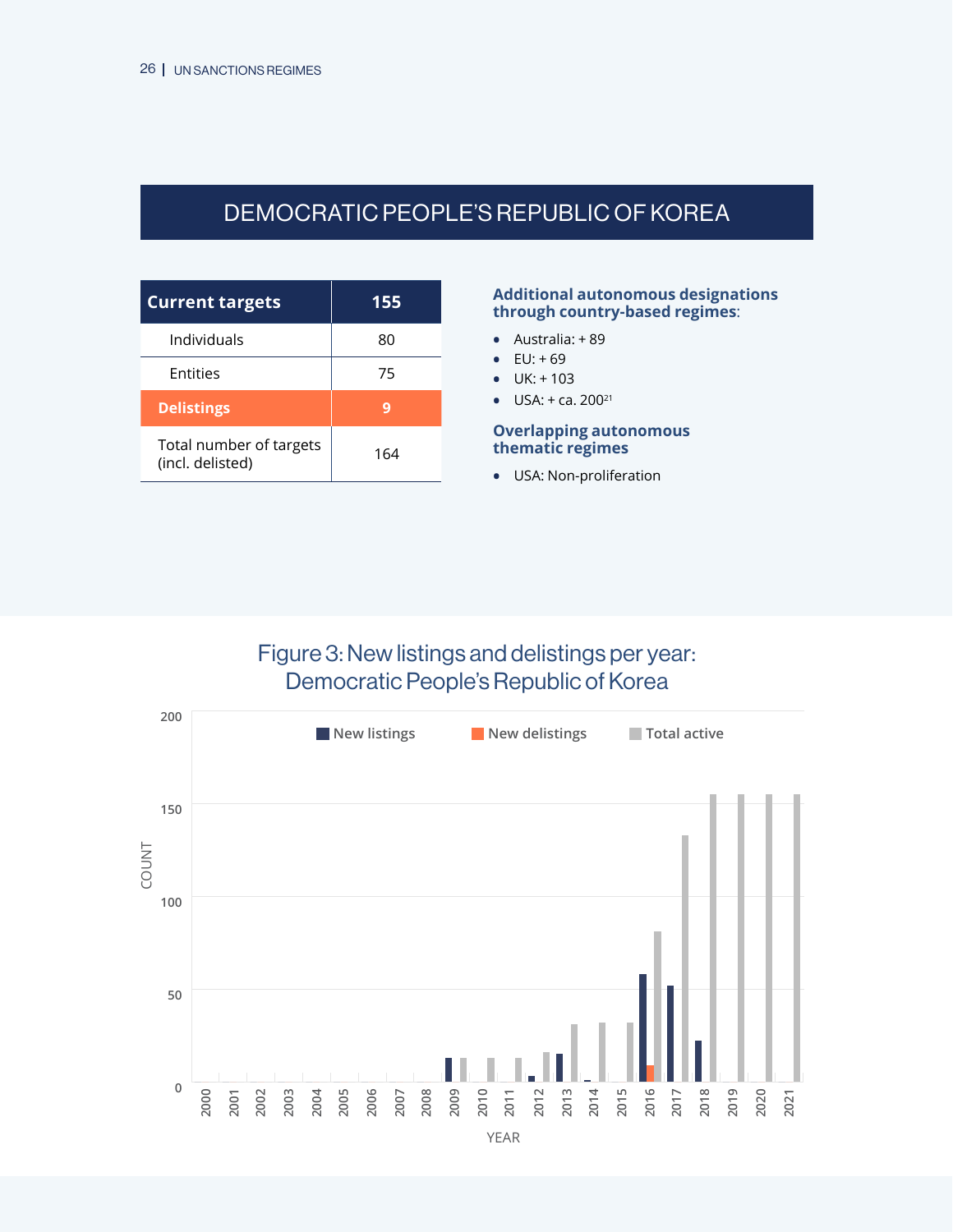The DPRK regime is among the UN's largest regimes. In place since 2006, its main purposes are to coerce DPRK to halt its weapons of mass destruction (WMD) programmes and to abandon nuclear tests and ballistic missile launches. The regime has been expanded steadily over time, particularly in 2016 and 2017, with measures including an arms embargo and large number of sectoral sanctions, in addition to asset freezes and travel bans for designated individuals and entities. The first individual designations under the UN regime were only made in 2009.

## **DESIGNATION CRITERIA**

Designation criteria under the DPRK regime include the participation in and support of DPRK's WMD, nuclear, and ballistic missile programmes. The travel ban extends to the family members of those designated, although the family members are rarely explicitly identified and listed (Security Council Resolution 1718 from 2006). Individuals and entities assisting in sanctions evasion are also eligible for sanctions (Security Council Resolution 2094 from 2013).

## **DESIGNATIONS**

Although Security Council Resolution 1718 from 2006 authorized sanctions on persons "designated by the Committee or by the Security Council," such designations were not made until 2009: on 13 April 2009, a statement by the President of the Security Council gave the Committee until 24 April to identify target entities and banned goods; should the Committee not act by then, the Security Council would proceed itself to designate targets by 30 April.<sup>22</sup> On 24 April, the day of the deadline, the Sanctions Committee thus designated three entities, and another five entities and five individuals on 16 July 2009.

Since then, designations have been done in "waves" immediately following nuclear tests or ballistic missile tests. While the 2012 designations were still made by the Committee, the Security Council was directly responsible for the spike in designations in 2016 and 2017, where it passed strongly worded resolutions condemning North Korean nuclear tests, strengthening sanctions measures, and designating new targets. The Committee, by contrast, designated only four vessels in 2017.<sup>23</sup> The Committee became more involved again in 2018, designating 22 targets plus 30 vessels during that year.24 Note that the vessels in this case are not included in the UN's consolidated list but indicated in a separate file; they are thus not part of the graphs and figures above. $25$ 

Designated entities include mainly those that are involved in the development of nuclear weapons and in the procurement of goods to support the nuclear programme. This ranges from banks, trading and shipping companies to government institutions (e.g., the Ministry of Atomic Energy Industry, the Ministry of the People's Armed Forces, and the Military Supplies Industry Department). Likewise, individuals linked to such entities are particularly targeted through this sanctions regime.

There have been no new listings since 2018. As the détente between North Korea and the West – namely between Kim Jong Un and Donald Trump – was of a short-lived nature, the freeze in new listings is more likely due to rising tensions within the Security Council than to improved relations with the DPRK. In particular, China and Russia are less willing to support new sanctions, designations, or strongly worded resolutions. Instead, Russia and China have, on 16 December 2019, tabled a draft resolution to relax sanctions on the DPRK. This proposal was, however, met with resistance at the Security Council and the resolution was never adopted. A similar resolution was tabled again in November 2021 with the same outcome.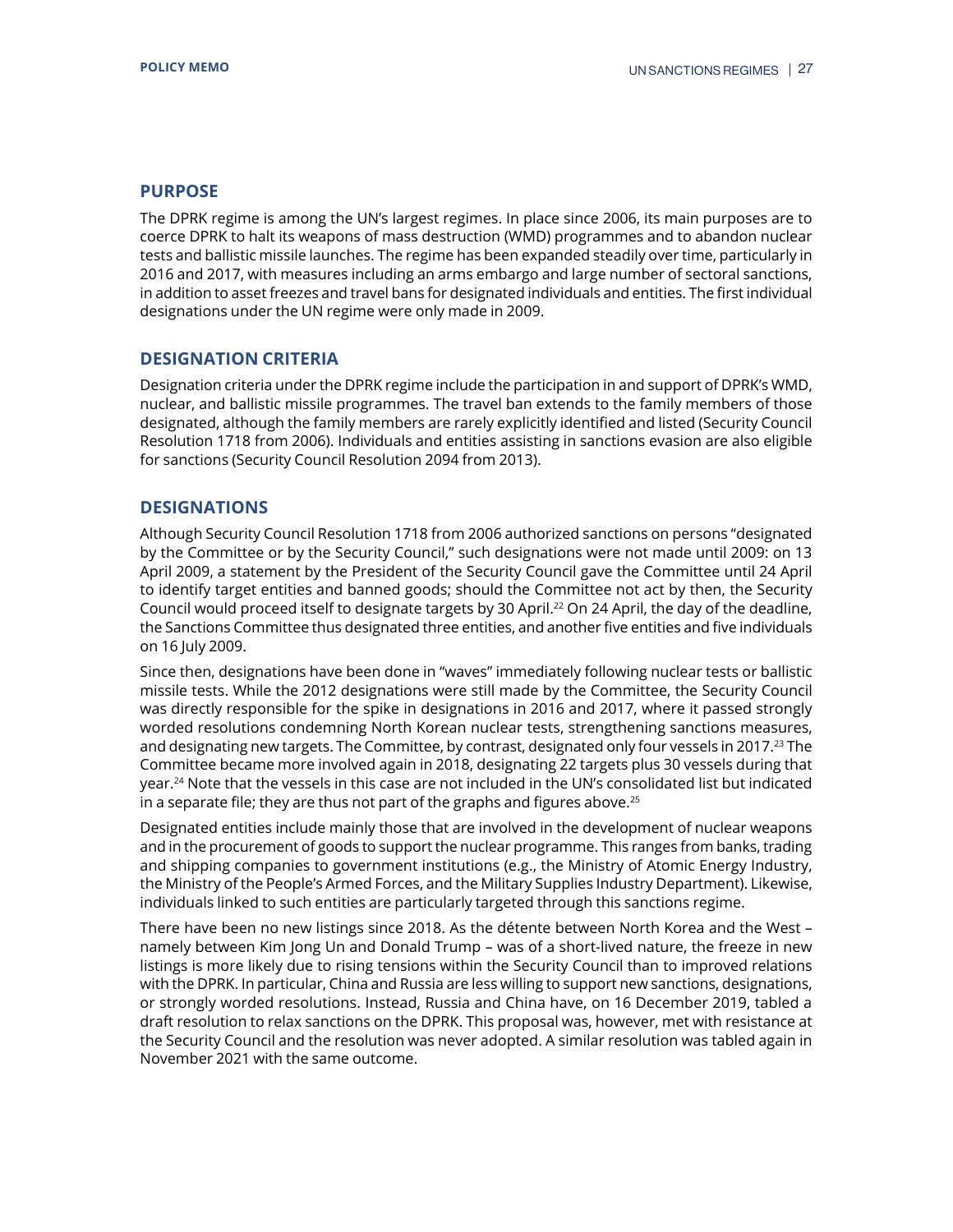## **DELISTINGS**

While designation numbers under the DPRK regime are high, there have been few delistings. All nine delistings made so far have been of vessels where the Security Council could establish that they were not, or no longer, operated by a sanctioned shipping agency. Those delistings happened within the same year as the listings (in 2016). There is no empirical evidence of the conditions under which the Security Council would delist other types of targets from the DPRK list.

## **ADDITIONAL AUTONOMOUS DESIGNATIONS**

The high political salience of the North Korean nuclear and ballistic missiles programmes translates into large numbers of additional autonomous designations. This holds for all sanctioning countries included in this report with the exception of Canada. While the US has a North Korea regime in place, further relevant designations are made under its counter-proliferation regime. As the section on Autonomous Thematic Sanctions explains, it is not easy to know under such circumstances how many designations on a thematic regime correspond to which case. Table 5 shows, however, that individuals with North Korean citizenship make up the largest share, second to Iranian individuals, on the US non-proliferation list.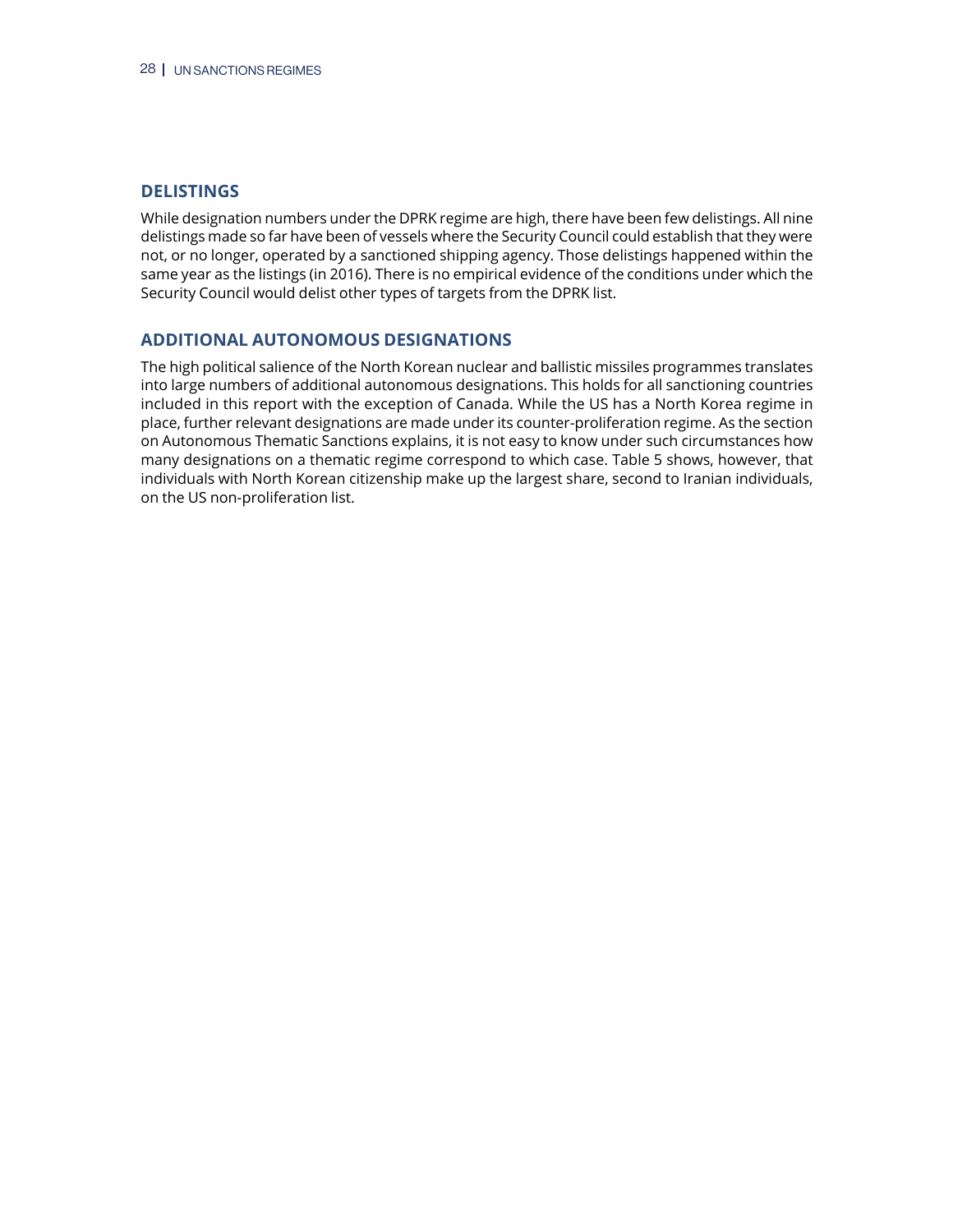# DEMOCRATIC REPUBLIC OF THE CONGO

<span id="page-28-0"></span>

| <b>Current targets</b>                      | 45 |
|---------------------------------------------|----|
| Individuals                                 | 36 |
| Entities                                    |    |
| <b>Delistings</b>                           |    |
| Total number of targets<br>(incl. delisted) | 46 |

## **Additional autonomous designations through country-based regimes:**

- **•** EU: +11
- **•** UK: +11
- **•** US: +11

# Figure 4: New listings and delistings per year: Democratic Republic of the Congo

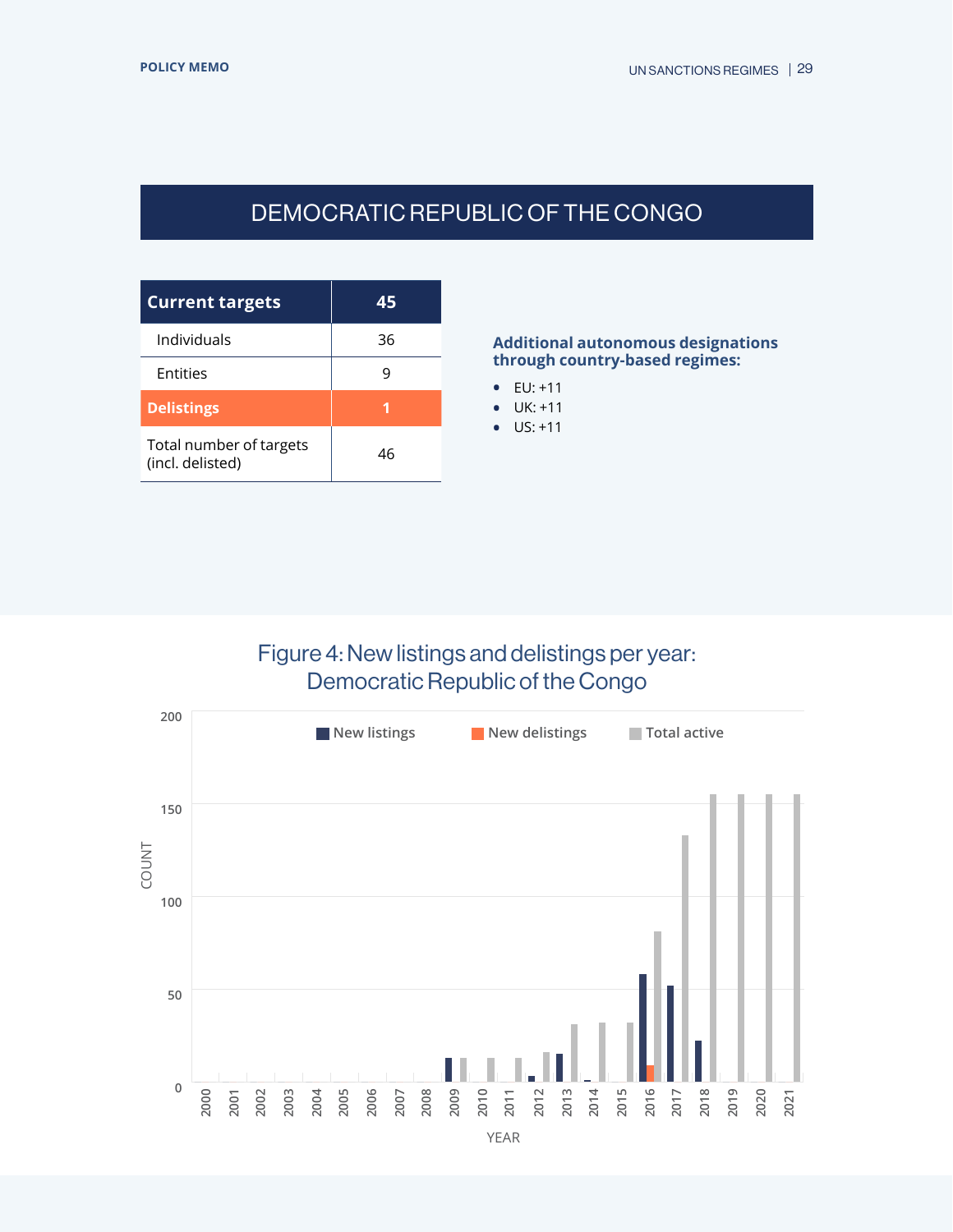Imposed in 2003, the DRC sanctions regime is the second oldest active UN sanctions regime on the African continent after Somalia. That said, individuals and entities have been designated for sanctions since 2005 in the DRC and only since 2010 in Somalia. The sanctions are aimed at ending the conflict (or multiple conflicts) in the eastern DRC, although the exact objectives have changed over time along with developments on the ground.

## **DESIGNATION CRITERIA**

The designation criteria were gradually expanded until 2008. Initially, targeted sanctions were directed at entities and leaders of armed groups impeding disarmament, demobilization, and reintegration (DDR) (Security Council Resolution 1649 from 2005). Security Council Resolution 1698 (2006) expanded those criteria to include individuals and entities responsible for the recruitment of child soldiers as well as for serious violations of international law, explicitly including sexual violence. Security Council Resolution 1857 (2008) further included individuals and entities involved in the financing of non-State armed groups through exploitation of national resources (an issue that had been addressed with sectoral sanctions early on). With the same resolution, the designation criteria were also extended to leaders obstructing humanitarian assistance.

## **DESIGNATIONS**

A look at the number of sanctions targets shows that the Security Council has taken a different approach towards designations in the DRC than in other armed conflicts in Sub-Saharan Africa. In several other cases (Mali, Sudan, and South Sudan), the Council has designated fewer than ten individuals, targeting only the main parties to the conflict and major peace spoilers (among the medium-sized regimes in Africa are CAR with 14 active designations and Somalia with 19 designations). In contrast, the DRC has by far the largest list among these cases. The sheer complexity of the situation in the DRC, the many warring parties, and the fact that the Council has addressed different subconflicts over such an extended period of time may help to explain the size of the DRC sanctions list.

## **DELISTINGS**

There has only been one delisting under the DRC regime, relating to a deceased person. Kambale Kisoni, owner of Butembo Airlines and Congomet Trading House (formerly Congocom Trading House), was delisted in 2008 after his death in 2007. Mr Kisoni's companies remain on the list.<sup>26</sup>

## **ADDITIONAL AUTONOMOUS DESIGNATIONS**

The EU, UK, and US have each made 11 additional designations. The 11 EU and UK designations concern the same 11 individuals. The authors could verify five of those targets to also be among the 11 designations by the US. These include the provincial Police Commissioner for Kinshasa, $27$  the Vice Prime Minister in charge of the interior and security,<sup>28</sup> and the Director of the National Intelligence Agency,<sup>29</sup> the former National Inspector of the Congolese National Police,<sup>30</sup> and a former Chief of Staff of the army of the DRC.31 They were all listed in 2016 and 2017 for participating in acts of violent government repression.32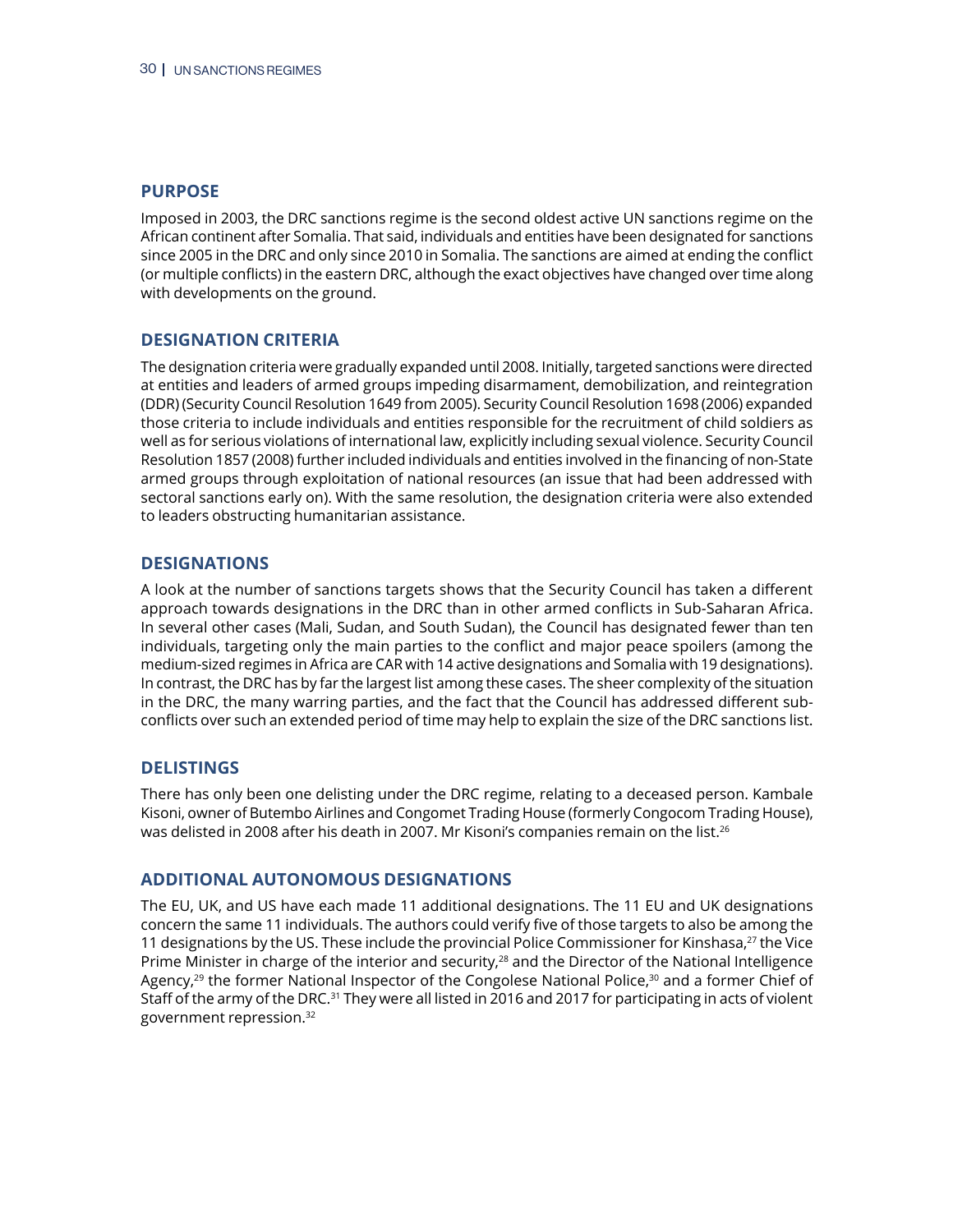# GUINEA-BISSAU

<span id="page-30-0"></span>

| <b>Current targets</b>                      | 10 |
|---------------------------------------------|----|
| Individuals                                 | 10 |
| Entities                                    | 0  |
| <b>Delistings</b>                           |    |
| Total number of targets<br>(incl. delisted) | 11 |

## **Additional autonomous designations through country-based regimes:**

- **•** EU: + 8 (plus additional measures on UN targets)
- **•** UK: + 2 (plus additional measures on three of the UN targets)

## **Overlapping autonomous thematic regimes**

**•** US: Counter Narcotics Trafficking (Foreign Narcotics Kingpin Designation Act)

## Figure 5: New listings and delistings per year: Guinea-Bissau

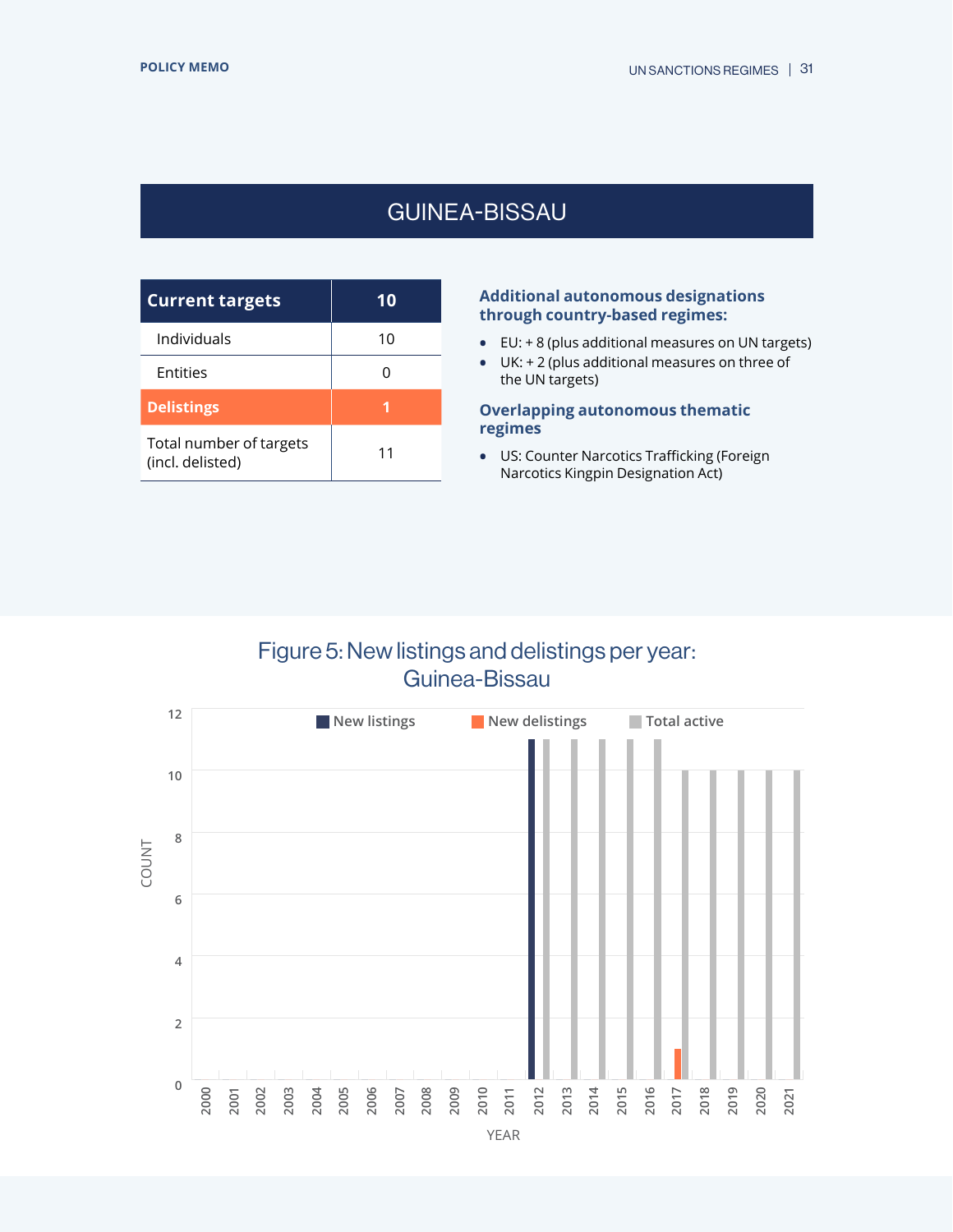Following a military coup in Guinea-Bissau on 12 April 2012 by the so-called "Military Command," the Security Council adopted Resolution 2048 on May 18, 2012. This resolution demanded that the "Military Command" step down from Government and enable a return to constitutional order and democratic elections. The resolution imposed a travel ban and designated five members of the Military Command (the Sanctions Committee was to follow with a further six designations in the same year).

Resolution 2048 (2012) is the only resolution on the Guinea-Bissau regime to date. The resolution does not contain a "sunset clause" by which measures would either have to be renewed or run out by a specified date. Instead, its termination is conditional on the military Government's relinquishing of power and a return to constitutional government. There have, therefore, been no new resolutions regarding this sanctions regime since the initial one.

The Guinea-Bissau regime is the only regime that has only a travel ban in place without financial sanctions. The EU and the UK, however, additionally impose financial sanctions on the targets.

The Guinea-Bissau regime is also one of the only UN sanctions regimes without a Panel of Experts attached to it (along with Lebanon, Iraq, and the partial exception of Iran after 2015, when the monitoring mechanism was no longer organized in the form of a Panel of Experts, but instead integrated within the UN Secretariat following the adoption of the Joint Comprehensive Plan of Action).

## **LISTING CRITERIA**

Listing criteria are set out in Resolution 2048 (2012) and consist of undermining the stability of Guinea-Bissau, in particular involvement in the coup d'état of 12 April 2012; acting on behalf of or financing sanctioned targets is also defined as sanctionable behaviour, although no one has been sanctioned purely on the basis of this second criterion.

## **DESIGNEES**

All designees are members of the "Military Command" that was responsible for the coup d'état of 12 April 2012. Following the coup, five individuals were designated by the Security Council itself (not the Sanctions Committee) through Resolution 2048 in 2012, which also installed the sanctions regime. The Committee added another six individuals in July of the same year. There are only individuals and no entities on the Guinea-Bissau list.

## **DELISTINGS**

On 20 December 2017, the UN delisted one person under the Guinea-Bissau regime after five years on the list. Like the other designees, this person had been listed for their involvement in the military coup in 2012. The respective press statement does not indicate the reasons for this delisting.

## **ADDITIONAL AUTONOMOUS DESIGNATIONS**

It is unusual for the UN to impose only a travel ban without any other sanctions measures. Indeed, several States have imposed additional measures on the individuals designated under the Guinea-Bissau regime. The EU has imposed an additional assets freeze on the UN targets under this regime. The UK has done so for three of the UN targets, according to its consolidated list.<sup>33</sup> Both have also designated additional targets (the EU has designated eight, and the UK with two additional targets).

The US does not have a dedicated Guinea-Bissau regime in place and most UN designees under this regime do not feature on the US consolidated list. The authors could only identify one person who is designated under the US Foreign Narcotics Kingpin sanctions regulations.<sup>34</sup> The fact that the other UN targets do not figure on the US consolidated list may also be due to the UN having only imposed a travel ban, as the US consolidated list (or SDN list) is particularly intended for use by the financial sector to implement assets freezes.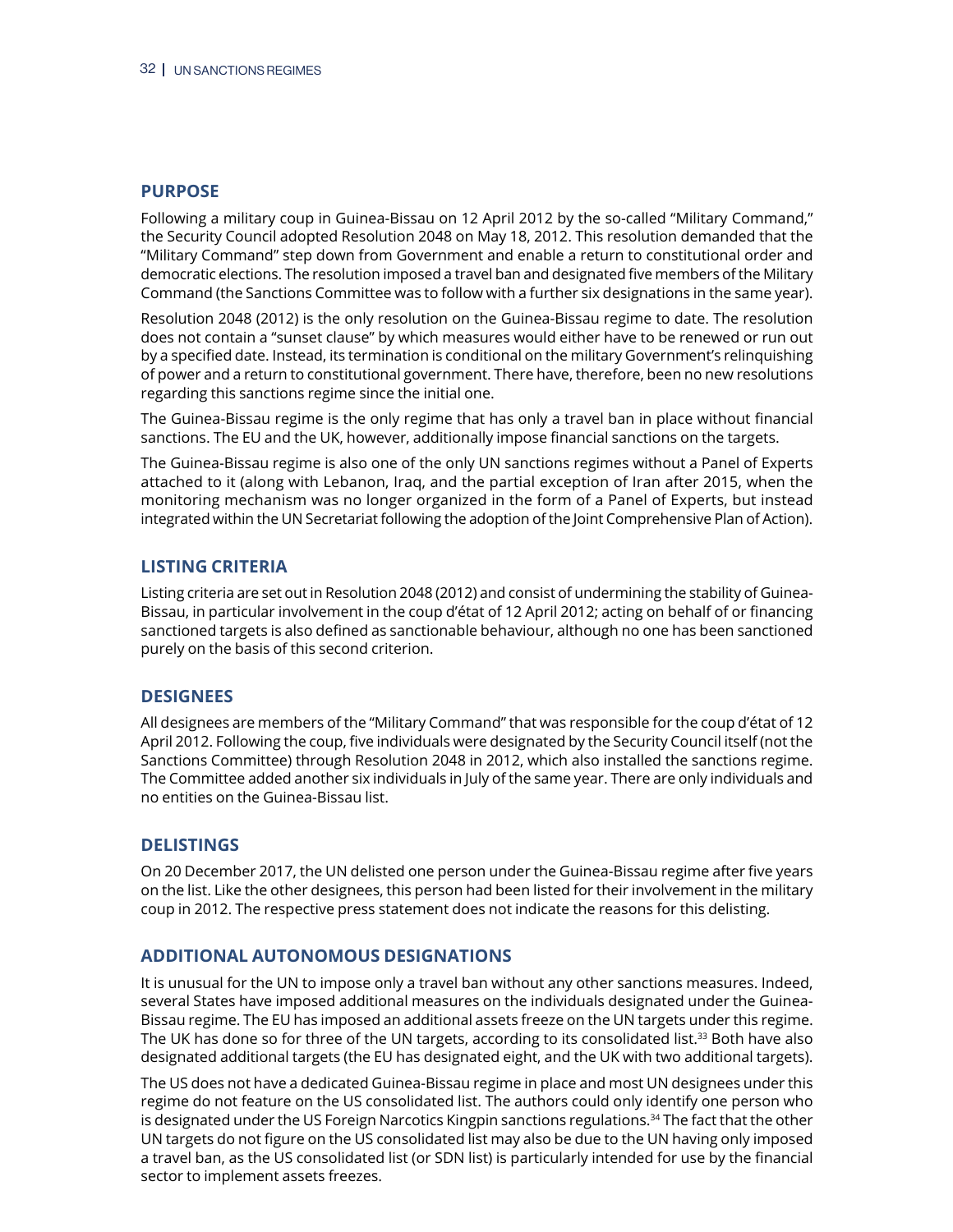# IRAN

<span id="page-32-0"></span>

| <b>Current targets</b>                      | 84  |
|---------------------------------------------|-----|
| Individuals                                 | フ3  |
| Entities                                    | 61  |
| <b>Delistings</b>                           | 37  |
| Total number of targets<br>(incl. delisted) | 121 |

## **Additional autonomous designations through country-based regimes:**

- **•** Australia: + 90
- **•** Canada: + 202
- **•** EU: + 219
- **•** UK:
	- +117 on Iran (Nuclear) regime
	- $+ 81$  on Iran (Human Rights) regime
- **•** USA:
	- $+ 722$  on Iran regimes<sup>35</sup>
	- $+ 0 99$  on "Iran Threat Reduction and Syria Human Rights Act" (TRA)<sup>36</sup>
	- +12 on "Countering America's Adversaries through Sanctions" (CAATSA) regime

## **Overlapping autonomous thematic regimes**

**•** USA: Non-proliferation



## Figure 6: New listings and delistings per year: Iran

*<sup>(</sup>Graph does not include delistings. See paragraph on delistings below for explanation.)*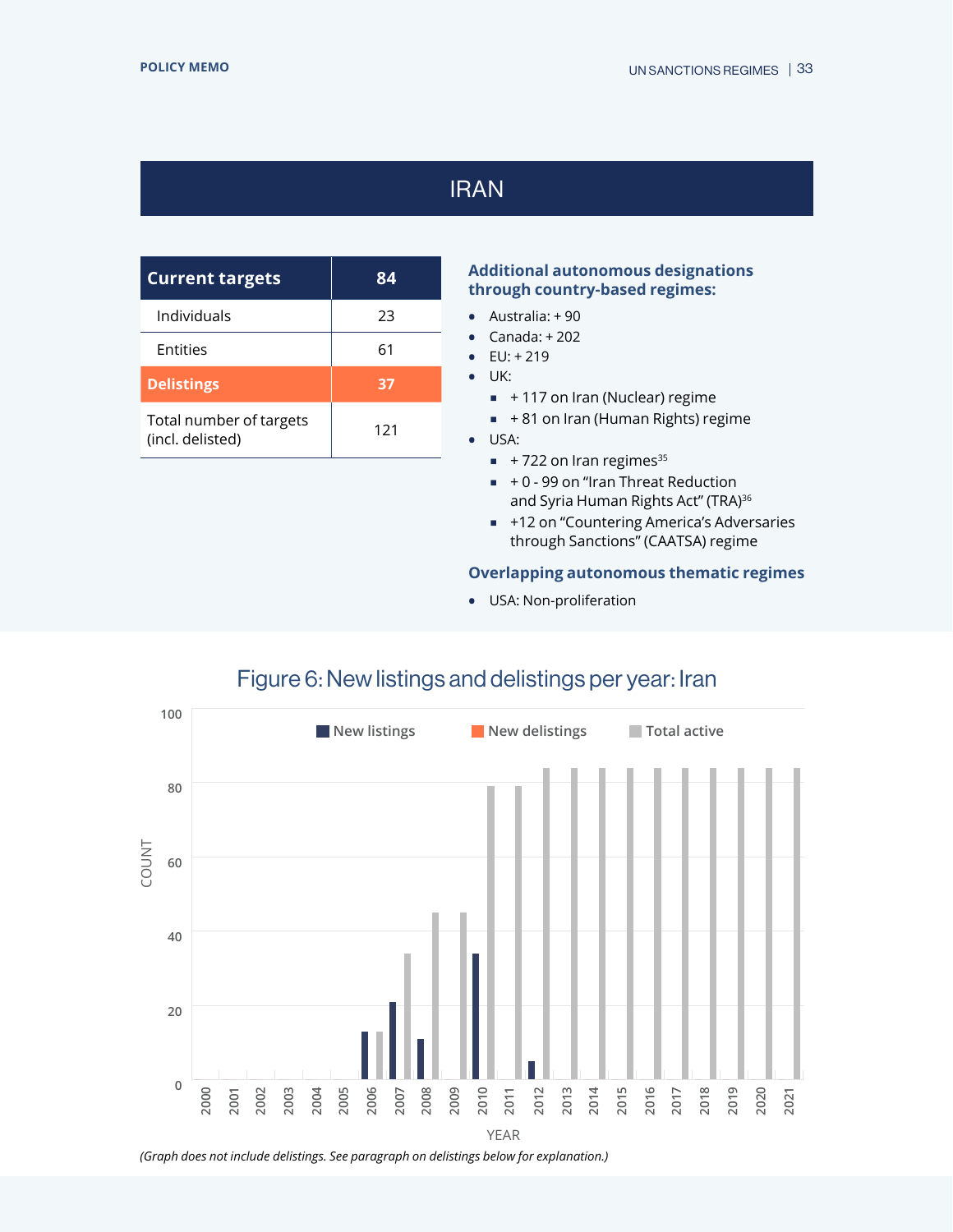Sanctions on Iran were imposed in 2006 (Security Council Resolution 1737) with the aim of coercing it to comply with requirements by the International Atomic Energy Agency (IAEA) and to suspend proscribed nuclear activities. Before and after the imposition of sanctions, various negotiation attempts took place between Iran and France, Germany, the UK, China, Russia, and the US. Negotiations only bore fruit in 2013, when the Geneva Interim Agreement was signed, paving the way for the Joint Comprehensive Plan of Action (JCPOA) to be signed in 2015. The JCPOA contained a gradual suspension or termination of sanctions measures by the UN and the EU conditional upon Iran's cooperative behaviour regarding its nuclear and ballistic missiles programmes.

Although restrictive measures on Iran are still in place, there have been efforts on behalf of the UN to make them "look less like sanctions." For instance, there is no independent Panel of Experts anymore. Instead, additional people were hired by the UN Secretariat to monitor developments and assist with the preparation of reports of the Secretary-General on the implementation of Security Council Resolution 2231. Likewise, the regime is no longer included in the UN sanctions architecture and featured alongside the other regimes on the website of the Security Council Affairs Division, rendering it difficult to access comprehensive information about the regime.<sup>37</sup> However, restrictive measures equivalent to sanctions continue to apply and all Iranian targets and they are still featured on the UN's consolidated list.

As preferences and policies on both the Iranian and the US side have been volatile over the past years through changing governments, the further evolution of sanctions at the UN and autonomous level, as well as the future of the JCPOA, are unclear.

## **DESIGNATION CRITERIA**

The Iran regime mainly targets individuals and entities who contribute to or participate in Iran's nuclear and ballistic missile programmes. Security Council Resolution 1747 (2007) also added entities and persons affiliated with the Iranian Revolutionary Guard Corps.

#### **DESIGNEES**

From 2006 to 2012, the Security Council repeatedly made new designations in response to setbacks in the negotiation process and new revelations about progress in Iran's nuclear enrichment programme. Designations were made directly by the Security Council (rather than the Sanctions Committee) and were included as annexes to the same resolutions that imposed or tightened sanctions regulations. There have been no new designations since 2013, the year when the Geneva Interim Agreement was struck.

#### **DELISTINGS**

There have been at least 37 delistings under the UN's Iran sanctions regime. This figure is given with a higher degree of uncertainty than the figures of other UN sanctions regimes due to particular data challenges in the case of Iran. In line with the approach of making Iran sanctions look less sanctionslike after the JCPOA, information on this regime has been removed from the website of the Security Council Affairs Division, including the record of press statements on the basis of which the authors reconstructed delisting numbers and dates for the other sanctions regimes. The figure given here (37 delistings) constitutes the difference between the number of current listings (84) and the maximum number of simultaneously listed targets at any given time, namely 121 between 2010 and 2016, as recorded by the SanctionsApp.<sup>38</sup> However, this method does not recognize potential turnovers in the list, i.e., delistings by some targets and subsequent listings by other targets. The indicated numbers of 37 delistings and 121 total listings might therefore be slight underestimates.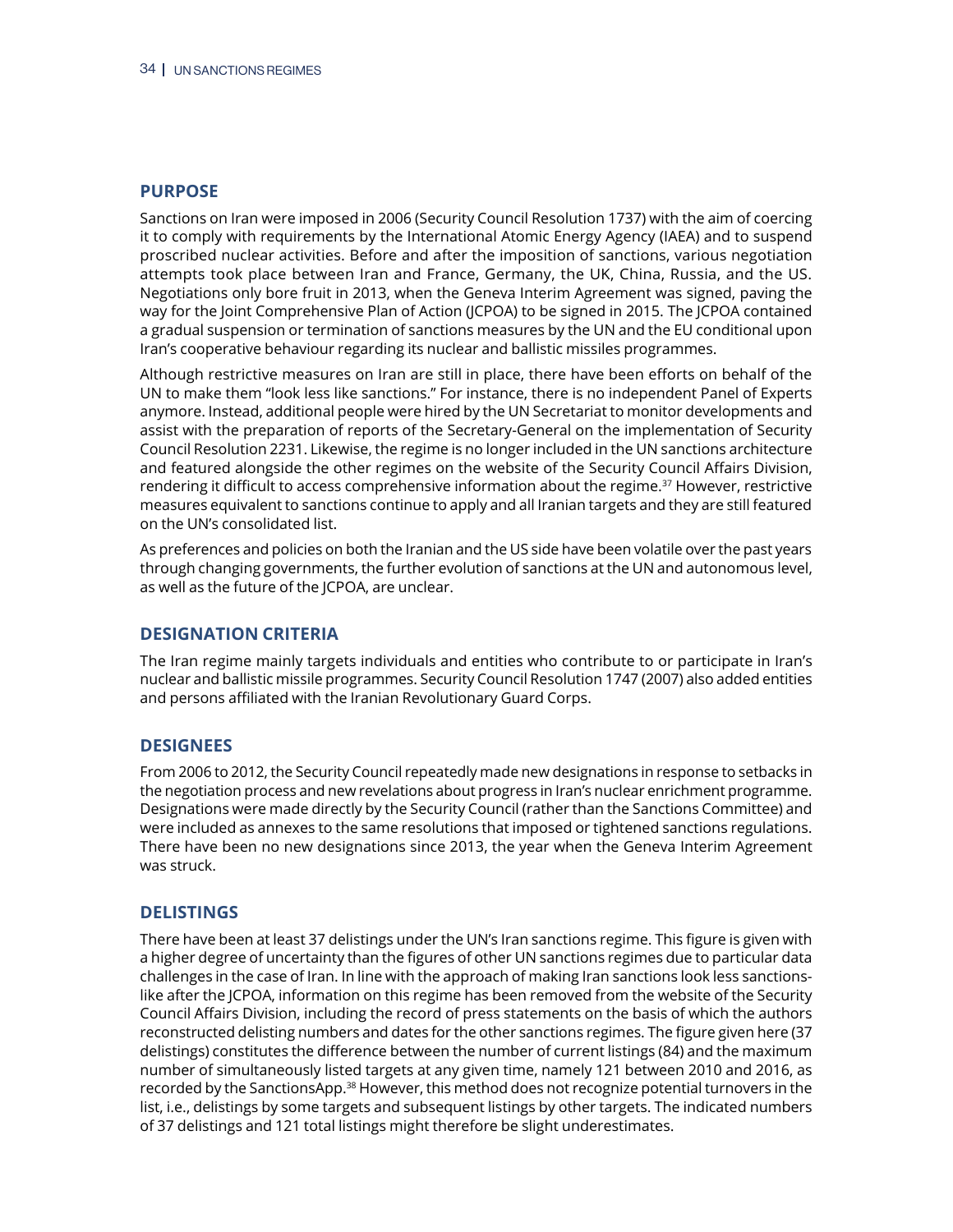## **ADDITIONAL AUTONOMOUS DESIGNATIONS**

While the UN Iran regime has fewer targets than the UN's other non-proliferation regime (DPRK), there are significantly more additional autonomous designations in place. Canada – often refraining from designating additional targets where UN sanctions already apply – has an autonomous Iran regime in place with around 200 targets. The EU and the UK have designated similar numbers. As for the US, most UN targets are found under two US regimes: the Iran Threat Reduction and Syria Human Rights Act of 2012 (TRA) and its non-proliferation regime, which have a total size of 142 and 400 respectively. Given the different scopes of these regimes as compared to the UN regime (the first one being regional, the second being thematic), there is no simple way of identifying which or how many additional autonomous targets relate to Iran and its nuclear programme. As a possible indicator: citizenship is indicated for 105 out of 162 individuals under the non-proliferation regime on the US consolidated list; of those, 48, or almost 50 per cent, are Iranian. Many other individuals not of Iranian citizenship are also likely to relate to the Iranian case.

Over 700 further autonomous targets are under various acts and Executive Orders aimed at Iran, mainly the Iranian Transactions and Sanctions Regulations. Over the past years, the US has been subverting the intended ease and phase out of UN sanctions on Iran with strong autonomous measures that are enforced extraterritorially.39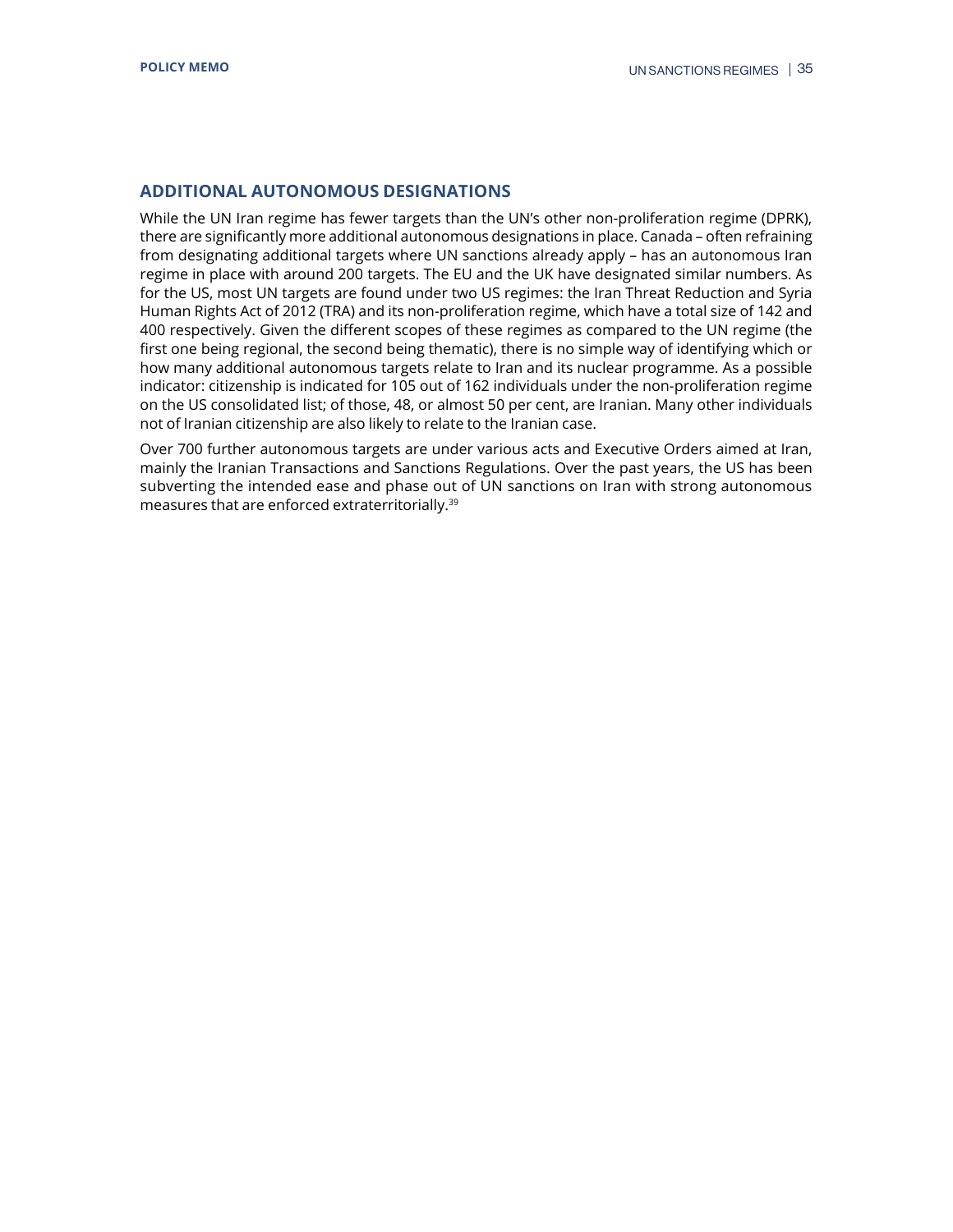# IRAQ

<span id="page-35-0"></span>

| <b>Current targets</b>                      | 94  |
|---------------------------------------------|-----|
| Individuals                                 | 81  |
| Entities                                    | 13  |
| <b>Delistings</b>                           | 200 |
| Total number of targets<br>(incl. delisted) | 294 |

## **Additional autonomous designations through country-based regimes:**

**•** USA: + 108

# Figure 7: New listings and delistings per year: Iraq



YEAR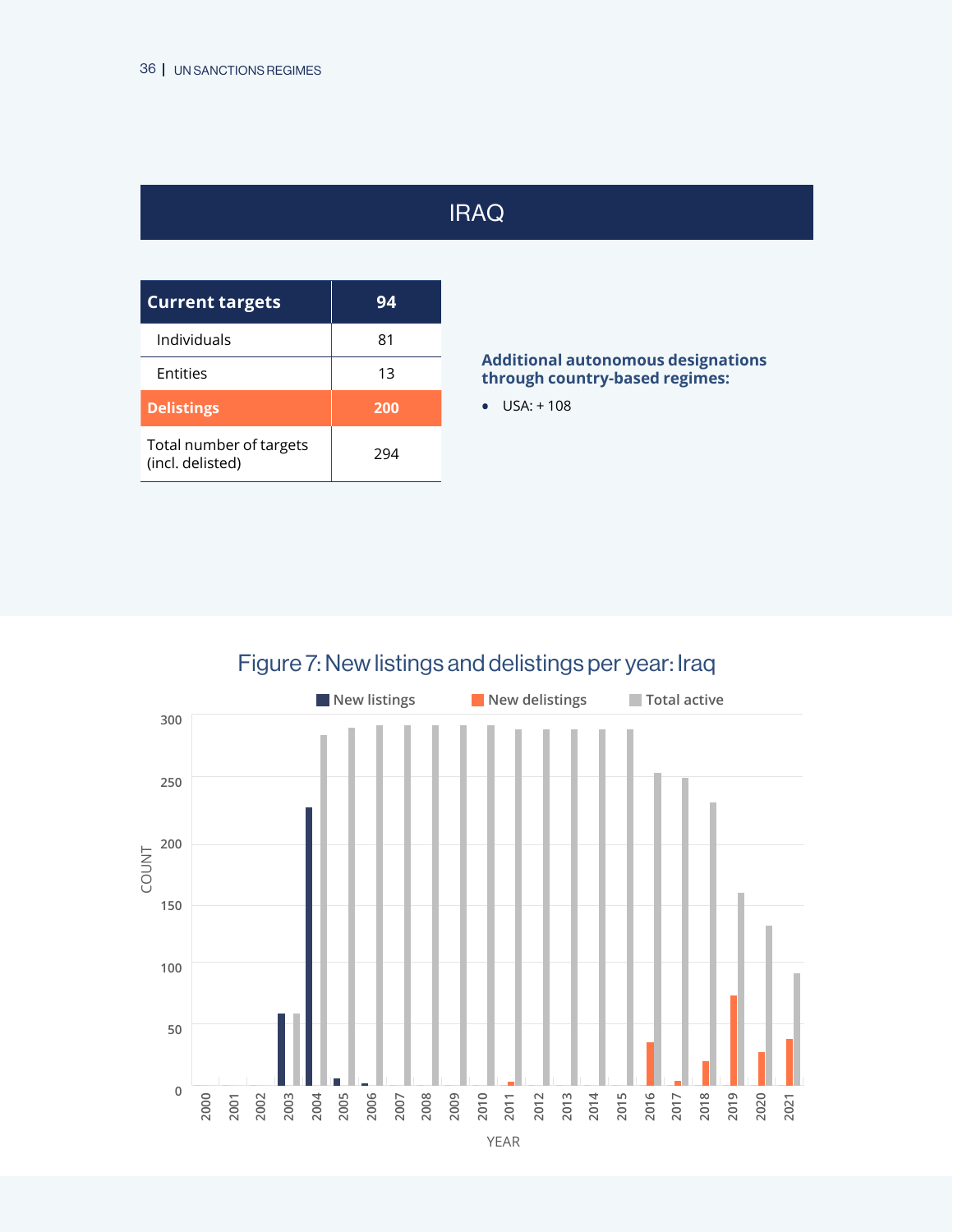In 2003, the Security Council imposed targeted sanctions against members and supporters of the former Iraqi regime that had just been ousted by occupying forces under the leadership of the US (Security Council Resolution 1483). In addition to an arms embargo, Member States were asked to freeze financial assets and economic resources owned or controlled by the listed persons or entities and to transfer them to the Development Fund for Iraq.

## **DESIGNATION CRITERIA**

Iraq sanctions have been targeted at the Iraqi Government under Saddam Hussein, including Saddam Hussein himself, his senior officials, and their immediate family members, as well as entities directly or indirectly controlled by them (Security Council Resolution 1483 of 2003).

## **DESIGNATIONS**

In line with this sanctions regime's focus on Saddam Hussein, his Government, and his supporters, nearly all listings were made in 2003 and 2004, and there have been no new listings since 2007.

## **DELISTINGS**

The Security Council has been phasing out (or at least scaling back) the Iraq regime through extensive delisting since 2016. As a result, the Iraq regime constitutes the regime with the highest share of delistings by far (68 per cent of all targets have been delisted). These numbers contribute to the fact that over the past three years (2019 through 2021) delistings outnumbered listings.

## **ADDITIONAL AUTONOMOUS DESIGNATIONS**

The Iraq regimes of Australia, Canada, the UK, and the EU implement the UN regime without additional autonomous designations. The Iraq regime of the US, in contrast, contains a total of 202 designations, surpassing the UN list by 108 designations. Furthermore, multiple thematic autonomous regimes can apply to the Iraqi context at present or in the future. This includes non-proliferation and counterterrorism regimes as well as anti-corruption and Human Rights regimes. The authors could not identify any individual with Iraqi citizenship under the non-proliferation regime, but this is likely due to missing entries in the US consolidated list. The authors could, however, identify 42 Iraqi individuals on the US counter-terrorism list (some of these individuals may be outside of Iraq).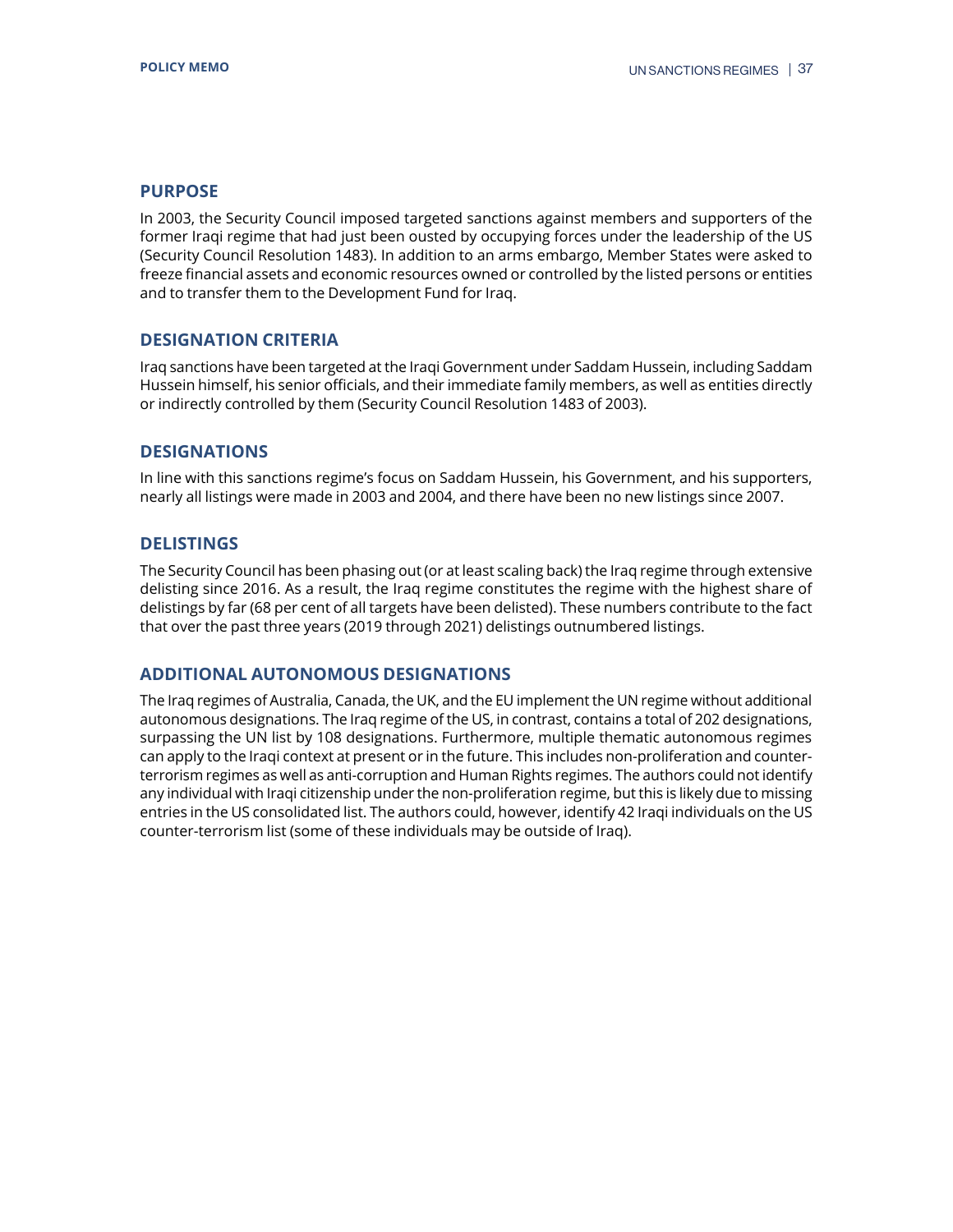## <span id="page-37-0"></span>ISLAMIC STATE OF IRAQ ANDTHE LEVANT, AL-QAEDA, AND AFFILIATES

| <b>Current targets</b>                      | 350 |
|---------------------------------------------|-----|
| Individuals                                 | 261 |
| <b>Entities</b>                             | 89  |
| <b>Delistings</b>                           | 251 |
| Total number of targets<br>(incl. delisted) | 601 |

#### **Overlapping autonomous thematic regimes**

- **•** USA:
	- **Counter-terrorism**
	- **Foreign Terrorist Organizations under** the Immigration and Nationality Act
- **•** EU: Restrictive measures with respect to ISIL and Al-Qaeda + 33

Figure 8: New listings and delistings per year: Islamic State of Iraq and the Levant, Al-Qaeda, and Affiliates

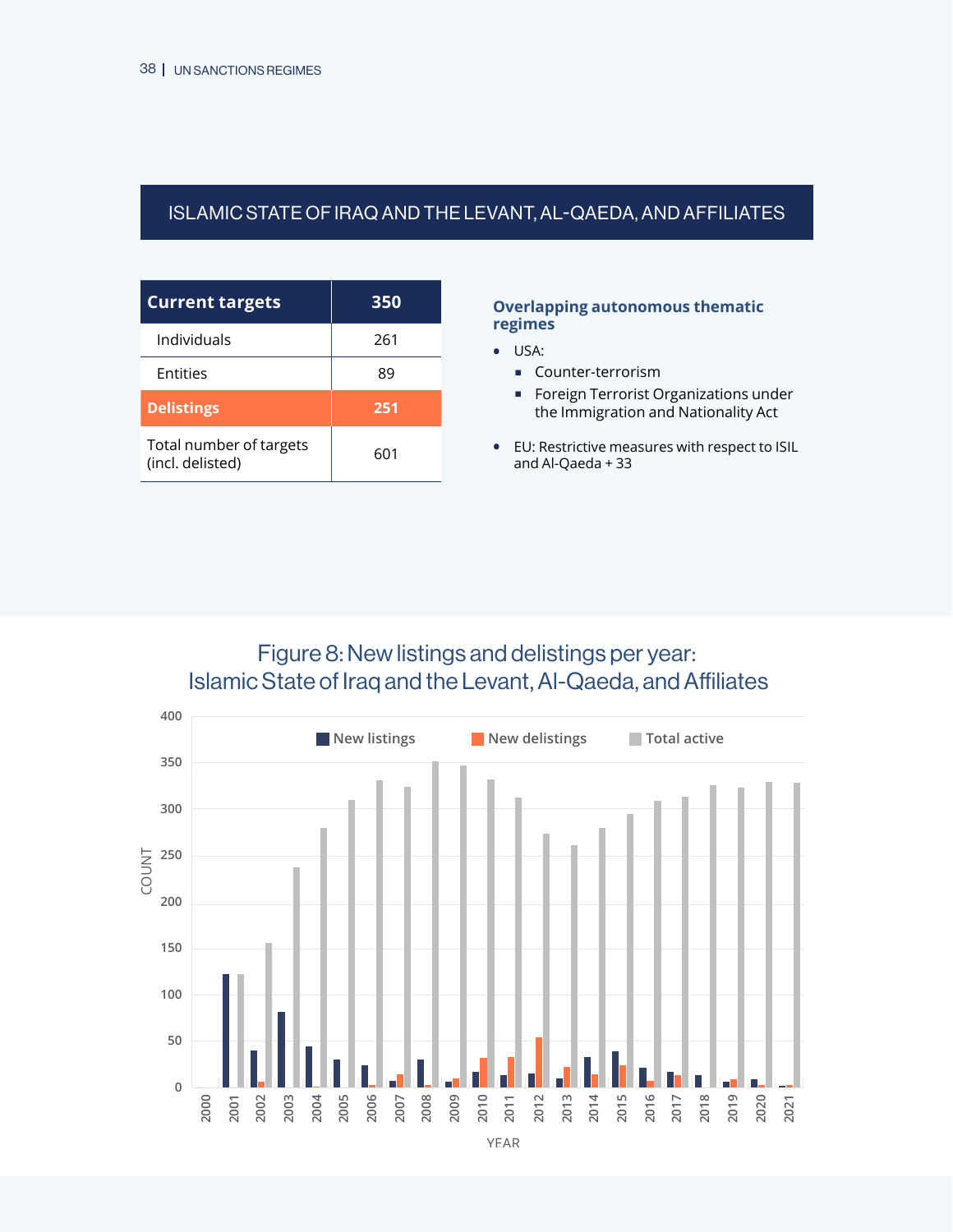The sanctions regime against ISIL, Al-Qaeda, and affiliates constitutes the regime with the largest number of current and former designations. It originated out of a combined Taliban/Al-Qaeda regime that was created by Security Council Resolution 1267 of 1999. In 2011, this regime was split into a Taliban regime with the purpose of ending violence in Afghanistan (Security Council Resolution 1988) and a separate Al-Qaeda regime that continued the counter-terrorism mandate of Security Council Resolution 1267 with a more global perspective (Security Council Resolution 1989). The latter regime also addressed affiliated and splinter groups of Al-Qaeda; one of those splinter groups became known as the ISIL. After ties between Al-Qaeda and ISIL were officially cut, the Security Council reiterated that ISIL continued to fall within the scope of the 1267/1989 regime (Security Council Resolution 2170 of 2014).40 Among the UN regime, the ISIL/Al-Qaeda regime is what comes closest to a thematic regime.

## **DESIGNATION CRITERIA**

There are fewer listing criteria for this sanctions regime than for the smaller regimes applied in situations of armed conflict. The latest version of the criteria is spelled out in Security Council Resolution 2368 of 2017. According to these criteria, anyone associated with ISIL, Al-Qaeda or its affiliated groups is eligible for inclusion on the 1267/1989 sanctions list. Acts indicating such an association include: participating in the financing, planning, facilitating, etc., of acts and activities by any of these groups; supplying, selling, or transferring arms to them; and recruiting on behalf of these groups.

## **DESIGNATIONS**

The fairly steady designation of new targets is characteristic of the ISIL/Al-Qaeda regime. Since its creation in 2000, new designations have been made every year, a unique feature among UN sanctions regimes. Nonetheless, the yearly numbers of listings have been declining over past years. As of 9 December, there have only been two listings for 2021.

## **DELISTINGS**

In an important episode of institutional innovation within the UN sanctions architecture, Security Council Resolution 1904 of 2009 created the office of the Ombudsperson with the mandate to process requests for delistings by individuals or entities in an "independent and impartial manner." As of 2021, the ISIL/Al-Qaeda regime is the only one to have such a mechanism in place.

There have been delistings every year since 2006, except for 2018, making this the list with the highest turnover of designees. Delistings spiked between 2010 and 2012 (included), that is, within the first three years following the creation of the Office of the Ombudsperson. Some of the delistings during this period are also attributable to the Security Council Resolution 1822 of 2008 process that established periodic review of all the names on the 1267 list.

The initial designations of 2001, many of which were hastily proposed, have been particularly often overturned by the Ombudsperson. By the end of 2001, there were 122 Al-Qaeda listings under the Taliban/Al-Qaeda regime, only ten of which had been made before 9/11 (note that listing dates are missing for 30 delisted targets). Of those 122 targets, 84 – just over two-thirds – have meanwhile been delisted. In comparison, 145 out of 457 targets – or about one-third – designated after 2002 have been delisted (again, note that there are 30 missing entries). The initial listings in 2001 – the year with most new designations by far – have thus proven to be less durable. Many designations were made without much scrutiny in the immediate aftermath of 9/11 and were thus more vulnerable to being overturned by the Ombudsperson.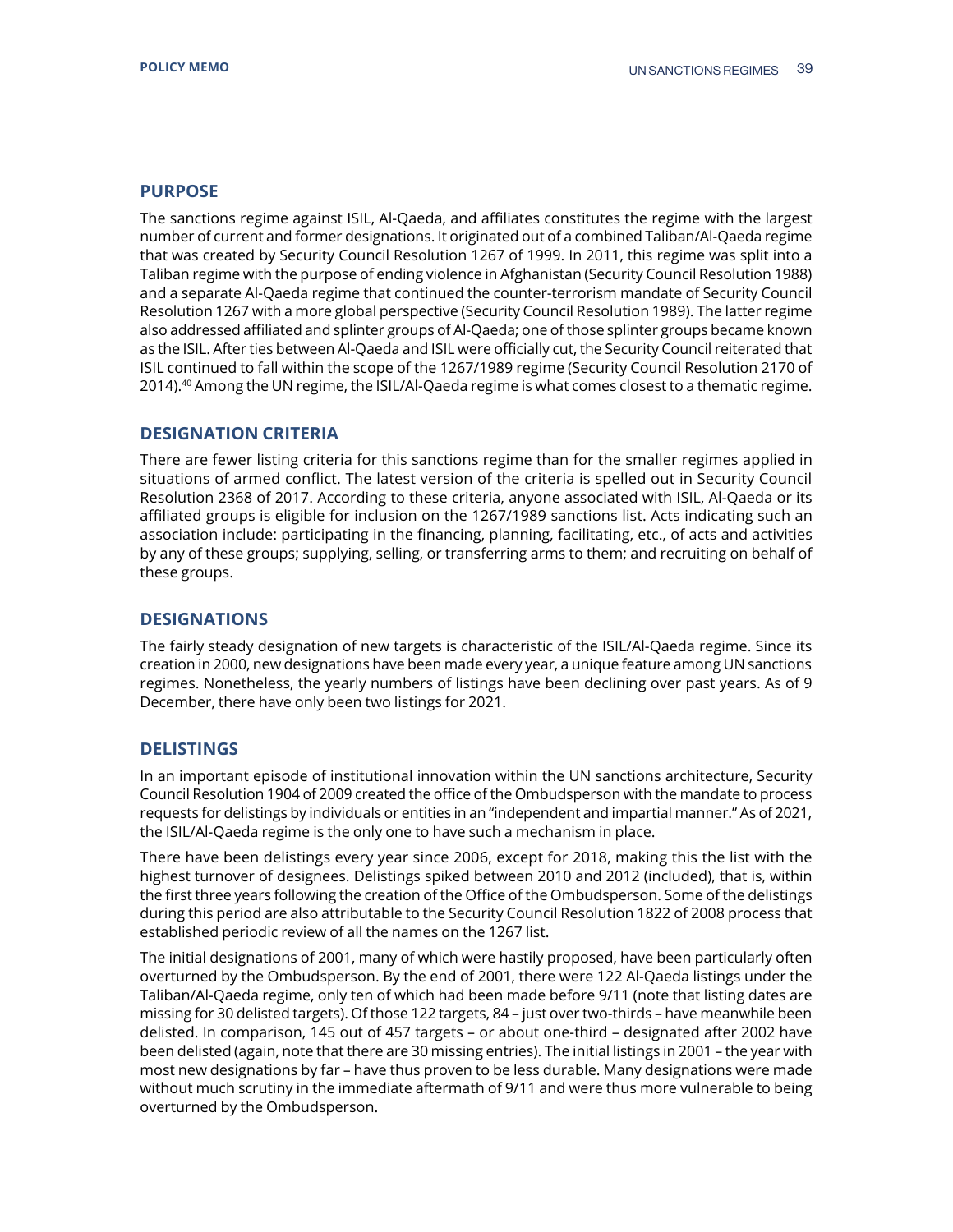More than under any other UN regimes, delistings by the UN under the ISIL/Al-Qaeda regime might not be taken over by Member States. A name search, followed by manual verification of search results, revealed that 94 of the 251 delistings were not taken over by the US. For the EU, the authors could only verify this for two individuals (both from the ISIL/Al-Qaeda regime, one being Osama bin Laden who remains subject to an assets freeze by both the US and the EU after his death). For the UK, the authors could not verify any such case.

## **ADDITIONAL AUTONOMOUS DESIGNATIONS**

In addition to the 1267/1989 regime, several States have one or multiple autonomous counterterrorism sanctions regimes in place. These regimes are not necessarily limited to Al-Qaeda, ISIL, and affiliated groups. For instance, the US has around 1500 targets on its counter-terrorism lists. However, these lists also cover individuals and entities that do not fall under the scope of the ISIL/ Al-Qaeda regime, making it difficult to identify the number of relevant additional designations. The US also covers 12 entities from the UN list through its Immigration and Nationality Act, on the basis of which foreign organizations can be declared terrorist organizations (this regime has a total of 33 designees at the time of writing).

Since 20 September 2016, the EU can make autonomous designations against individuals and entities linked to ISIL and Al-Qaeda within the same regime through which it implements the UN regime.<sup>41</sup> Currently, the EU has listed 383 targets on its ISIL/Al-Qaeda list, exceeding the UN designations by 33. Given the matching scope of the EU's and UN's thematic regimes, a precise figure can be given here, which is not otherwise possible for overlaps between UN sanctions regimes and autonomous thematic regimes. The EU furthermore has an additional terrorism regime in place that does not overlap with the UN regime (as per the author's definition of "overlap," see beginning of this section).42 The UK implements the UN's ISIL/Al-Qaeda sanctions under its The ISIL (Da'esh) and Al-Qaida (United Nations Sanctions) (EU Exit) Regulations 2019 and furthermore makes autonomous designations under its Counter-terrorism (International Sanctions) (EU Exit) Regulations 2019.

Additional autonomous designations are also produced where countries or the EU do not remove from their autonomous lists targets that are delisted by the UN.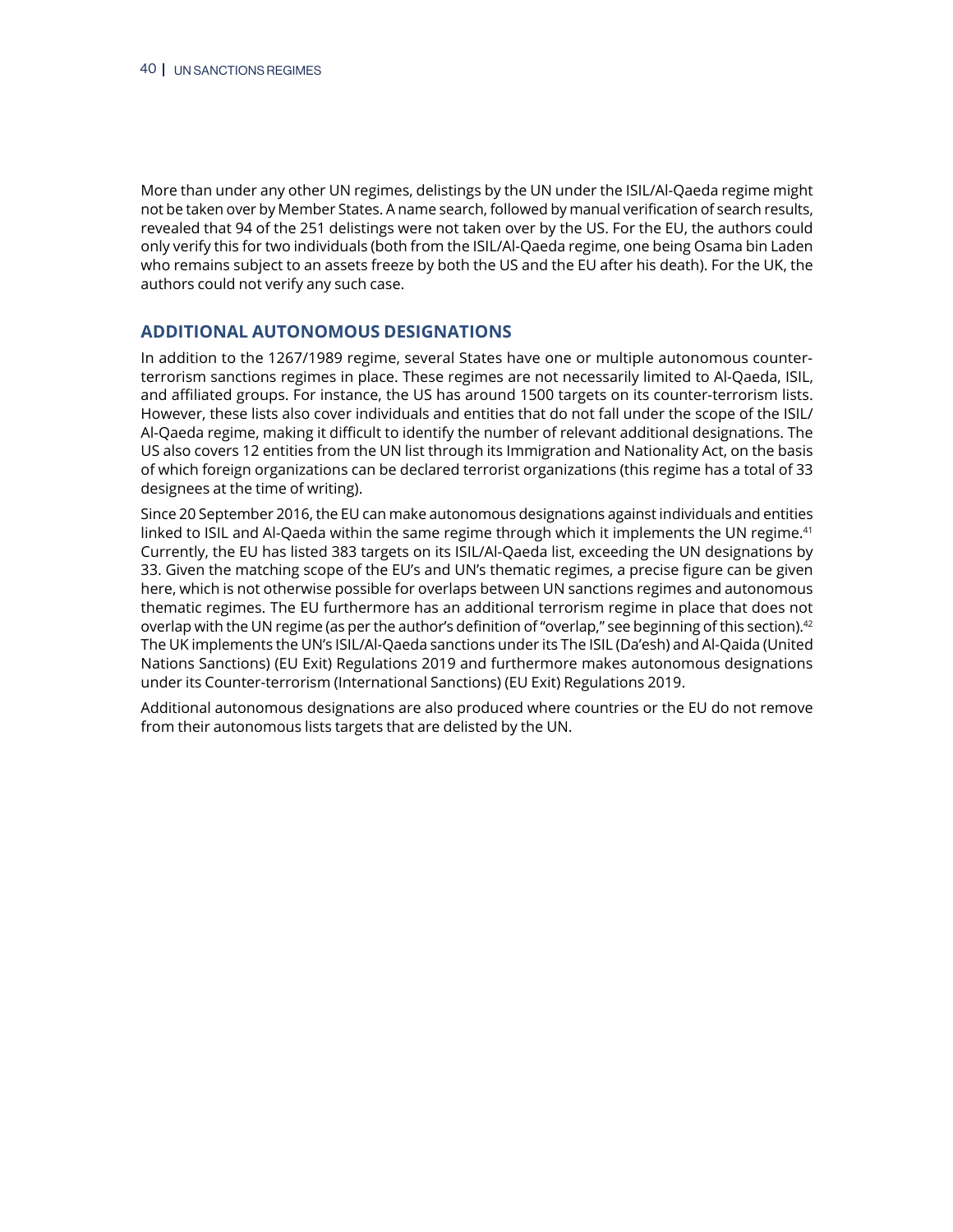# LIBYA

<span id="page-40-0"></span>

| <b>Current targets</b>                      | 31 |
|---------------------------------------------|----|
| Individuals                                 | 29 |
| Entities                                    | 2  |
| <b>Delistings</b>                           | З  |
| Total number of targets<br>(incl. delisted) | 34 |

## **Additional autonomous designations through country-based regimes:**

- Australia:  $+20^{43}$
- $E U: + 30$
- **•** UK: + 36
- **•** USA: + 35

# Figure 9: New listings and delistings per year: Libya

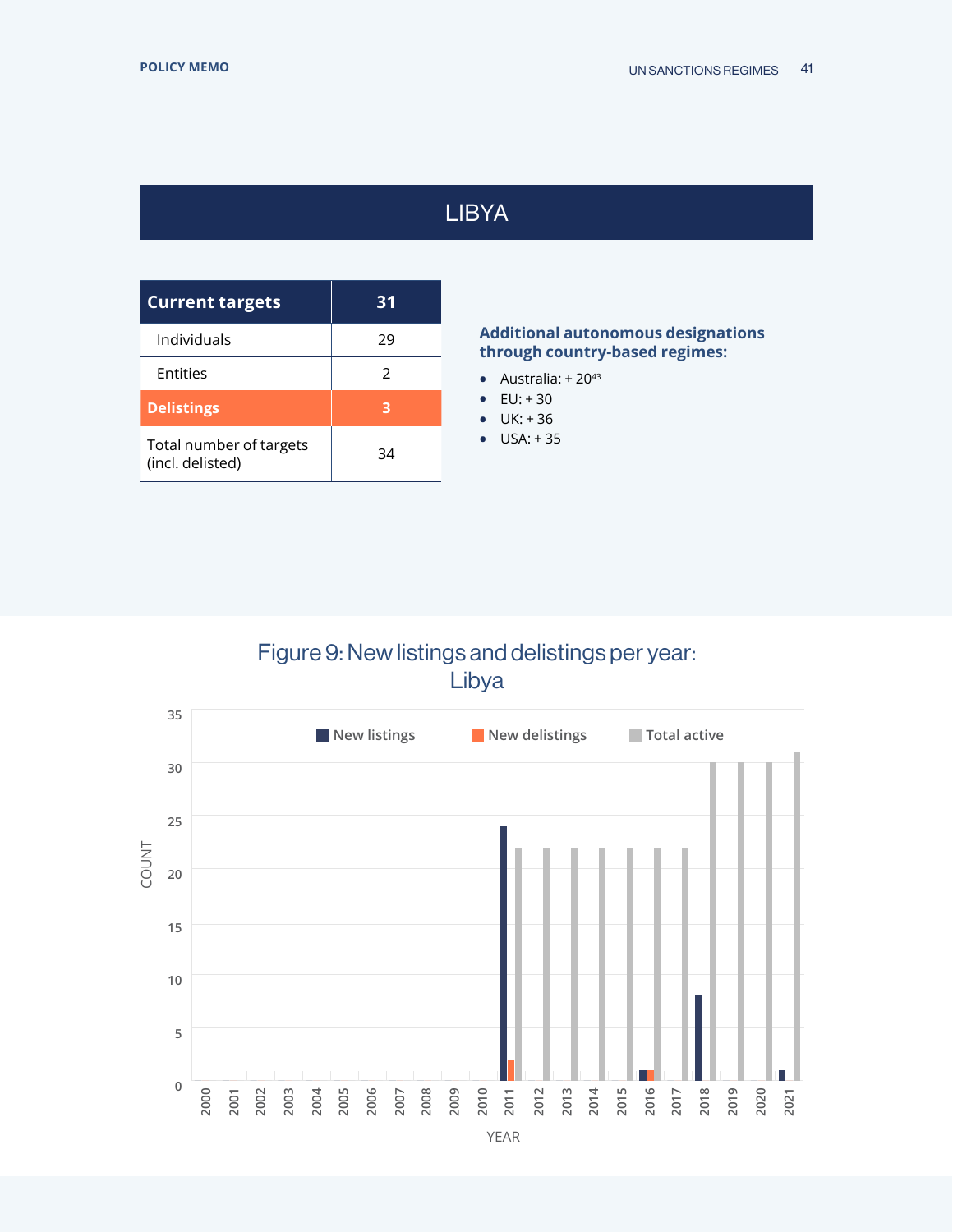The UN Security Council imposed sanctions on Libya in response to the rapid escalation of events in 2011, when Muammar Qadhafi and his regime resorted to the use of armed force against civilian protests and the uprising of oppositional clans. After the ousting of Qadhafi's Government in the same year, sanctions remained in place with the purpose of quelling further violence and to support the transition process.

## **LISTING CRITERIA**

Listing criteria on the Libyan regime reflect the changing scope of the sanctions over time, that is, during the civil unrest and its aftermath. Sanctions were first targeted at individuals and entities complicit in attacks against civilian populations or serious human rights abuses, or against individuals acting on behalf of aforementioned actors (Security Council Resolution 1970 of 2011). These criteria reflect the central concern with the Libyan regime's attacks on protesters and other civilian populations during the uprising. Later in 2011, violation of the arms embargo was added as a listing criterion (Security Council Resolution 1973).

After the civil war broke out, Security Council Resolution 2146 of 2014 then added the possibility to designate vessels involved in attempted or actual illicit exports of crude oil from Libya. The ongoing concern with various armed groups undermining the post-Qadhafi Government is reflected in the designation criteria that were also added in 2014, including violation of international human rights law and humanitarian law, attacks against air, land, or seaports in Libya, and the support of armed groups or criminal networks through illicit exploitation of crude oil and other natural resources (Security Council Resolution 2174 of 2014). Threat to Libyan State financial institutions and the National Oil Company as well as misappropriation of public funds were added as designation criteria in 2015, showing the shift in interest towards State-building and "good governance." Finally, Security Council Resolution 2362 of 2017 added attacks against UN personnel and Security Council Resolution 2441 of 2018 added sexual and gender-based violence to the designation criteria. In practice, the Sanctions Committee also designated five migrant smugglers in 2018 (there was no specific designation criterion to this extent, other than the initial criterion of serious human rights abuses).

## **DESIGNATIONS**

With 31 designees, the Libya regime is one of the largest country-based UN sanctions regimes in Africa, second only to the DRC regime in terms of designees (with 45 designations). Designations were made in two waves, in 2011 and 2018. Early designations targeted Qadhafi and members of his regime and family, including a number of financial institutions that served as channels for Qadhafi's private interests. The 2018 designations include five migrant smugglers and one leader of a regional coast guard committing violence against migrants, suggesting an additional priority for the sanctions regime once Libya became a hub for migration and human trafficking towards Europe. Later in the same year, two further individuals were designated for being involved in violent attacks against government entities (oil facilities). On 25 October 2021, a further person was sanctioned in Libya, Osama Al Kuni Ibrahim, for being the *de facto* manager of the Al Nasr detention centre and deemed responsible for violations of human rights law.44

## **DELISTINGS**

Despite the overthrow of the Qadhafi regime and thus the removal from the Government of many of the early designees, there have been few delistings. On 16 December 2011, the asset freezes on the Central Bank of Libya and the Libyan Foreign Bank were lifted, given that those entities were now no longer under the control of Qadhafi regime and were needed for the functioning of the new Government. The 2016 delisting concerned a vessel that had been sold to an unknown buyer.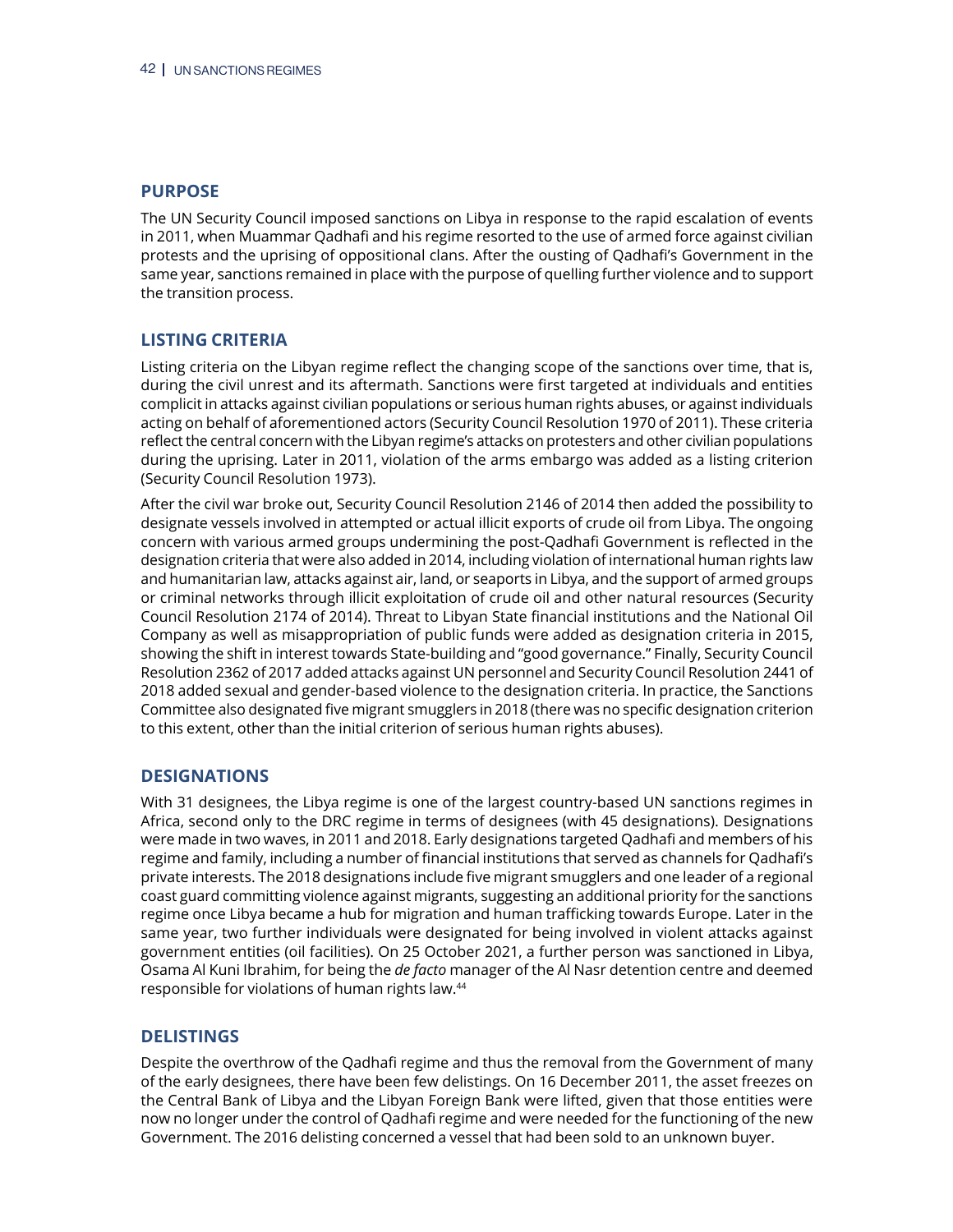## **ADDITIONAL AUTONOMOUS DESIGNATIONS**

The strong concern of Western countries with the Libyan conflict also shows in the high number of additional autonomous designations. Except for Canada, the countries treated here have around as many additional individual designations as there are designations on the UN list. Libya therefore has the highest ratio of additional autonomous designations to UN designations after Iran.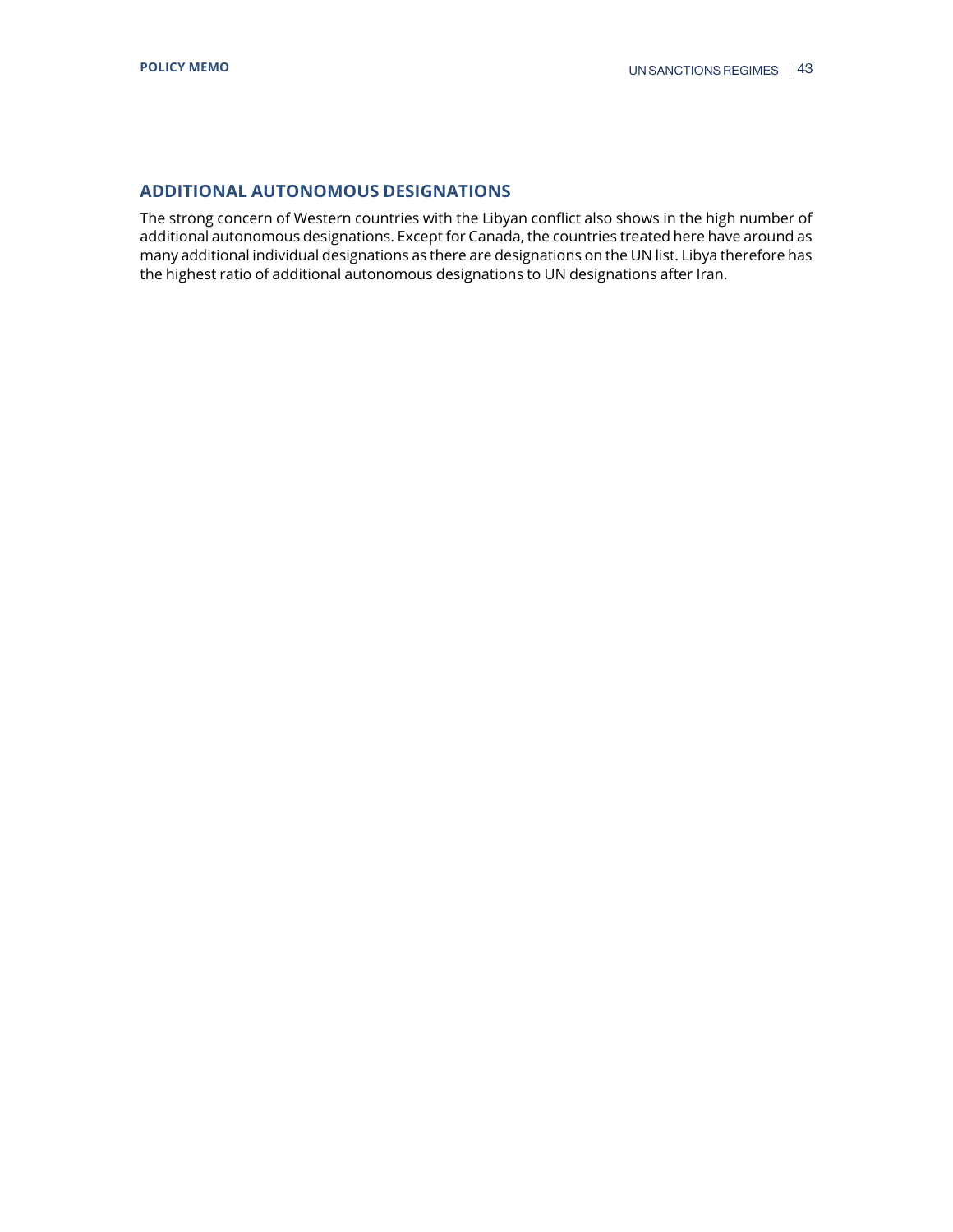# MALI

<span id="page-43-0"></span>

| <b>Current targets</b>                      | 8 |
|---------------------------------------------|---|
| Individuals                                 | 8 |
| Entities                                    |   |
| <b>Delistings</b>                           | n |
| Total number of targets<br>(incl. delisted) | 8 |

**(No additional autonomous designations.)**

**(No overlapping autonomous thematic list)**<sup>45</sup>

# Figure 10: New listings and delistings per year: Mali

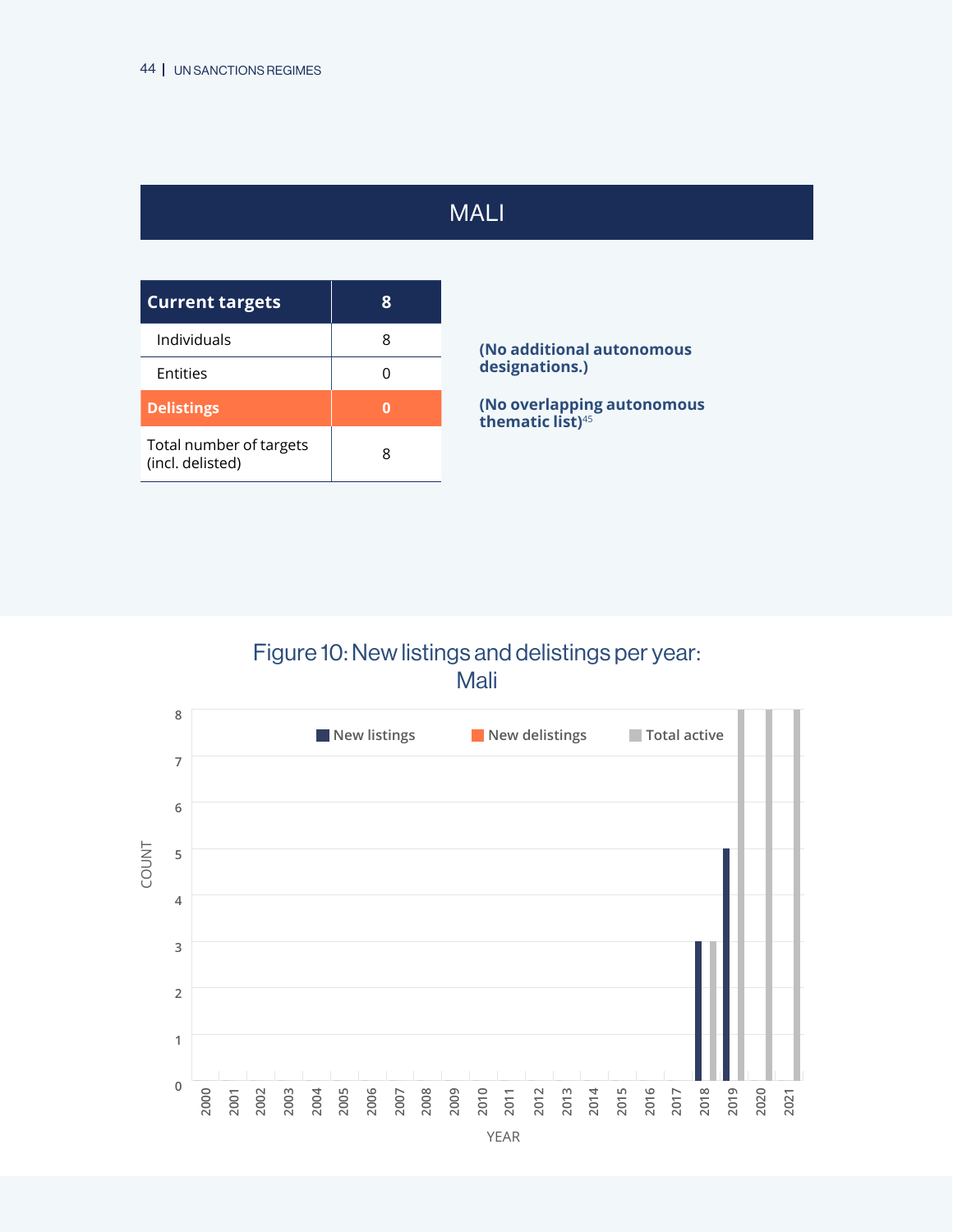Mali is the UN's most recent sanctions regime. The main purpose of the sanctions is to enforce compliance with the Agreement for Peace and Reconciliation (also known as the Algiers Agreement) by its signatory parties, the Coordination of Awazad Movements (CMA) and the Government of Mali. The Mali sanctions regime thus points at a further way in which sanctions can relate to negotiations, namely by attempting to stabilize or enforce the negotiation outcomes.

## **LISTING CRITERIA**

Listing criteria were specified in Security Council Resolution 2374 of 2017 and include obstruction of the peace agreement, violation of the ceasefire, attacks against the UN peacekeeping force (the Multidimensional Integrated Stabilization Mission in Mali, MINUSMA), the recruitment of child soldiers, and other violations of international human rights law, notably the targeting of civilians.

## **DESIGNATIONS**

After the Security Council spelled out the designation criteria in 2017, the first three actual designations were made by the Sanctions Committee in December 2018, taking into account the results of the first Panel of Experts report. These designations targeted a senior commander of a militant Tuareg group, a businessman involved in organized crime and violent activities, and the Secretary General of another Tuareg group who had been linked to armed attacks, including against peacekeepers.

Today, the target list comprises eight individuals, after another five individuals were added to the list in July 2019. Individual sanctions initially only included travel bans, but asset freezes were added to the measures in December 2019.

## **DELISTINGS**

There have been no delistings under the Mali regime so far. However, in Security Council Resolution 2484 of 2019, the Security Council took note of "the intention of the [Sanctions] Committee to consider the removal of [listed] individuals from the 2374 [Mali] Sanctions List if the priority measures listed in paragraph 4 of resolution 2480 (2019) are fully implemented and the individuals designated cease all illicit activities." The Security Council also stressed, however, that it "has not yet seen sufficient progress to merit such consideration." It is unusual that delisting criteria are spelled out in this way in Security Council resolutions.

## **ADDITIONAL AUTONOMOUS DESIGNATIONS**

There are no autonomous sanctions in addition to the UN's Mali regime. However, armed groups operating in the north of Mali and affiliated with ISIL and Al-Qaeda are (potential) targets to both UN and autonomous counter-terrorism sanctions.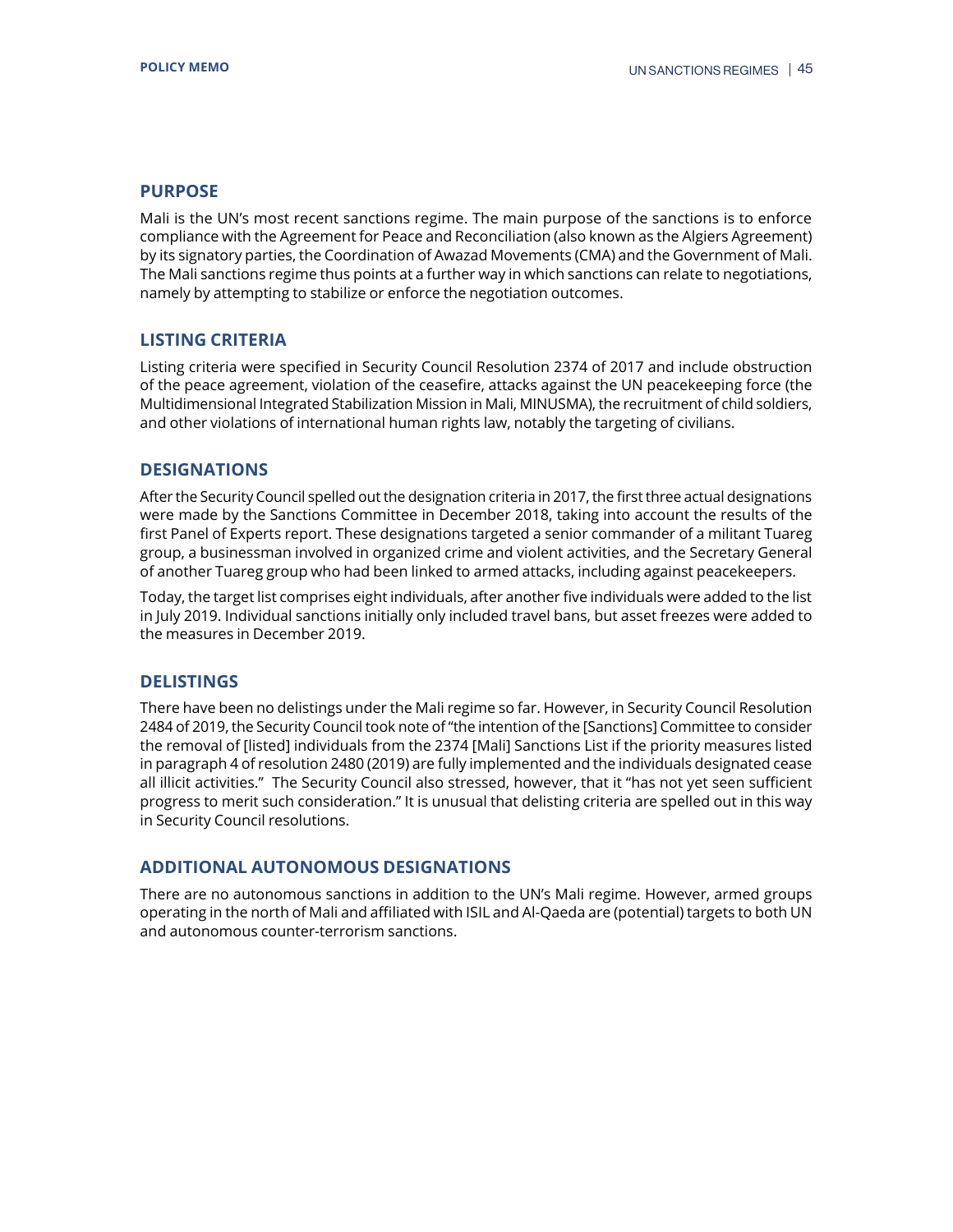# **SOMALIA**

<span id="page-45-0"></span>

| <b>Current targets</b>                      | 19             |
|---------------------------------------------|----------------|
| Individuals                                 | 18             |
| Entities                                    |                |
| <b>Delistings</b>                           | $\overline{2}$ |
| Total number of targets<br>(incl. delisted) | 21             |

#### **Additional autonomous designations through country-based regimes:**

**•** USA: + 6

## **Overlapping autonomous thematic regimes**

- **•** USA:
	- **Counter-terrorism**
	- **Foreign Terrorist Organizations under** the Immigration and Nationality Act

# Figure 11: New listings and delistings per year: Somalia

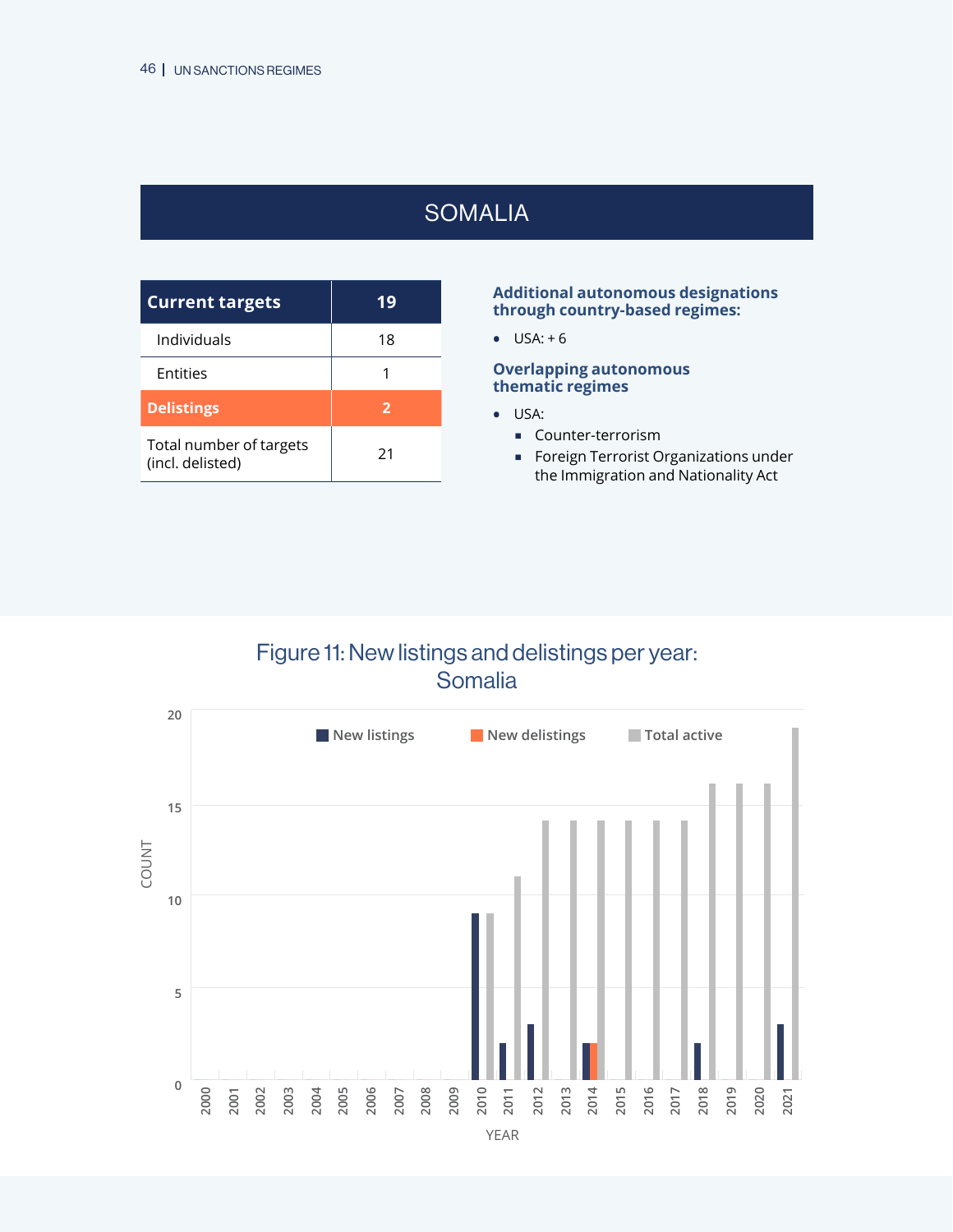Having been in place since 1992, the Somali sanctions regime is the oldest UN sanctions regime still in place. As a result, the sanctions regime has adapted to various phases of the Somali conflict with slightly varying objectives and geographic scope over time (e.g., including secondary sanctions on Eritrea from 2009 to 2018). The overall purpose, however, has always been to promote peace and stability in Somalia. That said, designations for targeted sanctions have only been made since 2010 and thus later than in other sanctions regimes on the African continent. The latest additions to the list were made in February 2021, a time where the Security Council and its Sanctions Committees have been making relatively few new designations.

## **LISTING CRITERIA**

Listing criteria include involvement in, and support of, "acts that threaten the peace, security or stability of Somalia" and the obstruction of the federal Government of Somalia as well as of the peacekeeping forces (the African Union Mission to Somalia, AMISOM, and UN Assistance Mission in Somalia, UNSOM) by force (Security Council Resolution 1844 of 2008). Furthermore, criteria include the obstruction of humanitarian assistance (Security Council Resolution 1844 of 2008), recruitment of child soldiers, and targeting of civilians, including through sexual and gender-based violence (Security Council Resolution 2002 of 2011); sexual and gender-based violence has subsequently been reinforced as a listing criterion of Security Council Resolution 2444 of 2018. Evasion of sectoral sanctions, namely the arms embargo and the charcoal ban, are likewise among the criteria (Security Council Resolution 1844 of 2008 and Security Council Resolution 2060 of 2012, respectively), as is the misappropriation of public funds (Security Council Resolution 2060 of 2012) and engagement in "non-local" commerce through Al-Shabaab controlled ports (Security Council Resolution 2060 of 2012).

## **DESIGNATIONS**

Even though the listing criteria do not emphasize a strong counter-terrorism component of the Somalia sanctions, the first listings in 2010 mainly focused on individuals linked to Al-Shabaab. There is, therefore, an overlapping focus between the UN's Somali regime and its terrorism regime (i.e., it's Al-Qaeda/ISIL or 1267 regime) since Al-Shabaab is officially linked with Al-Qaeda. As an illustration, consider the case of a Somali individual named Sheikh Hassan Dahir Aweys Ali, who was added to the UN terrorism list in 2001 and, additionally, to the Somalia list in 2010.46 The Somali sanctions list thus comprises Al-Shabaab members as well as various other parties to the conflict. This is different from the situation in Mali, where Al-Qaeda/ISIL-affiliated groups are targeted through the UN's terrorism regime, while the dedicated Mali sanctions regime targets various other parties to the conflict.

## **DELISTINGS**

There have been two delistings under the Somalia regime. These delistings include Mohamed Said Atom, a former leader of Al-Shabaab who defected from the insurgency in 2014 and was subsequently delisted in the same year.47 The second delisting concerned Ali Ahmed Nur Jim'ale, who held leadership roles in the Somali Council of Islamic Courts, out of which Al-Shabaab later emerged, and subsequently engaged in business with Al-Shabaab in various ways.<sup>48</sup> The dataset used for this analysis shows that Ali Ahmed Nur Jim'ale was listed under the 1267 regime (back then the Al-Qaeda and Taliban regime) on 9 November 2001, and was transferred to the Somalia regime in 2012, from where he was delisted in 2014. He remained on the US counter-terrorism list until 2016.49 The authors were not able to corroborate the reasons for his delisting.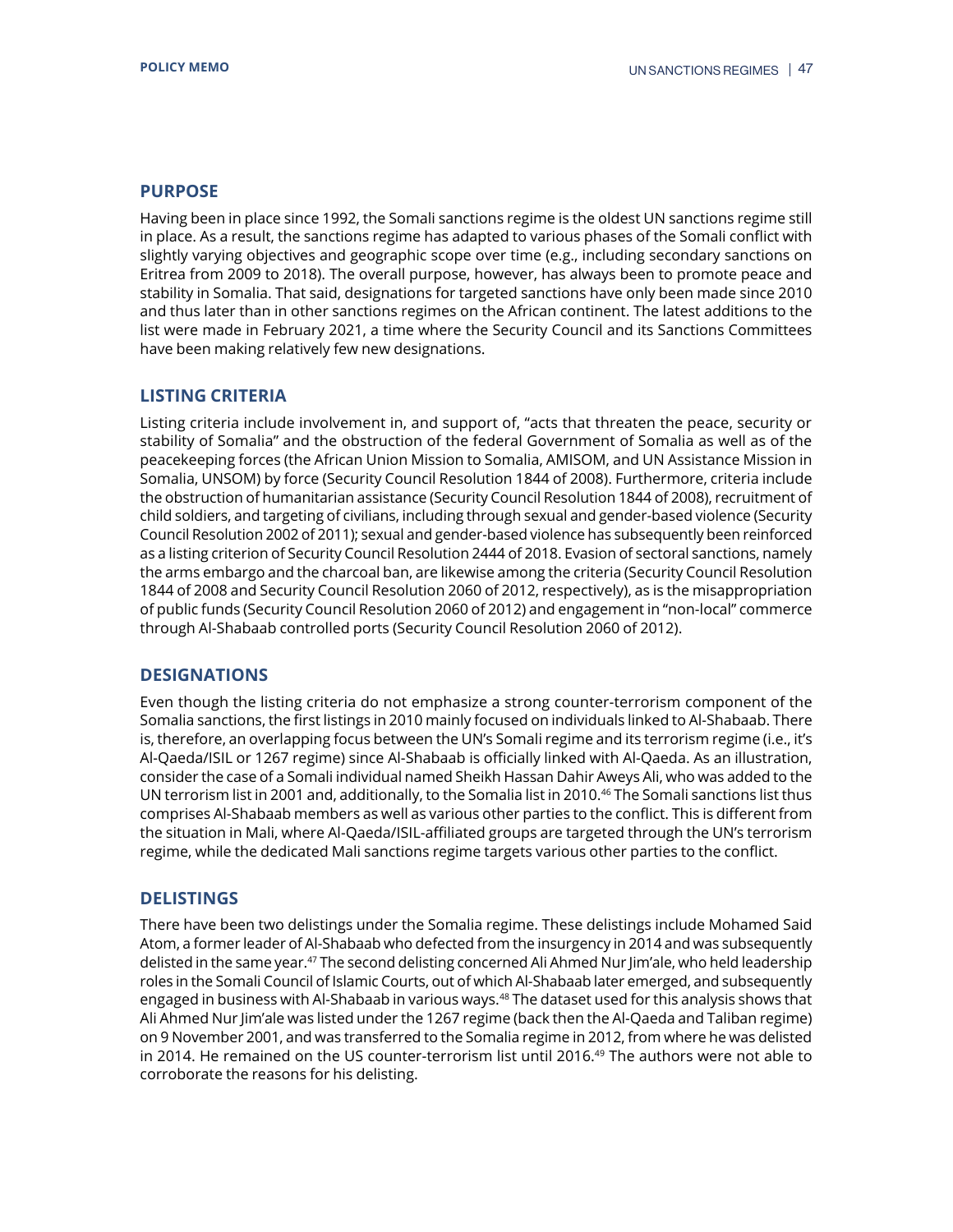## **ADDITIONAL AUTONOMOUS DESIGNATIONS**

The strong counter-terrorism element in Somali sanctions means that there is a high likelihood of further individuals involved in the Somali conflict to be found on autonomous terrorism sanctions lists, presently and in the future. As of now, the US implements 11 UN designations from the UN's Somalia list through the US Somalia list and the remaining eight UN designations solely or additionally through its terrorism list. Al-Shabaab has been targeted by the US through its terrorism list since 2008 and is also listed as a Foreign Terrorist Organizations under the Immigration and Nationality Act. In 2010, it was added to the UN Somalia list.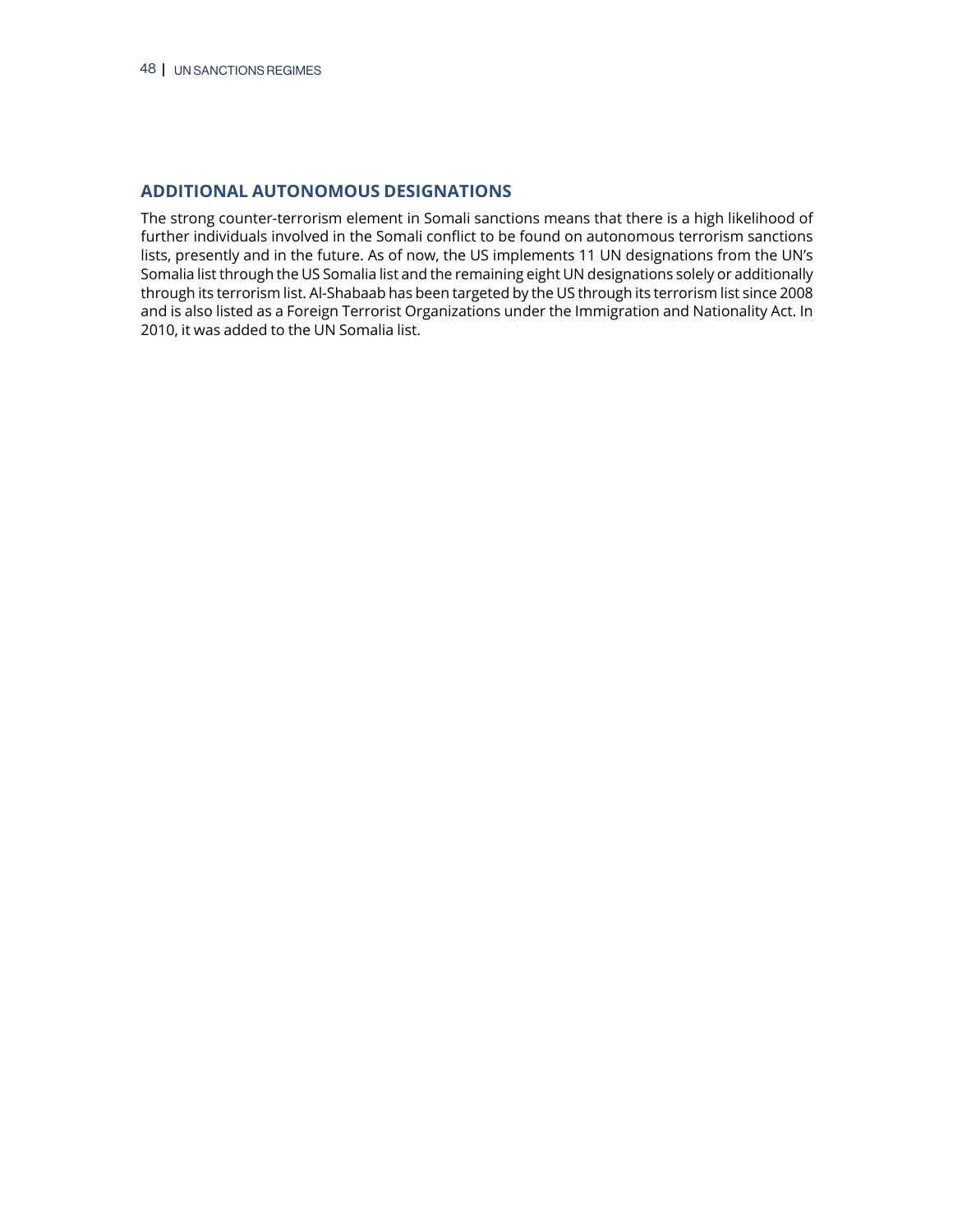# SOUTH SUDAN

<span id="page-48-0"></span>

| <b>Current targets</b>                      |   |
|---------------------------------------------|---|
| Individuals                                 |   |
| Entities                                    |   |
| <b>Delistings</b>                           |   |
| Total number of targets<br>(incl. delisted) | R |

#### **Additional autonomous designations through country-based regimes:**

- **•** EU: + 1
- **•** UK: + 1
- **•** USA: + 12

#### **Overlapping autonomous thematic regimes**

**•** Canada: Justice for Victims of Corrupt Foreign Officials Regulations (JVCFOR)

## Figure 12: New listings and delistings per year: South Sudan

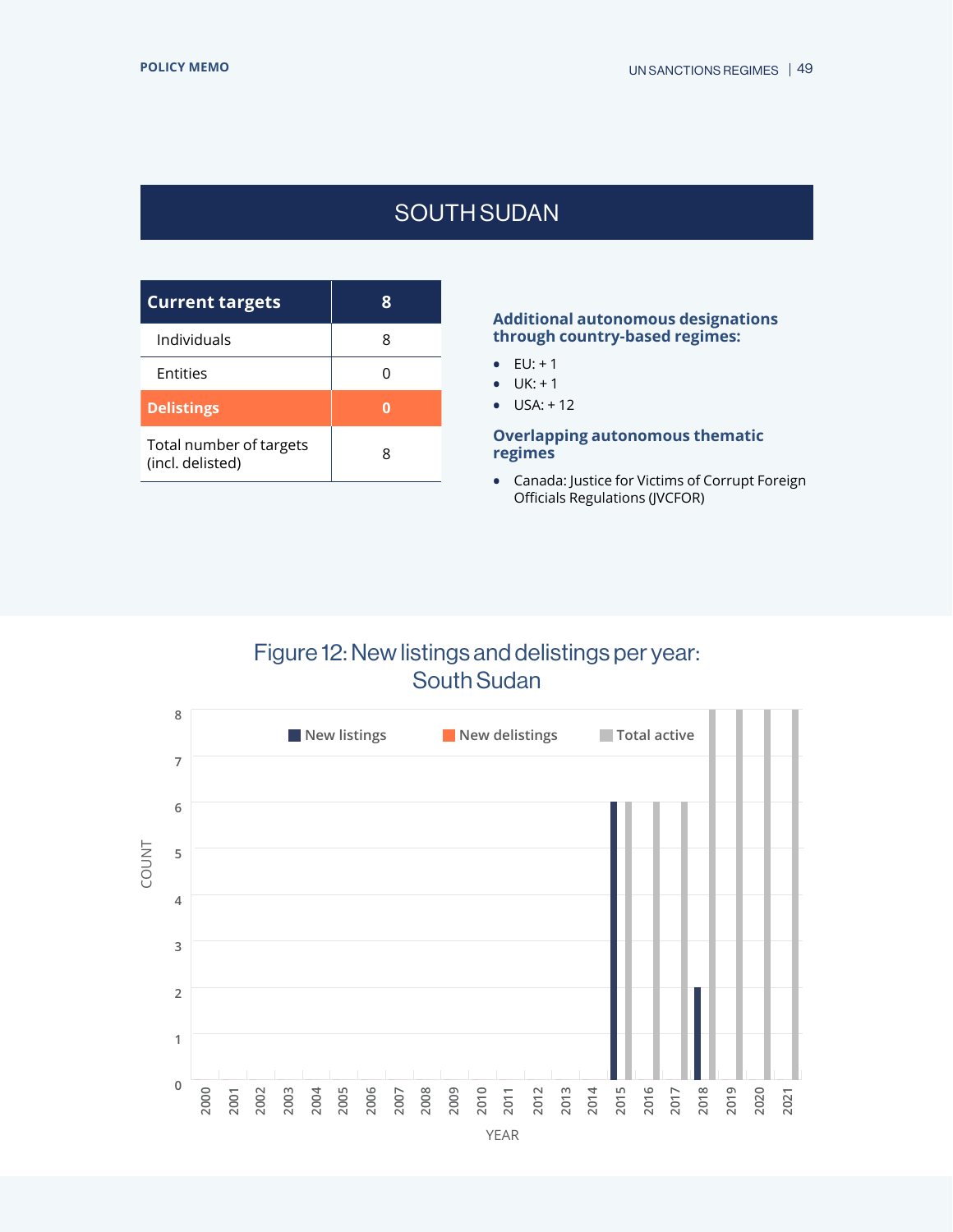The South Sudan sanctions regime targets two political factions that have been engaging in armed conflict since shortly after the country's independence in 2011, led by Salva Kiir and Riek Machar respectively. A central purpose of the sanctions is to push these two sides to agree to a political settlement and a ceasefire.

## **DESIGNATION CRITERIA**

Listing criteria are similar to other sanctions applied to internal armed conflict, featuring obstruction of the peace process, obstruction of international peacekeeping, diplomatic, and humanitarian missions, and violation of international human rights, including recruitment of children and sexual and gender-based violence, as well as illicit exploitation of natural resources. In fact, the current number of listing criteria (11 sub-paragraphs in Resolution 2521 of 2020, paragraphs 14 and 15) exceeds the relatively low number of eight designees.

## **DESIGNATIONS**

The sanctions list targets senior figures on both sides, but not Kiir and Machar themselves. In a first round in July 2015, the Sanctions Committee designated six individuals in a balanced fashion, targeting three individuals from Kiir's Government and three from Machar's oppositional forces. In a rare move in May 2018, the Security Council then threatened six individuals with sanctions through Security Council Resolution 2418. The appendix to this resolution contains the identifying details and descriptions of those individuals in the same fashion as is usual for listed individuals. In July 2018, the Security Council only added two of those six individuals to the list through Security Council Resolution 2428, this time both being members of the Government.

## **ADDITIONAL AUTONOMOUS DESIGNATIONS**

The EU and UK both target only one additional person in the South Sudanese context. One of the individuals who were warned but not listed by the Security Council (as illustrated above), Michael Makuei Lueth, had already figured on the EU's and US's South Sudan list as well as on Canada's Magnitsky-style list, the Justice for Victims of Corrupt Foreign Officials Regulations. After Brexit, the individual has also been kept on the UK's South Sudan list.

While for the EU and UK this is the only additional target under the South Sudan list, the US has a total 12 additional targets. Six of them are private companies. A further two also figure among the four individuals that were threatened but never sanctioned by the Security Council in 2018 (Kuol Juuk and Martin Lomuro); as for those two individuals, the date figuring in the so-called SDN consolidated list by the US indicates that they were only listed by the US in 2019.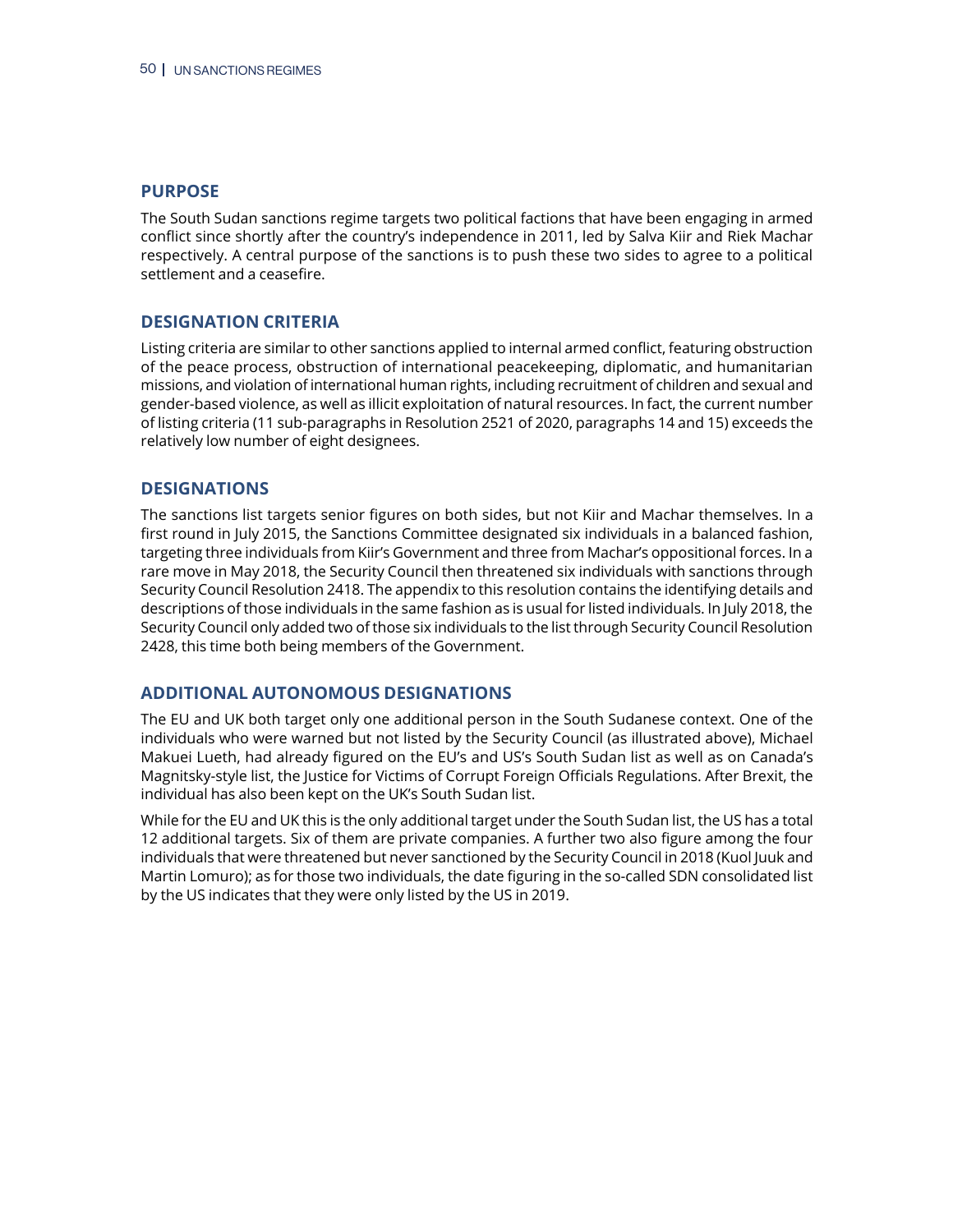# SUDAN

<span id="page-50-0"></span>

| <b>Current targets</b>                      | З |
|---------------------------------------------|---|
| Individuals                                 | 3 |
| <b>Entities</b>                             |   |
| <b>Delistings</b>                           |   |
| Total number of targets<br>(incl. delisted) |   |

## **Additional autonomous designations through country-based regimes:**

**•** USA: + 5 (under the Darfur regime)

# Figure 13: New listings and delistings per year: Sudan



YEAR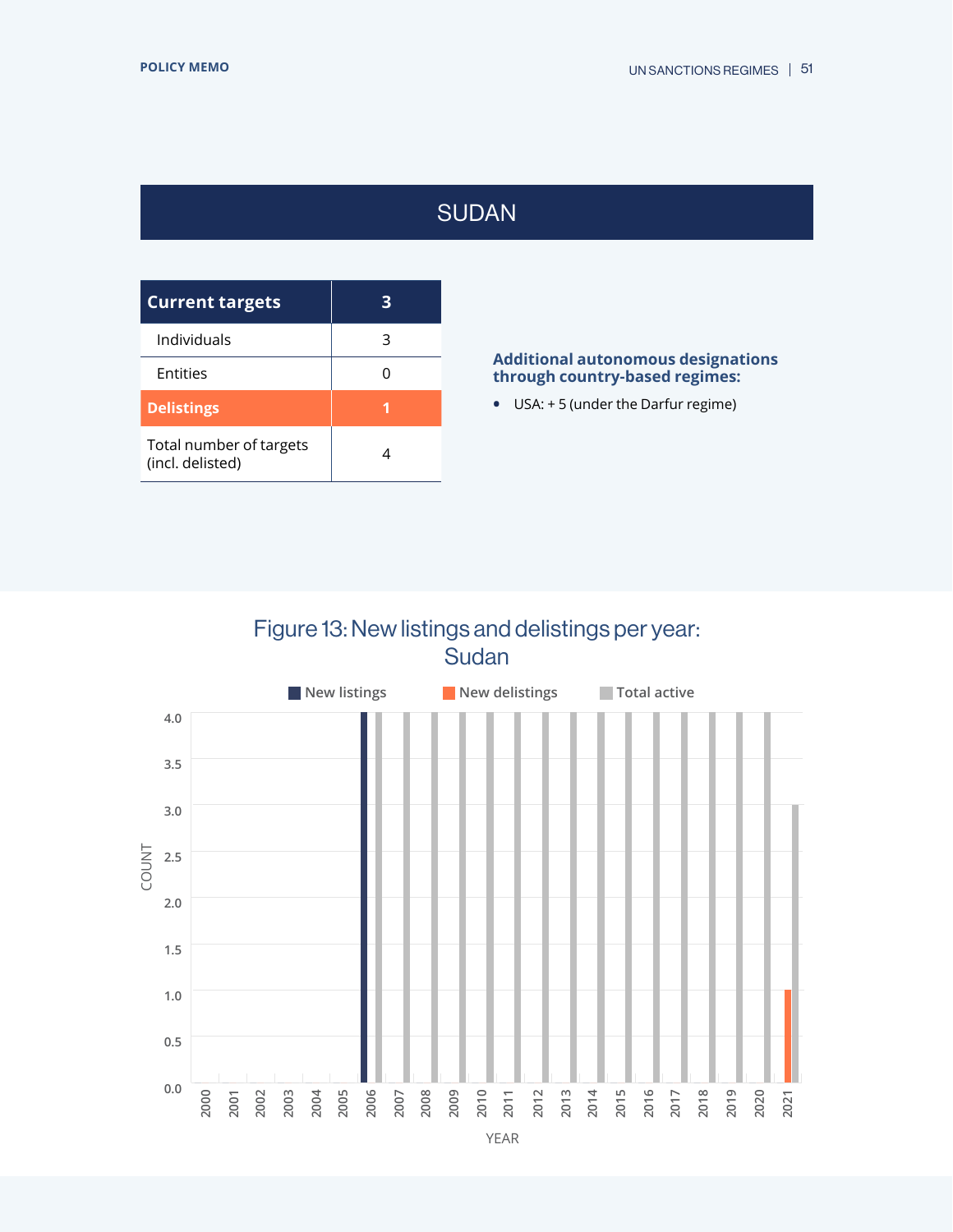Purposes of the Sudan sanctions regime have been to coerce the conflicting parties in Sudan to reach a ceasefire and a political settlement to the Darfur conflict, to constrain their capacities to engage in violence, and to signal support of human rights and international humanitarian law.

## **DESIGNATION CRITERIA**

On 29 March 2005, Security Council Resolution 1591 authorized asset freezes and travel bans against individuals or entities who "impede the peace process, constitute a threat to stability in Darfur and the region, commit violations of international humanitarian or human rights law or other atrocities," or who violate the sanction measures spelled out in Security Council Resolution 1556 of 2004, namely the arms embargo on non-State entities in Darfur and the embargo on technical support "related to the provision, manufacture, maintenance or use" of arms and military and paramilitary gear.

## **DESIGNATIONS**

The Sudan list is the shortest of all UN sanctions lists, featuring only four listings in total, of which one was removed in 2021. With no new entries on the list since 2006, the Sudan list has also been the least dynamic.

All four designations were made in 2006. A senior commander of the Sudanese Armed Forces was sanctioned for violating the arms embargo against non-State armed groups in Darfur, a militia leader for his involvement in attacks on civilians, and a further militia leader for kidnapping personnel of the African Union Mission in Sudan. A commander of the Sudanese Liberation Army was sanctioned at the same time.

## **DELISTINGS**

The commander of the Sudanese Liberation Army sanctioned in 2006 was delisted in 2021, as his death is reported to have occurred in 2012.

## **ADDITIONAL AUTONOMOUS DESIGNATIONS**

Only the US has designated additional targets (a total of five) under its Darfur regime. This includes an aviation company called Azza Transport, a tribal leader (Musa Hilal), a commander from the Sudanese Liberation Army that was delisted in March 2021 by the UN but at the time of writing still figures on the US list (Adam Yacub Shant), the founder of the Justice and Equality Movement (Khalil Ibrahim) who was killed in 2011, A former Minister of Interior wanted by the International Criminal Court (Ahmad Muhammad Harun),<sup>50</sup> and Oaf Awad Mohamed Ahmed Ibn, a high-ranking military and politician who took a leading role in the 2019 coup d'état.<sup>51</sup>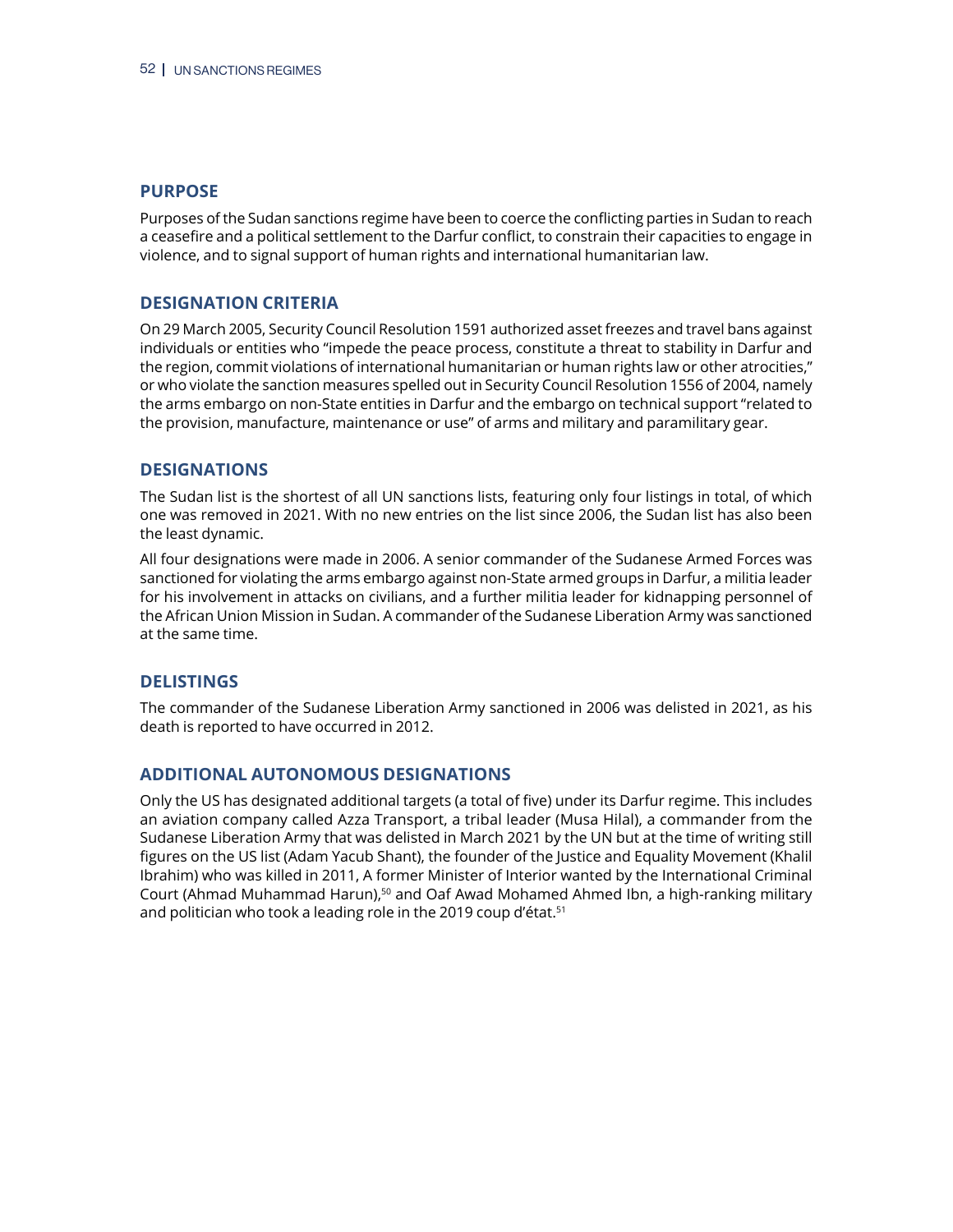# TALIBAN

<span id="page-52-0"></span>

| <b>Current targets</b>                      | 140 |  |
|---------------------------------------------|-----|--|
| Individuals                                 | 135 |  |
| Entities                                    | 5   |  |
| <b>Delistings</b>                           | 46  |  |
| Total number of targets<br>(incl. delisted) | 186 |  |

## **Additional autonomous designations through country-based regimes:**

**•** Australia: + 1

**Overlapping autonomous thematic regimes**

- **•** US:
	- Counter-terrorism
	- **Foreign Narcotics Kingpin** Designation Act

## Figure 14: New listings and delistings per year: **Taliban**

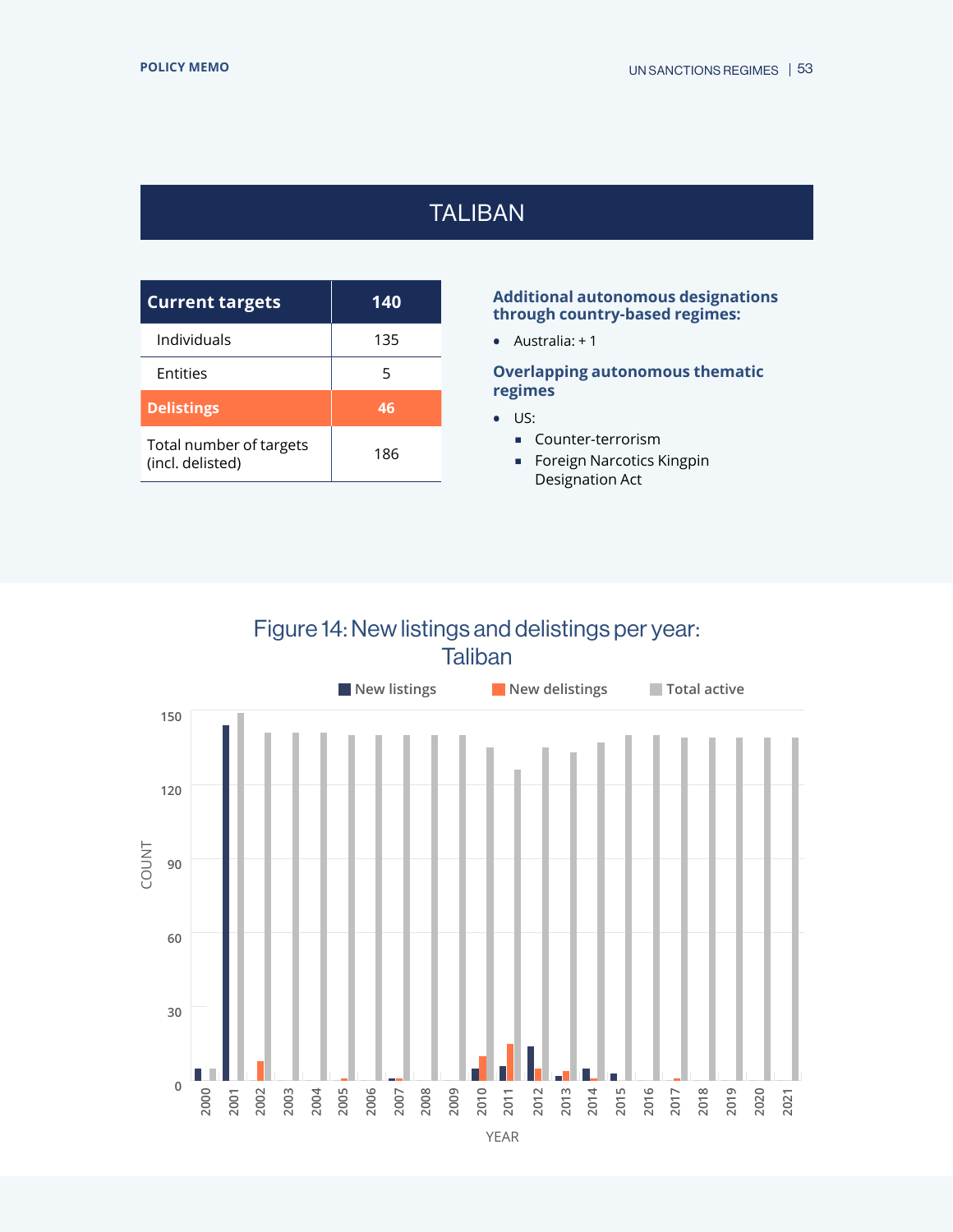The Security Council sanctioned the Taliban in 1999, in the aftermath of the bombings of US embassies in Tanzania and Kenya in 1998, for which the US deemed Osama bin Laden responsible. Sanctions were directed at the Taliban with Security Council Resolution 1267 of 1999 for harbouring terrorists, refusing to turn over bin Laden, and a range of other proscribed activities. Security Council Resolution 1333 of 2000 tightened sanctions (adding, amongst others, an arms embargo) and broadened them to include bin Laden. Just before 9/11, in July 2001, Security Council Resolution 1363 established the Monitoring Team to monitor the implementation of sanctions.

While the purpose of Al-Qaeda designations remained to constrain this group as much as possible, the purpose of Taliban designations shifted towards pressuring them into peace talks with the Afghan Government. In 2011, the Security Council decided to split the Taliban and Al-Qaeda sanction into two separate regimes, with Security Council Resolution 1988 establishing a separate Taliban regime and Security Council Resolution 1989 establishing a separate Al-Qaeda (and associates) regime. Security Council Resolution 1988 thus allowed a dedicated recalibration of sanctions purposes with regards to the Taliban, while Security Council Resolution 1989 continued the 1267 counter-terrorism regime.

## **DESIGNATION CRITERIA**

Designation criteria of this relatively old regime with its different targets and purposes have been changing over time. The criteria currently in place were defined in Security Council Resolution 2255 of 2015 and comprise "individuals, groups, undertakings and entities associated with the Taliban in constituting a threat to the peace, stability and security of Afghanistan." The criteria are thus specifically aimed at those Taliban-associated actors that are engaging in violent and destabilizing acts, sparing moderate Taliban and intended to encourage a shift towards political settlement.

## **DESIGNATIONS**

Most Taliban designations (153) were made in 2001, two years after the creation of the regime. It is worth noting that all 153 targets designated as members of the Taliban in 2001 had been designated before 9/11. Smaller but frequent rounds of designations happened between 2010 and 2015. The following table of members of the new Taliban Government (as of 7 September 2021) and their sanctions status indicates that senior ranks of the Taliban are relatively densely targeted by sanctions.

## **DELISTINGS**

35 of the 46 delistings happened between 2010 and 2014, which was also a busier time for new designations. The increase of delistings during those years reflects the attempt by the US and coalition forces to facilitate negotiations with the Taliban by placing differentiated pressure on the group, sanctioning belligerent Taliban, and rewarding moderate Taliban.

## **ADDITIONAL AUTONOMOUS DESIGNATIONS**

It is difficult to map out additional measures with certainty given the fact that several sanctioning authorities apply them through thematic lists. The UK and EU do not have any additional designations on their Afghanistan/Taliban lists. However, both have terrorism regimes in place that may apply to the context. It is theoretically possible that members of the new Taliban Government could be sanctioned under the British or European Human Rights regimes in future.

The US does not have a separate Taliban regime but covers UN listings through its terrorism list and other thematic lists, namely the Foreign Narcotics Kingpin Designation Act, making it particularly difficult to discern additional designations applicable to the context of the Taliban. Furthermore, the US and Australia have listed the Taliban in its entirety as an entity.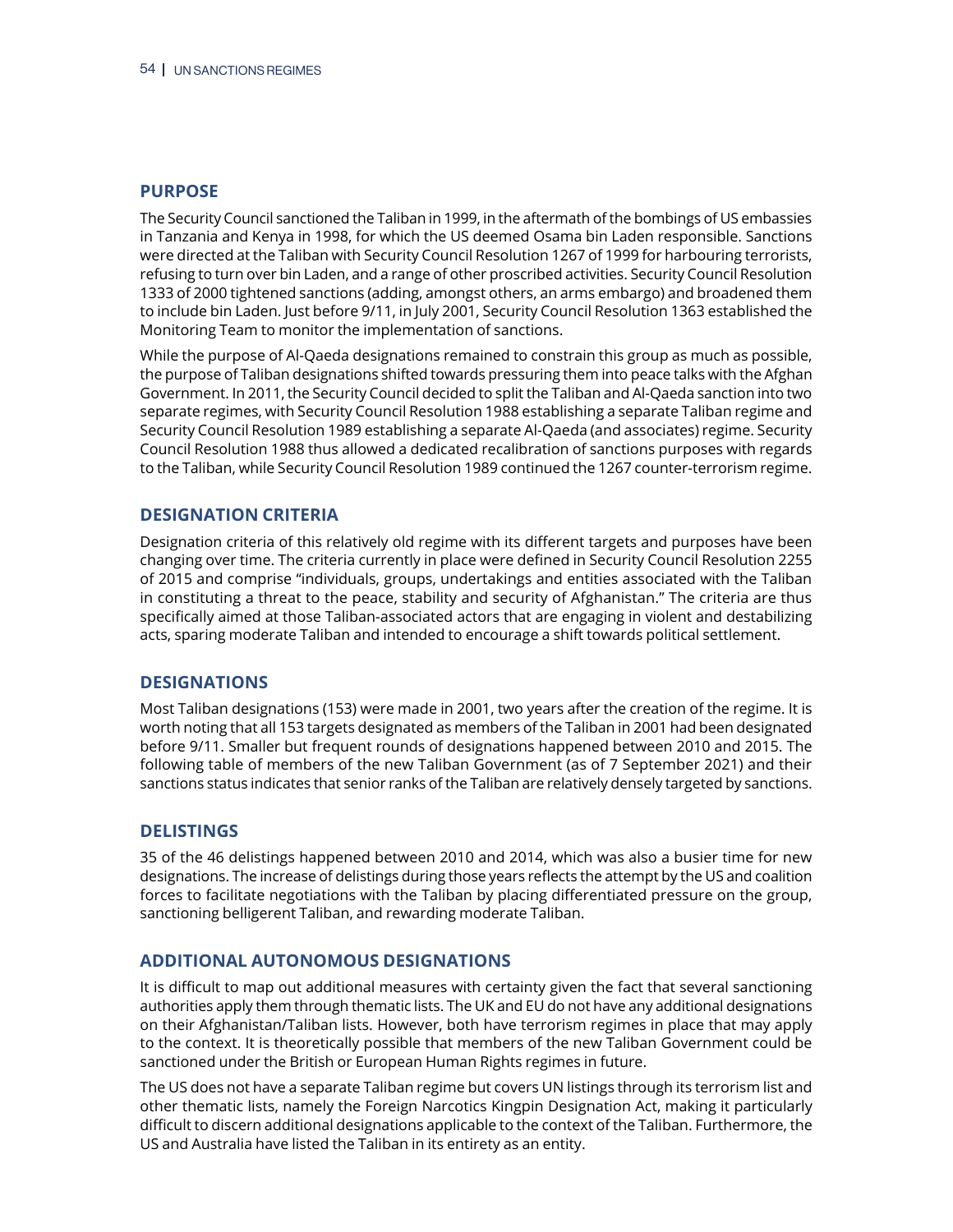| Name <sup>52</sup>                                      | Function                                             | Sanct. by | <b>Target ID</b> | Sanctioned on |
|---------------------------------------------------------|------------------------------------------------------|-----------|------------------|---------------|
| <b>Mohammed Hasan</b><br><b>Akhund</b>                  | <b>Prime Minister</b>                                | <b>UN</b> | TAi.002          | 2001-01-25    |
| <b>Abdul Ghani Baradar</b>                              | 1st Deputy Prime<br>Minister                         | <b>UN</b> | TAi.024          | 2001-02-23    |
| <b>Abdul Salam Hanafi</b>                               | 2nd Deputy Prime<br>Minister                         | <b>UN</b> | TAi.027          | 2001-02-23    |
| Amir Khan Muttaqi                                       | Foreign Minister                                     | <b>UN</b> | TAi.026          | 2001-01-25    |
| <b>Mohammad Yaqoub</b>                                  | Defence Minister                                     | <b>UN</b> | TAi.052          | 2001-02-23    |
| Saraj Haqani                                            | <b>Interior Minister</b>                             | <b>UN</b> | TAi.144          | 2007-09-13    |
| <b>Nurullah Nuri</b>                                    | <b>Borders and Tribal</b><br><b>Affairs Minister</b> | <b>UN</b> | TAi.089          | 2001-01-25    |
| <b>Abdul Haq Wasiq</b>                                  | Head of Intelligence                                 | <b>UN</b> | TAi.082          | 2001-01-31    |
| <b>Abdul Latif Mansoor,</b><br>a.k.a. Mohammad Wali     | Energy & Water<br>Minister                           | <b>UN</b> | TAi.078          | 2001-01-31    |
| <b>Mohammad Essa</b><br><b>Akhund</b>                   | Mines and Petroleum                                  | <b>UN</b> | TAi.060          | 2001-01-25    |
| Khairullah Khairkhwah                                   | Culture & Information<br>Minister                    | <b>UN</b> | TAi.093          | 2001-01-25    |
| Najibullah Haqani                                       | Communications<br>Minister                           | <b>UN</b> | TAi.071          | 2001-02-23    |
| Abdul Baqi Haqqani,<br>a.k.a. Baqi Basir Awal<br>Shah * | <b>Higher Education</b><br>Minister                  | <b>UN</b> | TAi.038          | 2001-02-23    |
| Khalil Al-Rahman<br>Haqqani                             | Refugee &<br><b>Repatriation Minister</b>            | <b>UN</b> | TAi.150          | 2011-02-09    |
| <b>Qari Din Mohammed</b><br><b>Hanif</b>                | <b>Economy Minister</b>                              | <b>UN</b> | TAi.043          | 2001-01-25    |
| <b>Abdul Hakim Sharie</b>                               | Justice Minister                                     | None      |                  |               |
| Hedayatullah Badri                                      | <b>Finance Minister</b>                              | None      |                  |               |
| <b>Mohammed Idris</b>                                   | Central Bank<br>Governor                             | None      |                  |               |
| Younus Akhundzada                                       | Rural Rehabilitation<br>Minister                     | None      |                  |               |
| <b>Abdul Manan Omari</b>                                | Public Works Minister                                | None      |                  |               |
| Zabihullah Mujahid                                      | Deputy Culture and<br><b>Information Minister</b>    | None      |                  |               |

# Sanctioned members of the Taliban Government

*Note: The US and Australia additionally sanction the Taliban as an entity.*

*\* Listed by UN as "Abdul Baqi Basir Awal Shah," appears to be the same person.53*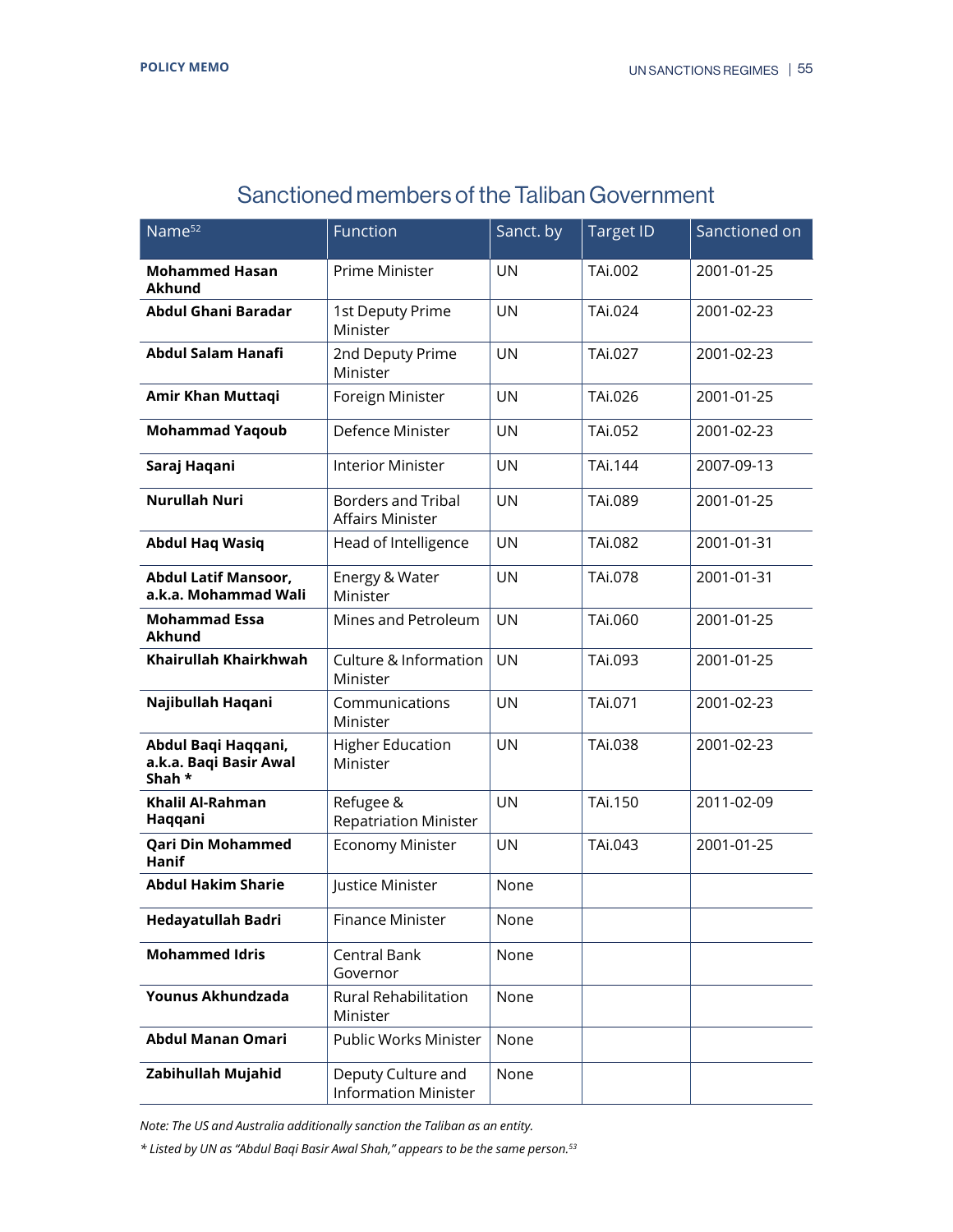# YEMEN

<span id="page-55-0"></span>

| <b>Current targets</b>                      |  |
|---------------------------------------------|--|
| Individuals                                 |  |
| Entities                                    |  |
| <b>Delistings</b>                           |  |
| Total number of targets<br>(incl. delisted) |  |

#### **Additional autonomous designations through country-based regimes:**

**•** US: +2

#### **Overlapping autonomous thematic regimes**

- **•** US:
	- **Global Magnitsky**
	- **Counter-terrorism**

# Figure 15: New listings and delistings per year: Yemen

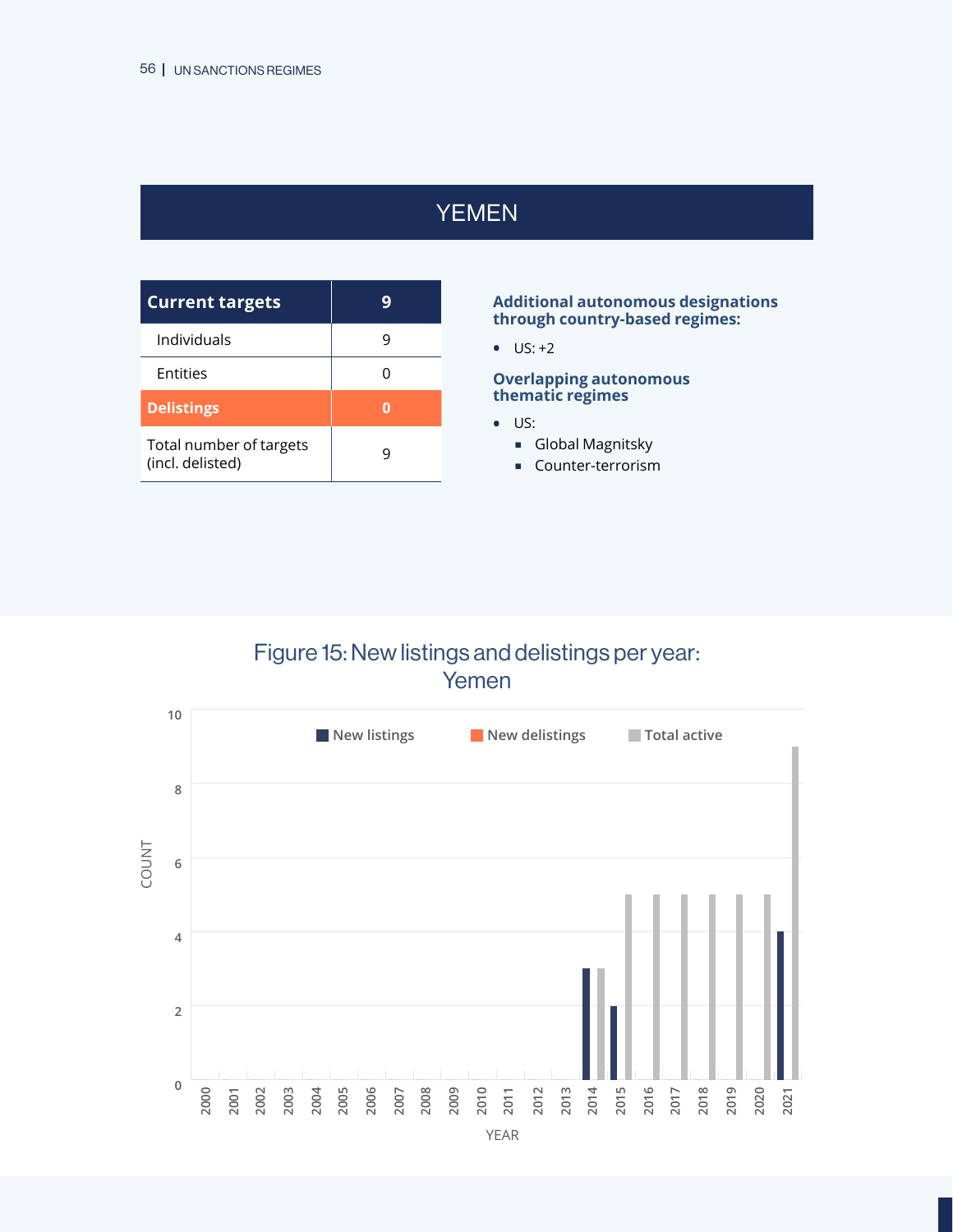In 2014, the Security Council responded with targeted sanctions to violent challenges to the Yemeni Government by Houthi rebel forces. The targeted sanctions are directed at the Houthi forces, intended to coerce them into ending their hostilities against the Government and participate in negotiations. Although from 2015 (with Security Council Resolution 2216), the Security Council demanded that all Yemeni conflict parties abstain from the use of violence, the sanctions have remained focused on the Houthis.

## **LISTING CRITERIA**

Listing criteria, typical for armed conflict situations, include acts that threaten the peace, security or stability in Yemen, the undermining of Yemen's political transition, obstruction of negotiations and of the implementation of negotiation outcomes, and violation of human rights and international humanitarian law. Later, violation of the targeted arms embargo and obstruction of humanitarian assistance (Security Council Resolution 2216 of 2015) and engaging in sexual violence and recruiting children (Security Council Resolution 2511 of 2020) were added to the listing criteria.

## **DESIGNATIONS**

In a first round of designations in 2014, sanctions were targeted directly at the highest opposition leaders, former President Saleh and two commanders from the Houthi military. Two further individuals were added to the list in 2015, again chosen from the highest level of the Houthi movement. These included the new leader of the Houthi movement and the son of former President Saleh. A top Houthi police official was added to the list in 2021. All individuals were designated at least for violating the first criterion (supporting acts that threaten peace, security, or stability). Further criteria also apply in several cases. For instance, the police official is also accused of engaging in sexual violence and violating international humanitarian law, while Saleh's son is accused of undermining peaceful political transition.54

## **DELISTINGS**

No delistings have occurred as of now, though former President Saleh was killed in a fire fight with his former allies, the Houthis, in December 2017.

## **ADDITIONAL AUTONOMOUS DESIGNATIONS**

The US has imposed two additional autonomous listings through its Yemen list. The US also covers one individual from the UN's Yemen list through its Global Magnitsky list and one through its counterterrorism regime.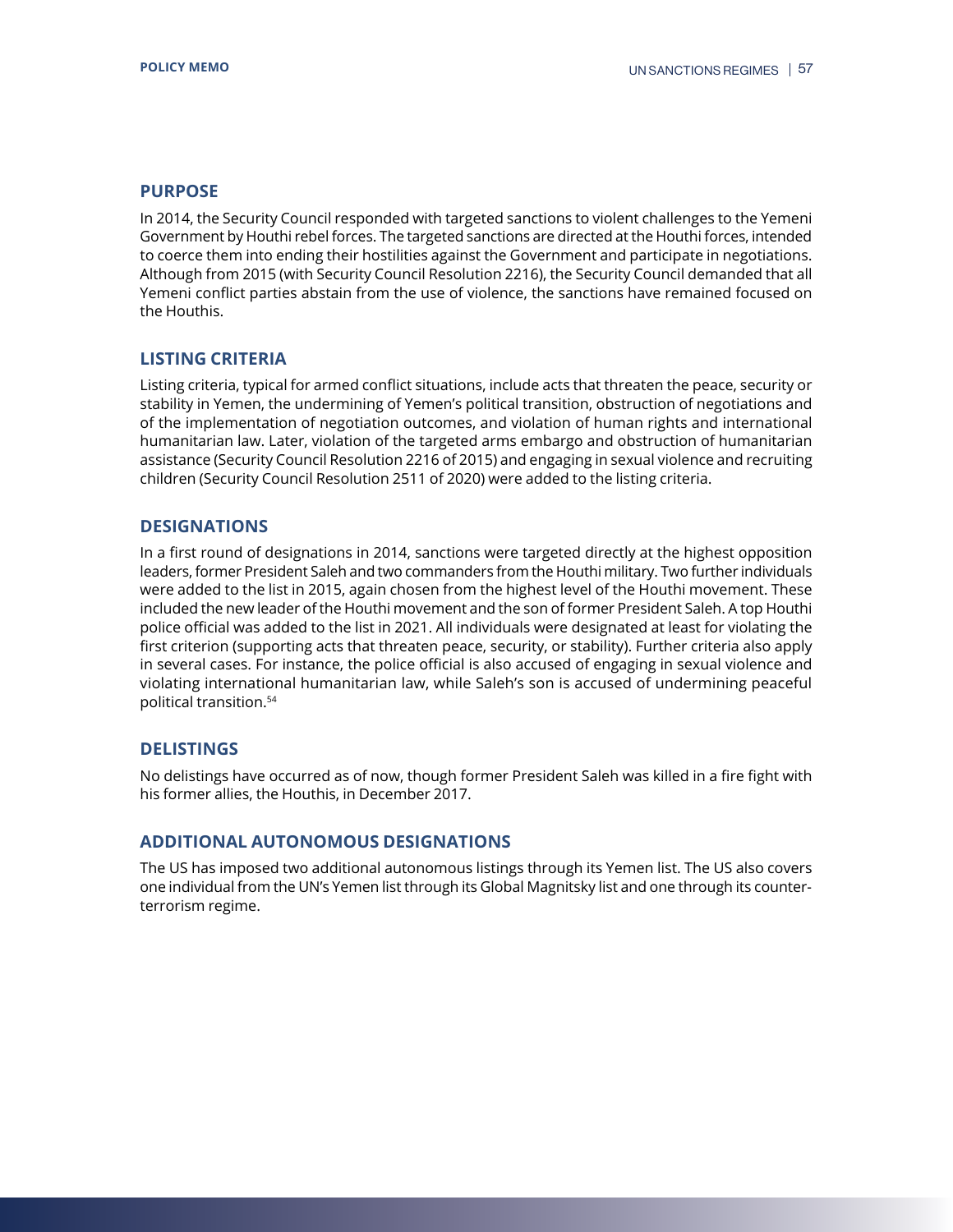## <span id="page-57-0"></span>**Conclusion**

This report began with the assumption that sanctions listings and delistings alter the conditions under which mediation processes take place. In designing their respective strategies, mediators, negotiators, and analysts of peace processes should therefore account for the various sanctions regimes that can apply to any given context of interest. Given their legal reach, inherent legitimacy, and symbolic value, UN sanctions stand out as particularly important here. However, the picture is more complicated than that, and continues to grow more complex as overlapping sanctions regimes proliferate. Almost all UN sanctions regimes exist in parallel with or are extended by autonomous sanctions regimes. Currently, only the UN's Mali regime is not matched by parallel autonomous sanctions regimes by the authorities studied in this report and per the author's definitions – that said, counter-terrorism sanctions can also apply to persons and entities within Mali.

The boundaries between UN-sanctions and autonomous sanctions often blur, which means that mediators (and other practitioners and analysts) may face even more complicated situations. While UN sanctions define clear *minimum* standards for implementation, individual Member States and regional organizations can impose stricter measures or designate additional targets. Countries can also *de facto* "double-designate" UN targets by imposing autonomous sanctions on them rather than only fulfilling their obligation to implement the UN designations; countries and regional organizations can also address the same contexts through additional regimes (particularly through thematic regimes).

To complicate matters further, there are no explicit international obligations or guidelines as to when and whether countries have to implement UN delistings. The report has pointed out numerous instances where persons or entities that were delisted by the UN remained on national or regional autonomous lists.

The report also explained specific challenges for practitioners and analysts that emanate from the use of autonomous thematic regimes. Especially when these regimes have long lists of designees, it becomes difficult to discern to which geographic and political contexts they apply. In some cases, these thematic regimes can therefore reduce transparency on an authority's sanctions policy. The section Autonomous Thematic Regimes gives an overview of the thematic regimes imposed by Canada, EU, the UK, and the US (with Australia to soon impose its own thematic regimes). It furthermore explains the way in which they interact with UN regimes and provides an overview of nationalities as a (nonperfect) indication of the contexts to which these autonomous thematic regimes might apply. For mediators, this can be a helpful starting point, although further investigation might be necessary to determine how autonomous thematic regimes interact in a given negotiation space.

As the case-by-case analysis of UN sanctions regimes in this report furthermore shows, every regime is *sui generis* and needs to be understood within its unique historical and political context. This historical uniqueness of each regime also shapes their overlap and interaction with autonomous sanctions. Different political issues (non-proliferation, terrorism, internal armed conflict), geopolitical contexts, timings, and priorities among the permanent members of the Security Council also lead to different parallel uses of autonomous sanctions. When the strategic use of sanctions threats or promises of potential delisting are contemplated in peace talks, there is a need to tread a careful line in order to maintain the mediator's impartiality and effectiveness.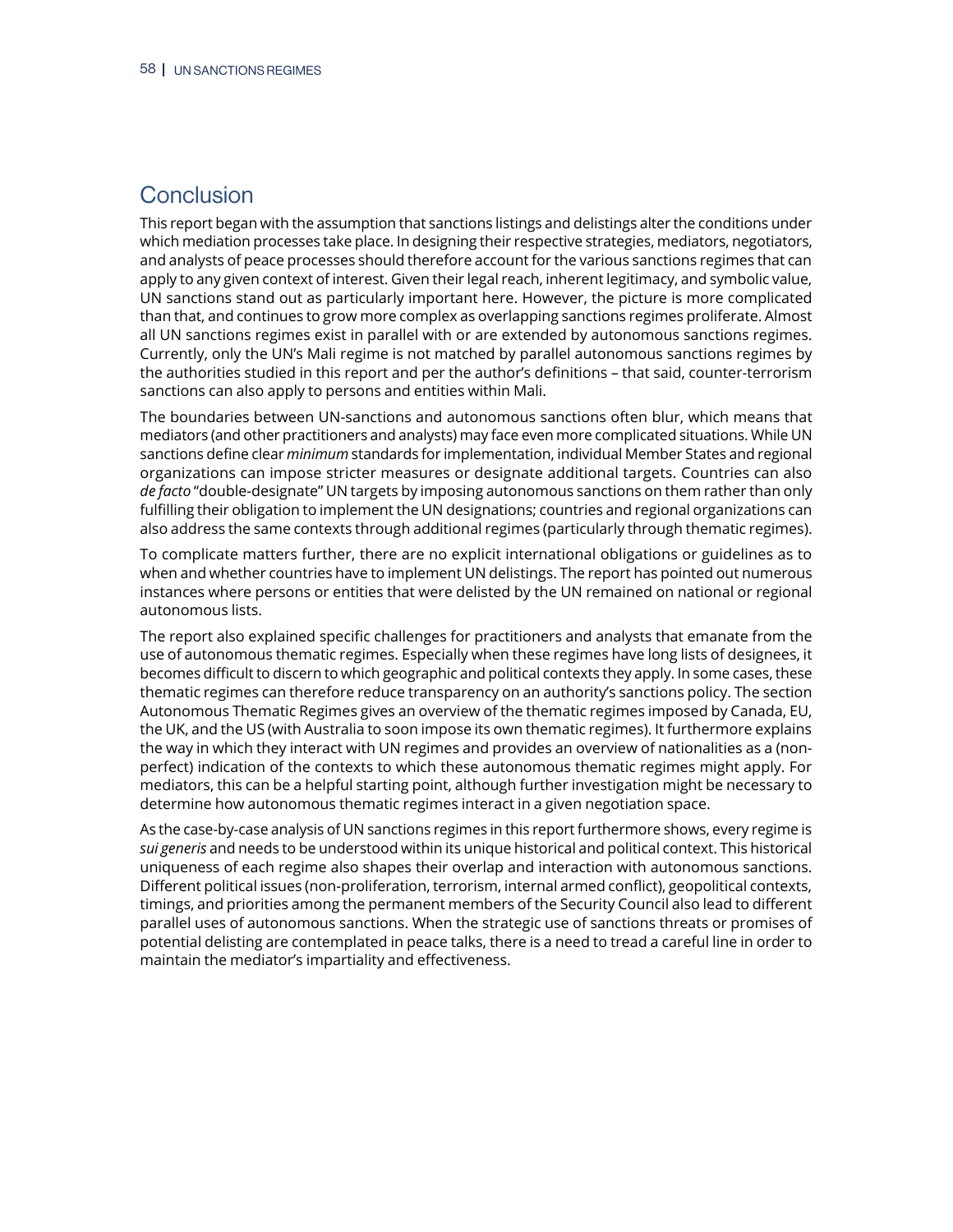## <span id="page-58-0"></span>**CONSIDERATIONS FOR MEDIATORS**

Practically speaking, what does this suggest for mediators or negotiators? If the negotiation space suggests that a promise of delisting could be productive to get someone to the table, to reach an agreement, to sign an agreement, or abide by an agreement, how should a mediator or negotiator proceed, given the complexity of the global sanctions environment? The following list summarizes considerations for mediators based on the analysis contained in this report. It is written with a focus on UN sanctions and interacting UN/non-UN sanctions. In case of sole national/regional sanctions, mediators will have to follow the respective national proceedings or the proceedings of the regional organization. The list furthermore proceeds from the assumption that there are substantive grounds to request a delisting in a given case, which remains up to the mediators or other actors to determine.

- **1.** Which sanctions are relevant to a given negotiation space? This may include multiple overlapping sanctions regimes, so it is important to survey UN and non-UN sanctions regimes that might have the same target listed or that might list different targets within the same context.
	- a. The case specific indications given in this report on additional autonomous designations through country-based regimes as well as overlapping autonomous thematic regimes help mapping out the sanctions context.
	- b. Other autonomous thematic regimes might also be relevant to the context (see Autonomous Thematic Sanctions).
	- c. Screening individuals and entities against sanctions lists can be done by either using the consolidated sanctions lists provided by countries or resorting to online tools for sanctions screening.
		- i. Some countries provide online sanctions screening applications.<sup>55</sup>
		- ii. There are also a range of "sanctions screening" online applications with the benefit that they allow screening numerous lists simultaneously. These services are typically available only at a cost but may enable a number of individual searches for free. They also have the benefit of being constantly updated.
		- iii. Be aware of different name spellings that could produce false positives.
		- iv. It may not be sufficient to ask people directly whether they are subject to sanctions, because sanctions targets do not always know that they are designated for sanctions.

If you wish to proceed with a delisting request to the UN:

- **2.** What are the designating State's motivations for the original listings? What might be the benefits and costs of a potential delisting? The likelihood of a potential delisting is important to know in order to use the tool with credibility.
	- a. The best source on the motivations behind original listings are the designating States themselves; however, it may not always be easy to consult with them on their original motivations.
	- b. Other Member States may also be able to provide information on the purpose of the original listing (in particular States that were members of the Security Council at the time the listing was made).
	- c. Public information on listing reasons can be retrieved in the following ways:
		- i. The narrative summaries of listing reasons provided by the Security Council Affairs Division.<sup>56</sup>
		- ii. Panel of Experts reports on the respective sanctions regime.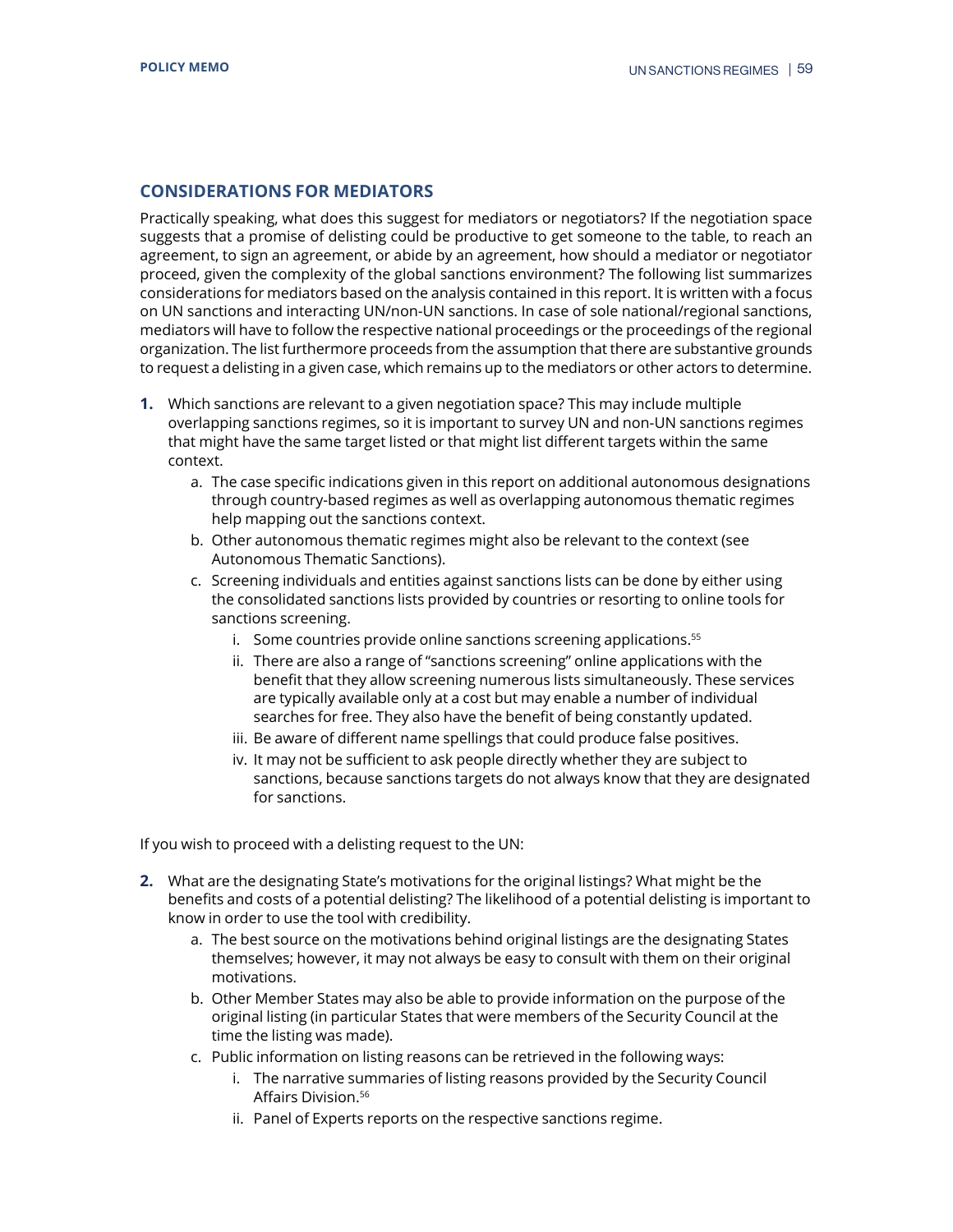- **3.** What are the pathways to delisting at the UN? The section Delisting Processes and Patterns at the UN on delisting through the Ombudsperson (ISIL/Al-Qaeda sanctions regime) or the Focal Point for Delisting (all other regimes) provides information on the different paths towards delisting. The relevant Sanctions Committee Chair or the Security Council Affairs Division can also provide information on the procedures for considering delisting requests by a given committee.
- **4.** Concerning autonomous sanctions:
	- a. What are the motivations of other sanctioning authorities and how might they be advised on the costs and benefits of delisting?
	- b. What are the pathways to delisting for those authorities?

This needs to be assessed in tandem with the consultations with designating States for UN listings, because the potential value of a UN delisting taken in isolation will be diminished if other listings remain. Getting someone delisted by the UN does not necessarily prevent other actors from continuing to apply sanctions on that same target.

**5.** Do exemptions provide a more viable alternative to formal delisting (for instance, a travel ban exemption)?<sup>57</sup> There might be instances in which a measure short of a formal delisting is able to achieve the same goals. exemptions for participation in peace talks are common to most regimes and in most instances would be easier to obtain than a formal delisting.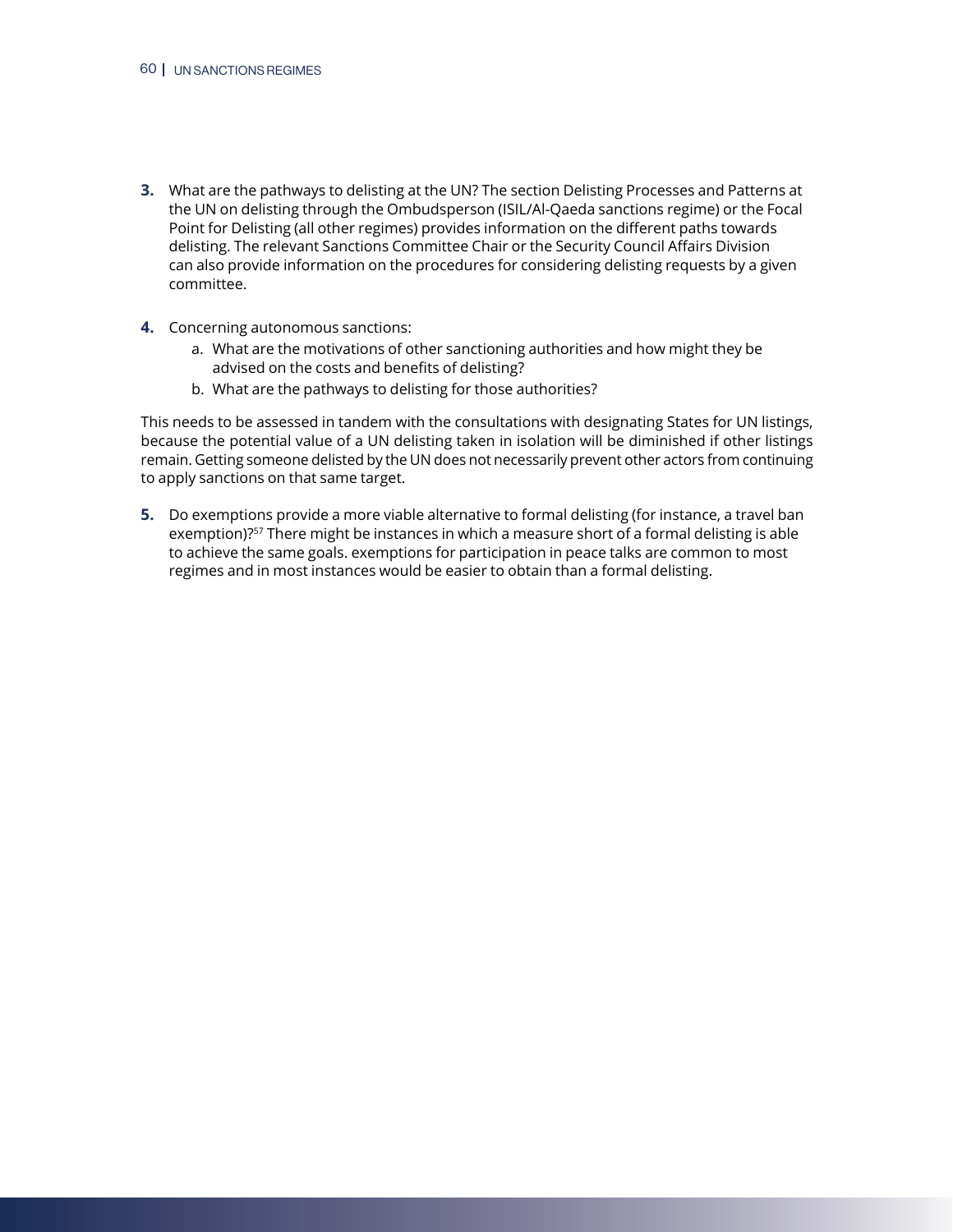# **REFERENCES**

- <span id="page-60-0"></span>1. Julia Grauvogel and Hana Attia. "How Do International Sanctions End?: Towards a Process-Oriented, Relational, and Signalling Perspective," *German Institute of Global and Area Studies Working Papers*  302 (2020), [https://www.jstor.org/stable/resrep21217.](https://www.jstor.org/stable/resrep21217)
- 2. Zuzana Hudakova, Thomas Biersteker, and Erica Moret, *Sanctions Relaxation and Conflict Resolution: Lessons from Past Sanctions Regimes* (Atlanta: The Carter Center, 2021). For sanctions in general also Jon Hovi, Robert Huseby, and Detlef Sprinz, "When Do (Imposed) Economic Sanctions Work?," *World Politics* 57 (2005): 479–99.
- 3. Thomas Biersteker and Rebecca Brubaker, and David Lanz, *UN Sanctions and Mediation: Establishing Evidence from Practice* (New York: United University, 2019): 53.
- 4. Thomas Biersteker, Rebecca Brubaker and David Lanz "Exploring the Relationships between UN Sanctions and Mediation," *Global Governance* (2022 forthcoming).
- <sup>5.</sup> Other important regional sanctions not included in this report are by the Economic Community of West African States and the African Union, though both tend to avoid making individual designations.
- 6. US Office of Foreign Assets Control, "Sanctions List Search," last accessed 20 December 2021, <https://sanctionssearch.ofac.treas.gov/>
- <sup>7.</sup> United Nations Security Council, "Subsidiary Organs Branch," last accessed 20 December 2021, <https://www.un.org/securitycouncil/content/subsidiary-organs-branch> (navigate to a sanctions regime, then click "Sanctions List Materials" and finally "Narrative Summaries").
- 8. Security Council Committee pursuant to Resolution 751 (1992) concerning Somalia, United Nations Security Council, "Resolution 751, adopted by the Security Council at its 3069th meeting," United Nations, 24 April 1992, S/RES/751. Guidelines of the committee for the conduct of its work as consolidated, revised and adopted by the Committee on 30 March 2010, 30 May 2013, 27 November 2013, 25 March 2014, 28 December 2016, 22 December 2017 and 25 February 2019, par. 7 (e).
- 9. United Nations Security Council, "Status of Cases," last accessed 20 December 2021, [https://www.](https://www.un.org/securitycouncil/sc/ombudsperson/status-of-cases) [un.org/securitycouncil/sc/ombudsperson/status-of-cases.](https://www.un.org/securitycouncil/sc/ombudsperson/status-of-cases)
- <sup>10.</sup> On the Ombudsperson, see: Monika Heupel, "|udicial Policymaking in the EU Courts: Safeguarding Due Process in EU Sanctions Policy Against Terror Suspectsm," *European Journal on Criminal Policy and Research* 18, 4 (2012): 311–27. <https://doi.org/10.1007/s10610-012-9185-z>. Gavin Sullivan, *The Law of the List: UN Counterterrorism Sanctions and the Politics of Global Security Law* (Cambridge: Cambridge University Press, 2020),<https://doi.org/10.1017/9781108649322>.
- <sup>11.</sup> Some of the delistings during this period are also attributable to the Security Council Resolution 1822 (2008) process which established periodic review of all the names on the 1267 list. United Nations Security Council, "Security Council Committee pursuant to resolutions 1267 (1999) 1989 (2011) and 2253 (2015) concerning ISIL (Da'esh) Al-Qaida and associated individuals groups undertakings and entities," United Nations, 30 June 2008, S/RES/1822.
- <sup>12.</sup> Australian Department of Foreign Affairs and Trade, "Sanctions Regimes," last accessed 20 December 2021, [https://www.dfat.gov.au/international-relations/security/sanctions/sanctions](https://www.dfat.gov.au/international-relations/security/sanctions/sanctions-regimes)[regimes.](https://www.dfat.gov.au/international-relations/security/sanctions/sanctions-regimes)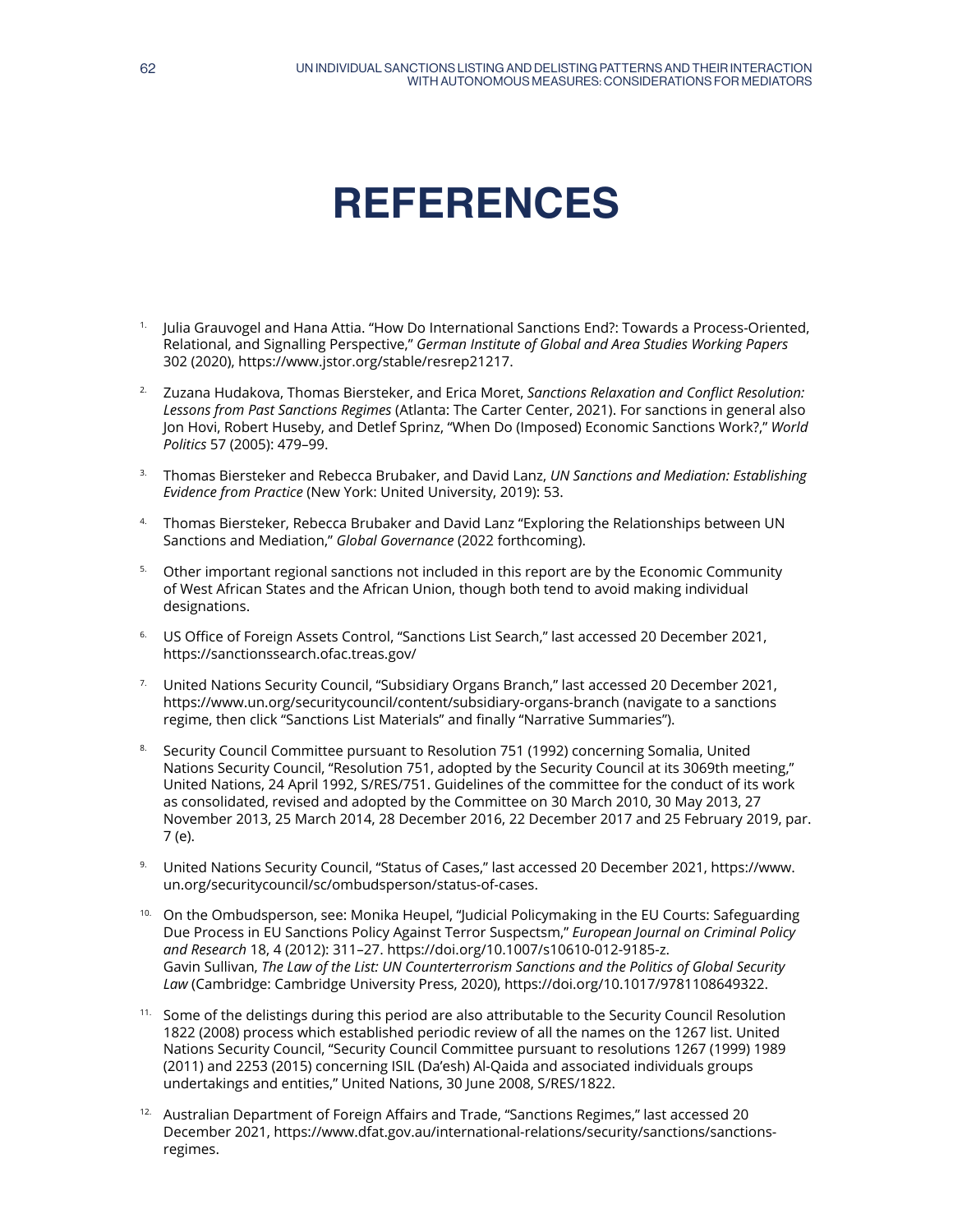- <sup>13.</sup> The most extensive set of international guidelines in the areas of money laundering, countering the financing of terrorism, and counter-proliferation financing are the 40 FATF recommendations. See, FATF "Topic: FATF Recommendations," last accessed 20 December 2021, [https://www.fatf](https://www.fatf-gafi.org/publications/fatfrecommendations/)[gafi.org/publications/fatfrecommendations/.](https://www.fatf-gafi.org/publications/fatfrecommendations/) Although these recommendations only touch upon sanctions to a limited extent, they formulate guidelines for the supervision of the financial sector that also affects (and presumably strengthens) the implementation of UN sanctions. The FATF's evaluation of States along these criteria puts further pressure on States to comply. At the same time, this adds to the "regime complexity" and further blends the implementation and impact of UN sanctions with other national and international measures. See, Grégoire Mallard and Aurel Niederberger, "Targeting Bad Apples or the Whole Barrel? The Legal Entanglements Between Targeted and Comprehensive Logics in Counter-Proliferation Sanctions," *Entangled Legalities Beyond the State*, ed. Nico Krisch (Cambridge: Cambridge University Press, 2021): 229–59, [https://doi.](https://doi.org/10.1017/9781108914642.013) [org/10.1017/9781108914642.013](https://doi.org/10.1017/9781108914642.013).
- <sup>14.</sup> Australian Department of Foreign Affairs and Trade, "Autonomous Sanctions Amendment (Magnitsky-style and Other Thematic Sanctions) Act 2021," last accessed 20 December 2021, [https://](https://www.dfat.gov.au/news/news/thematic-sanctions-reformshttps://www.dfat.gov.au/news/news/thematic-sanctions-reforms) [www.dfat.gov.au/news/news/thematic-sanctions-reforms;](https://www.dfat.gov.au/news/news/thematic-sanctions-reformshttps://www.dfat.gov.au/news/news/thematic-sanctions-reforms) Geoff Wade, "Australia and Magnitsy legislation," Parliament of Australia, 20 August 2021, [https://www.aph.gov.au/About\\_Parliament/](https://www.aph.gov.au/About_Parliament/Parliamentary_Departments/Parliamentary_Library/FlagPost/2021/August/Australia_and_Magnitsky_legislation) [Parliamentary\\_Departments/Parliamentary\\_Library/FlagPost/2021/August/Australia\\_and\\_](https://www.aph.gov.au/About_Parliament/Parliamentary_Departments/Parliamentary_Library/FlagPost/2021/August/Australia_and_Magnitsky_legislation) [Magnitsky\\_legislation.](https://www.aph.gov.au/About_Parliament/Parliamentary_Departments/Parliamentary_Library/FlagPost/2021/August/Australia_and_Magnitsky_legislation)
- <sup>15.</sup> The labels used for the thematic regimes of the US often group a multiplicity of Executive Orders and Acts.
- <sup>16.</sup> US Department of the Treasury, "Treasury Sanctions 17 Individuals for Their Roles in the Killing of Jamal Khashoggi," 15 November 2018, <https://home.treasury.gov/news/press-releases/sm547>
- <sup>17.</sup> Names can be screened on US Office of Foreign Assets Control, "Sanctions List Search," last accessed 20 December 2021,<https://sanctionssearch.ofac.treas.gov/>
- <sup>18.</sup> All general background on sanctions regimes is based on: Thomas Biersteker, Zuzana Hudakova, and Marcos Tourinho, "UN SanctionsApp: An Interactive Database of UN Sanctions," last accessed 20 December 2021,<https://unsanctionsapp.com>.
- <sup>19.</sup> United Nations Security Council, "Security Council Committee Concerning the Central African Republic Removes One Individual from Its Sanctions List," 31 December 2014, SC/11724, [https://](https://www.un.org/press/en/2014/sc11724.doc.htm) [www.un.org/press/en/2014/sc11724.doc.htm](https://www.un.org/press/en/2014/sc11724.doc.htm).
- 20. United Nations Security Council, "Security Council Sanctions Committee Concerning Central African Republic Removes One Entity from Its Sanctions List," 5 April 2021, SC/14485 [https://www.un.org/](https://www.un.org/press/en/2021/sc14485.doc.htm) [press/en/2021/sc14485.doc.htm;](https://www.un.org/press/en/2021/sc14485.doc.htm) "RCA: un marchand de diamants sanctionné," *BBC News*, 21 August 2015, [https://www.bbc.com/afrique/region/2015/08/150821\\_rca](https://www.bbc.com/afrique/region/2015/08/150821_rca).
- <sup>21.</sup> The US has designated a total of 288 individuals and entities under its North Korea regime and another 400 targets under its non-proliferation regime. Many UN targets are found under the US non-proliferation regime rather than its North Korea regime. In addition, different spellings and identifiers are used on the UN and US list, making an exact calculation of the numbers difficult.
- <sup>22.</sup> United Nations Security Council, "Statement by the President of the Security Council," 13 April 2009, S/PRST/2009/7.
- <sup>23.</sup> United Nations Security Council, "Security Council Committee Established Pursuant to Resolution 1718 (2006) Designates 4 Vessels Pursuant to Paragraph 6 of Resolution 2375 (2017)," 28 December 2017, SC/13149.
- <sup>24.</sup> United Nations Security Council, "Security Council 1718 Sanctions Committee Adds 22 Entries to Its Sanctions List, Designates 27 Vessels," 30 March 2018, SC/13272; United Nations Security Council, "Security Council 1718 Sanctions Committee Designates Three Vessels," 16 October 2018, SC/13542.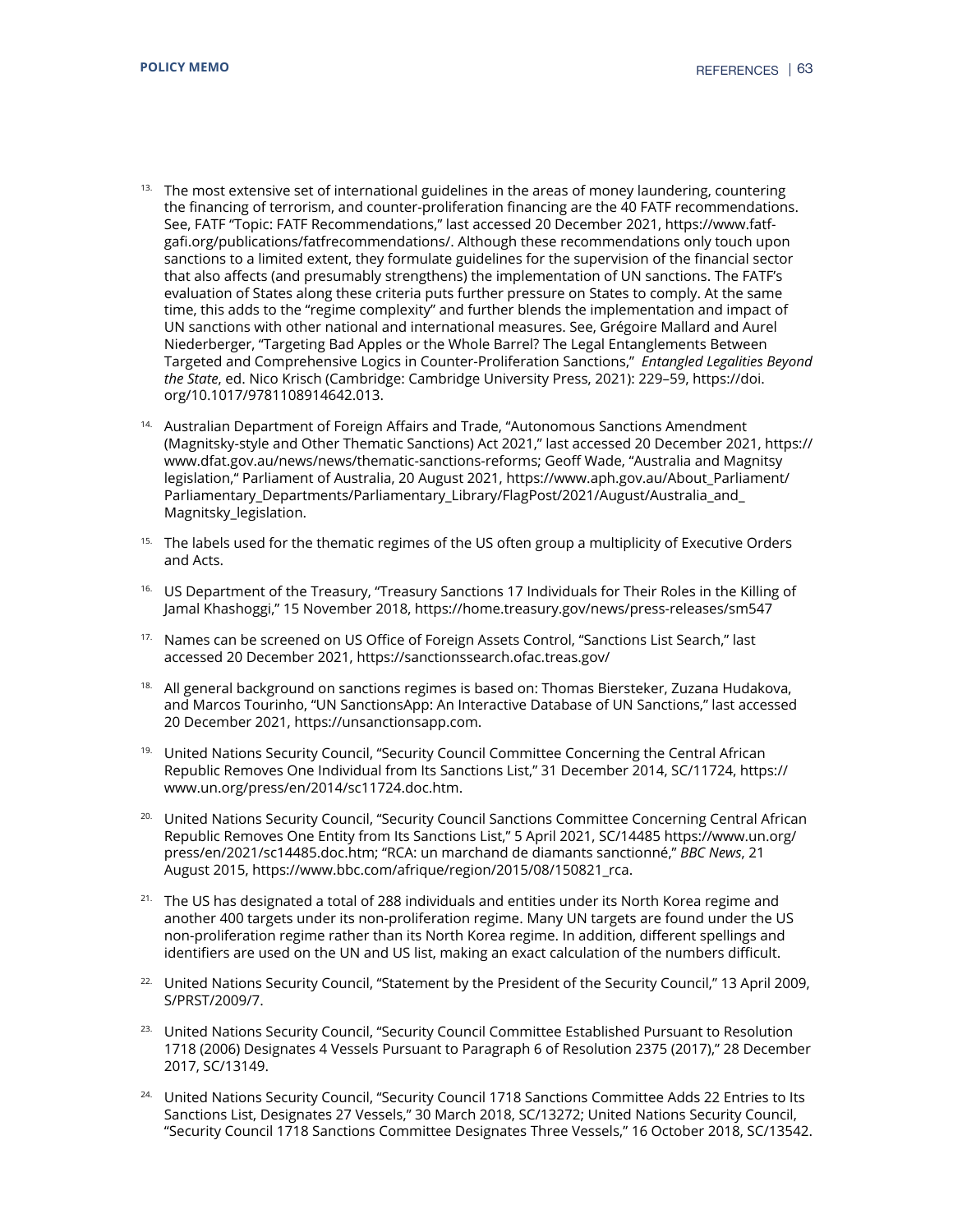- <sup>25.</sup> United Nations Security Council, "1718 Designated Vessels List," last accessed 20 December 2021, [https://www.un.org/securitycouncil/sites/www.un.org.securitycouncil/files/1718\\_designated\\_](https://www.un.org/securitycouncil/sites/www.un.org.securitycouncil/files/1718_designated_vessels_list_final.pdf) [vessels\\_list\\_final.pdf](https://www.un.org/securitycouncil/sites/www.un.org.securitycouncil/files/1718_designated_vessels_list_final.pdf) .
- <sup>26.</sup> United Nations Security Council, "Security Council Committee Concerning Democratic Republic of Congo De-Lists One Individual from consolidated assets freeze, travel ban list," 28 Apr 2008, SC/9312, [https://www.un.org/press/en/2008/sc9312.doc.htm.](https://www.un.org/press/en/2008/sc9312.doc.htm) Kambale Kisoni's disease is mentioned in the narrative summary reason for listing. United Nations Security Council, "Congomet Trading House," last accessed 20 December 2021, [https://www.un.org/securitycouncil/](https://www.un.org/securitycouncil/sanctions/1533/materials/summaries/entity/congomet-trading-house) [sanctions/1533/materials/summaries/entity/congomet-trading-house.](https://www.un.org/securitycouncil/sanctions/1533/materials/summaries/entity/congomet-trading-house)
- <sup>27.</sup> Céléstin Kanyama.
- Evariste Boshab.
- 29. Kalev Mutondo.
- 30. John Numbi.
- 31. Gabriel Amisi Kumba.
- $32.$  Human Rights Watch compiled an overview of government individuals targeted by the EU and the US following political unrest in 2016 and 2017. Human Rights Watch, "DR Congo: Profiles of Individuals Sanctioned by the EU and US," 16 December 2016, [https://www.hrw.org/](https://www.hrw.org/news/2016/12/16/dr-congo-profiles-individuals-sanctioned-eu-and-us) [news/2016/12/16/dr-congo-profiles-individuals-sanctioned-eu-and-us](https://www.hrw.org/news/2016/12/16/dr-congo-profiles-individuals-sanctioned-eu-and-us).
- 33. António Injai, Daba Naualna, and Mamadu Ture.
- 34. Ibraima Camara.
- <sup>35.</sup> Targets mainly fall under Office of Foreign Assets Control, "Iranian Transactions and Sanctions Regulations," Federal Register, 11 May 2018, 31 CFR 560. There are a number of acts and executive orders regarding Iran sanctions in place in the US, with many designations falling under multiple of them.
- <sup>36.</sup> This estimate refers to designations under the "Iran Threat Reduction and Syria Human Rights Act" (TRA), which is strictly speaking a regional rather than a country-based regime. The US has designated a total of 142 individuals and entities through the TRA, 43 of which the authors classify as shared with the UN list, leaving 99 autonomous targets under this regime potentially applicable to either Iran or Syria (actual figures may slightly vary depending on identification of common targets). Another 400 targets are designated under the US non-proliferation regime, applying to both the Iranian and North Korean contexts. Further UN targets are found under the US nonproliferation regime. Given the different scopes of the thematic and regional US regimes and the country-based UN regime, and the fact that different spellings and identifiers are used on the UN and US list, it is difficult to give exact figures.
- <sup>37.</sup> United Nations Security Council, "Subsidiary Organs Branch," last accessed 20 December 2021, <https://www.un.org/securitycouncil/content/subsidiary-organs-branch>
- 38. UN Sanctions App, "Iran," last accessed 20 December 2021,<https://unsanctionsapp.com/cases/iran>.
- 39. Clara Portela, "Creativity Wanted: Countering the Extraterritorial Effects of US Sanctions," *EUISS Policy Brief* 22 (2021), [https://www.iss.europa.eu/sites/default/files/EUISSFiles/Brief\\_22\\_2021\\_0.pdf.](https://www.iss.europa.eu/sites/default/files/EUISSFiles/Brief_22_2021_0.pdf)
- $40.$  UN Sanctions App, "AQ / ISIL / A EP 4," last accessed 20 December 2021, [https://unsanctionsapp.](https://unsanctionsapp.com/cases/al-qaida-isil-associates/episodes/al-qaida-ep-4) [com/cases/al-qaida-isil-associates/episodes/al-qaida-ep-4](https://unsanctionsapp.com/cases/al-qaida-isil-associates/episodes/al-qaida-ep-4).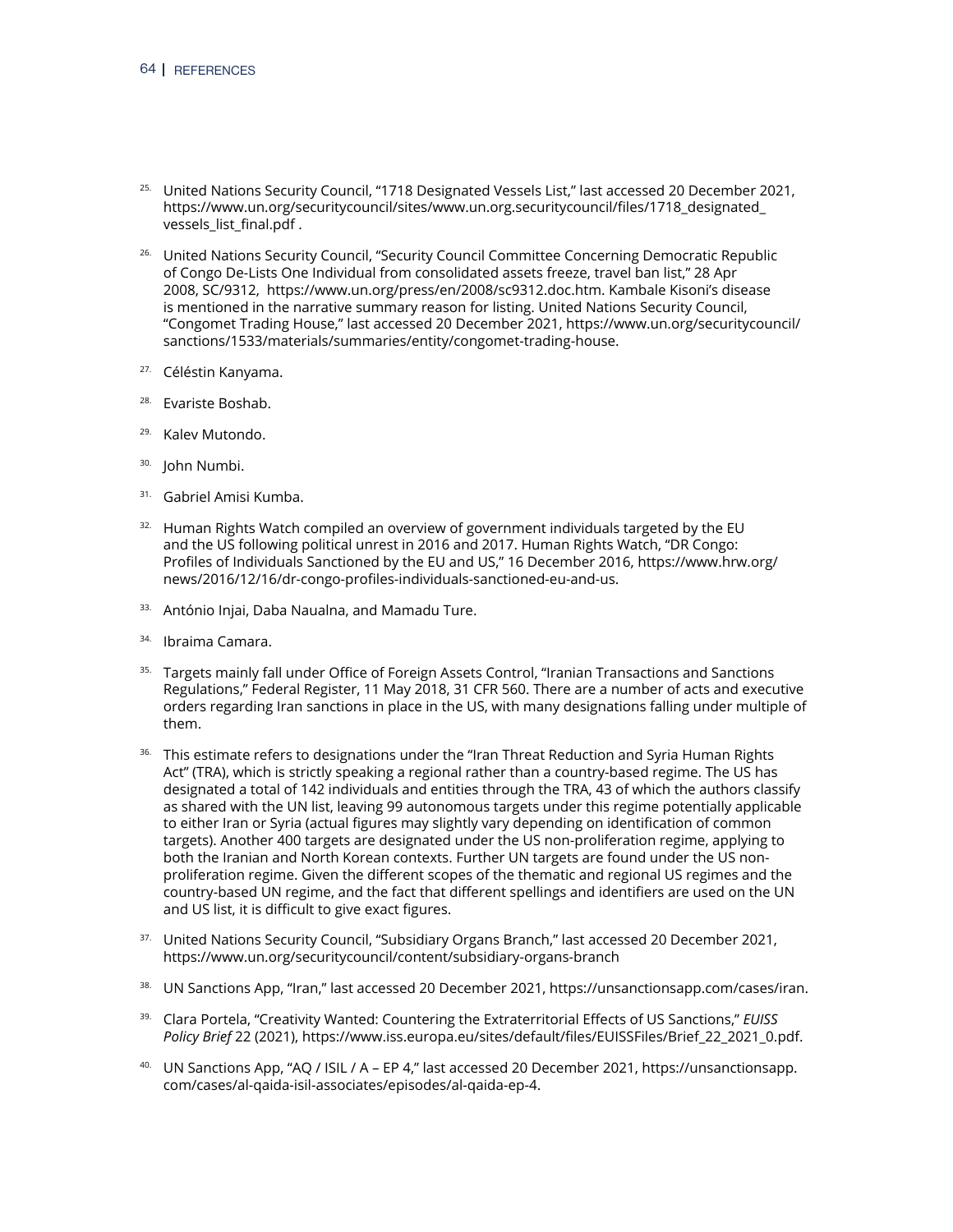- <sup>41.</sup> European Union, "Council Regulation 2016/1686," Official Journal of the European Union, 21 September 2016, 32016R1686. In the EU's consolidated list, corresponding sanctions regime in the EU is often abbreviated as "TAQA"; further autonomous EU sanctions are also marked as "EUAQ." After the Taliban sanctions were split off into a separate list, the EU maintained this list as the equivalent of the UN's ISIL/Al-Qaeda list and introduced a second list (labeled AFG for Afghanistan in the consolidated list) for the UN Taliban sanctions.
- $42.$  European Union, "Council Common Position of 27 December 2001 on the application of specific measures to combat terrorism," Official Journal of the European Union, 28 December 2001, 32001E0931, [https://eur-lex.europa.eu/legal-content/EN/TXT/?uri=celex%3A32001E0931.](https://eur-lex.europa.eu/legal-content/EN/TXT/?uri=celex%3A32001E0931)
- 43. In addition, 4 UN targets are listed under Australia's autonomous Libya list rather than it's UN sanctions implementation list.
- 44. United Nations Security Council, "Libya Sanctions Committee: Narrative summaries of reasons for listing," last accessed 20 December 2021, [https://www.un.org/securitycouncil/sanctions/1970/](https://www.un.org/securitycouncil/sanctions/1970/materials/summaries) [materials/summaries](https://www.un.org/securitycouncil/sanctions/1970/materials/summaries).
- 45. Overlapping autonomous thematic lists have been defined as lists containing at least one person designated by the UN in the given country / thematic context.
- 46. Named individual now features twice on the UN list, with different listing numbers (or "IDs"). The individual correspondingly also figures twice on the US SDN list and the EU list. See, United Nations Security Council, "Security Council Al-Qaida Sanctions Committee Amends Entry of One Entity and Two Individuals on Its Sanctions List," 18 March 2013, SC/10942, [https://www.un.org/press/](https://www.un.org/press/en/2013/sc10942.doc.htm) [en/2013/sc10942.doc.htm](https://www.un.org/press/en/2013/sc10942.doc.htm)
- 47. United Nations Security Council, "Security Council 751 and 1907 Committee on Somalia and Eritrea Removes Mohamed Sa'id Atom from Its Sanctions List," 19 December 2014, SC/11718, [https://www.](https://www.un.org/press/en/2014/sc11718.doc.htm) [un.org/press/en/2014/sc11718.doc.htm](https://www.un.org/press/en/2014/sc11718.doc.htm); On atom defecting, see, Katharine Houreld, "Exclusive: Somalia lures defectors in new push against insurgents," Reuters, 24 January 2018, [https://www.](https://www.reuters.com/article/us-somalia-defections-exclusive-idUSKBN1FD0KO) [reuters.com/article/us-somalia-defections-exclusive-idUSKBN1FD0KO](https://www.reuters.com/article/us-somalia-defections-exclusive-idUSKBN1FD0KO).
- 48. United Nations Security Council, "Security Council 751 and 1907 Committee on Somalia and Eritrea Deletes Ali Ahmed Nur Jim'ale from Its Sanctions List," 12 March 2014, SC/11313, [https://www.](https://www.un.org/press/en/2014/sc11313.doc.htm) [un.org/press/en/2014/sc11313.doc.htm](https://www.un.org/press/en/2014/sc11313.doc.htm).
- <sup>49.</sup> US Office of Foreign Assets Control, "Specially designated nationals list update," 30 June 2016, [https://home.treasury.gov/policy-issues/financial-sanctions/recent-actions/20160630.](https://home.treasury.gov/policy-issues/financial-sanctions/recent-actions/20160630)
- 50. International Criminal Court, "Harun Case," last accessed 20 December 2021, [https://www.icc-cpi.](https://www.icc-cpi.int/darfur/harun) [int/darfur/harun](https://www.icc-cpi.int/darfur/harun).
- 51. "Awad Ibn Auf, the head of Sudan's new ruling council," *Al Jazeera*, 11 April 2019, [https://www.](https://www.aljazeera.com/news/2019/4/11/awad-ibn-auf-the-head-of-sudans-new-ruling-council) [aljazeera.com/news/2019/4/11/awad-ibn-auf-the-head-of-sudans-new-ruling-council.](https://www.aljazeera.com/news/2019/4/11/awad-ibn-auf-the-head-of-sudans-new-ruling-council)
- $52.$  See, "Factbox: Taliban announces makeup of new Afghan government," Reuers, 7 September 2021, [https://www.reuters.com/world/asia-pacific/taliban-announces-makeup-new-afghan](https://www.reuters.com/world/asia-pacific/taliban-announces-makeup-new-afghan-government-2021-09-07/)[government-2021-09-07/](https://www.reuters.com/world/asia-pacific/taliban-announces-makeup-new-afghan-government-2021-09-07/).
- 53. See, United Nations, "Abdul Baqi Basir Awal Shah,: last accessed 20 December 2021, [https://www.](https://www.un.org/securitycouncil/sanctions/1988/materials/summaries/individual/abdul-baqi-basir-awal-shah) [un.org/securitycouncil/sanctions/1988/materials/summaries/individual/abdul-baqi-basir-awal](https://www.un.org/securitycouncil/sanctions/1988/materials/summaries/individual/abdul-baqi-basir-awal-shah)[shah](https://www.un.org/securitycouncil/sanctions/1988/materials/summaries/individual/abdul-baqi-basir-awal-shah) and European Union, "Council Implementing Regulation (EU) No 263/2012," Official Journal of the European Union, 23 March 2012, L 87/1, [https://eur-lex.europa.eu/legal-content/EN/TXT/](https://eur-lex.europa.eu/legal-content/EN/TXT/PDF/?uri=CELEX:32012R0263&from=EN) [PDF/?uri=CELEX:32012R0263&from=EN](https://eur-lex.europa.eu/legal-content/EN/TXT/PDF/?uri=CELEX:32012R0263&from=EN).
- 54. United Nations Security Council, "2140 Sanctions Committee (Yemen): Narrative Summaries of Reasons for Listing," last accessed 20 December 2021, [https://www.un.org/securitycouncil/](https://www.un.org/securitycouncil/sanctions/2140/materials/summaries) [sanctions/2140/materials/summaries](https://www.un.org/securitycouncil/sanctions/2140/materials/summaries).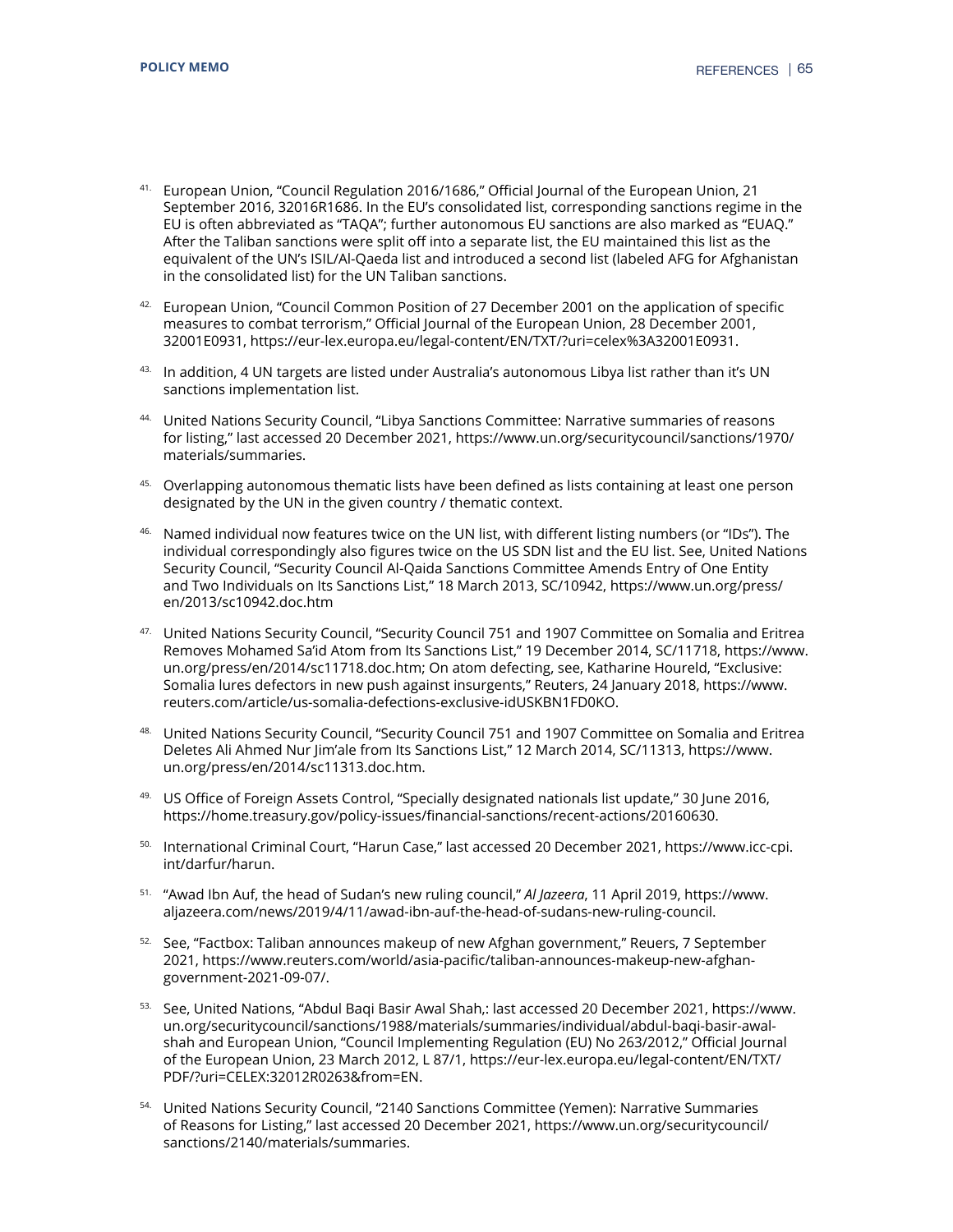- 55. US Office of Foreign Assets Control, "Sanctions List Search," last accessed 20 December 2021, [https://sanctionssearch.ofac.treas.gov/;](https://sanctionssearch.ofac.treas.gov/) Swiss State Secretariat for Economic Affairs, "Searching for subjects of sanctions," last accessed 20 December 2021, [https://www.seco.admin.ch/seco/](https://www.seco.admin.ch/seco/en/home/Aussenwirtschaftspolitik_Wirtschaftliche_Zusammenarbeit/Wirtschaftsbeziehungen/exportkontrollen-und-sanktionen/sanktionen-embargos/sanktionsmassnahmen/suche_sanktionsadressaten.html) [en/home/Aussenwirtschaftspolitik\\_Wirtschaftliche\\_Zusammenarbeit/Wirtschaftsbeziehungen/](https://www.seco.admin.ch/seco/en/home/Aussenwirtschaftspolitik_Wirtschaftliche_Zusammenarbeit/Wirtschaftsbeziehungen/exportkontrollen-und-sanktionen/sanktionen-embargos/sanktionsmassnahmen/suche_sanktionsadressaten.html) [exportkontrollen-und-sanktionen/sanktionen-embargos/sanktionsmassnahmen/suche\\_](https://www.seco.admin.ch/seco/en/home/Aussenwirtschaftspolitik_Wirtschaftliche_Zusammenarbeit/Wirtschaftsbeziehungen/exportkontrollen-und-sanktionen/sanktionen-embargos/sanktionsmassnahmen/suche_sanktionsadressaten.html) [sanktionsadressaten.html](https://www.seco.admin.ch/seco/en/home/Aussenwirtschaftspolitik_Wirtschaftliche_Zusammenarbeit/Wirtschaftsbeziehungen/exportkontrollen-und-sanktionen/sanktionen-embargos/sanktionsmassnahmen/suche_sanktionsadressaten.html)
- 56. United Nations Security Council, "Subsidiary Organs Branch," last accessed 20 December 2021, <https://www.un.org/securitycouncil/content/subsidiary-organs-branch> (navigate to a sanctions regime, then click "Sanctions List Materials" and finally "Narrative Summaries").
- <sup>57.</sup> For further details, see the UNU-CPR technical paper on UN exemptions details procedures that are specific to each sanctions regime, Rebecca Brubaker, *Paving Pathways to Peace Talks with Sanctions and Exemptions?* (New York: United Nations University, 2020).